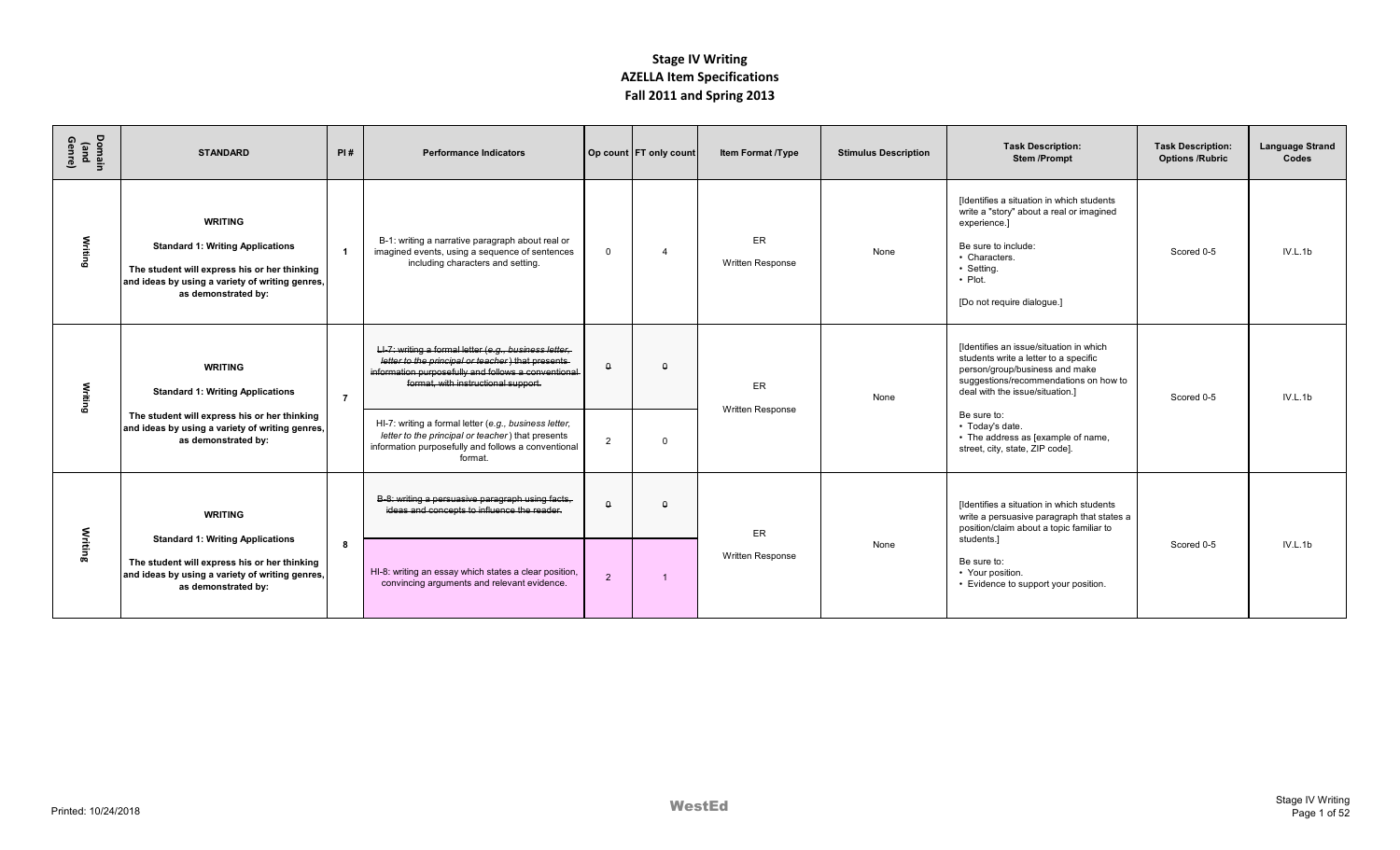| Domain<br>(and<br>Genre) | <b>STANDARD</b>                                                                                                                                                       | PI#            | <b>Performance Indicators</b>                                                                                                                                                                                                                   |                | Op count FT only count | Item Format /Type                   | <b>Stimulus Description</b> | <b>Task Description:</b><br><b>Stem/Prompt</b> | <b>Task Description:</b><br><b>Options /Rubric</b>                                                                                                               | <b>Language Strand</b><br>Codes |
|--------------------------|-----------------------------------------------------------------------------------------------------------------------------------------------------------------------|----------------|-------------------------------------------------------------------------------------------------------------------------------------------------------------------------------------------------------------------------------------------------|----------------|------------------------|-------------------------------------|-----------------------------|------------------------------------------------|------------------------------------------------------------------------------------------------------------------------------------------------------------------|---------------------------------|
| <b>Writing</b>           | <b>Standard 2: Standard English Conventions</b><br>The student will identify and apply<br>conventions of standard English in his or her<br>written communications by: | $\overline{2}$ | E-2: using common spelling of high frequency words,<br>word families and rhyming words.                                                                                                                                                         | $\overline{2}$ | $\mathbf 0$            | <b>MC</b><br><b>Multiple Choice</b> | None                        | Which word is spelled correctly?               | Scored 1<br>4 OPTIONS<br>Correctly spelled high<br>frequency word.<br>Three misspelled words.                                                                    | I.V.L.2                         |
| Writing                  | <b>Standard 2: Standard English Conventions</b><br>The student will identify and apply<br>conventions of standard English in his or her<br>written communications by: | $\overline{2}$ | B-2: using common spelling of CVC (e.g., cat),<br>CCVC (e.g., ship), CVCC (e.g., sink) words,<br>r-controlled words (e.g., cart, burn), diphthongs<br>(e.g., out, oil), digraphs (e.g., phone, meat) and<br>irregular plurals (e.g., children). | $\mathbf{0}$   | $\mathbf{3}$           | <b>MC</b><br><b>Multiple Choice</b> | None                        | Which word is spelled correctly?               | Scored 1<br>4 OPTIONS<br>Correctly spelled CVC,<br>CCVC, CVCC word.<br>r-controlled word.<br>diphthong, digraph,<br>irregular plural.<br>Three misspelled words. | IV.L.2                          |
| Writing                  | <b>Standard 2: Standard English Conventions</b><br>The student will identify and apply<br>conventions of standard English in his or her<br>written communications by: | $\overline{2}$ | LI-2: using common spelling of homonyms,<br>inflectional endings (e.g., -ed, -ing, -er), prefixes<br>(e.g., pre-, pro-, non-) and suffixes (e.g., -al,<br>$-ology$ ).                                                                           | $\mathbf{0}$   | $\overline{2}$         | <b>MC</b><br><b>Multiple Choice</b> | None                        | Which word is spelled correctly?               | Scored 1<br>4 OPTIONS<br>Correctly spelled word<br>with inflectional endings,<br>prefixes, suffixes,<br>homonyms.<br>Three misspelled words.                     | IV.L.2                          |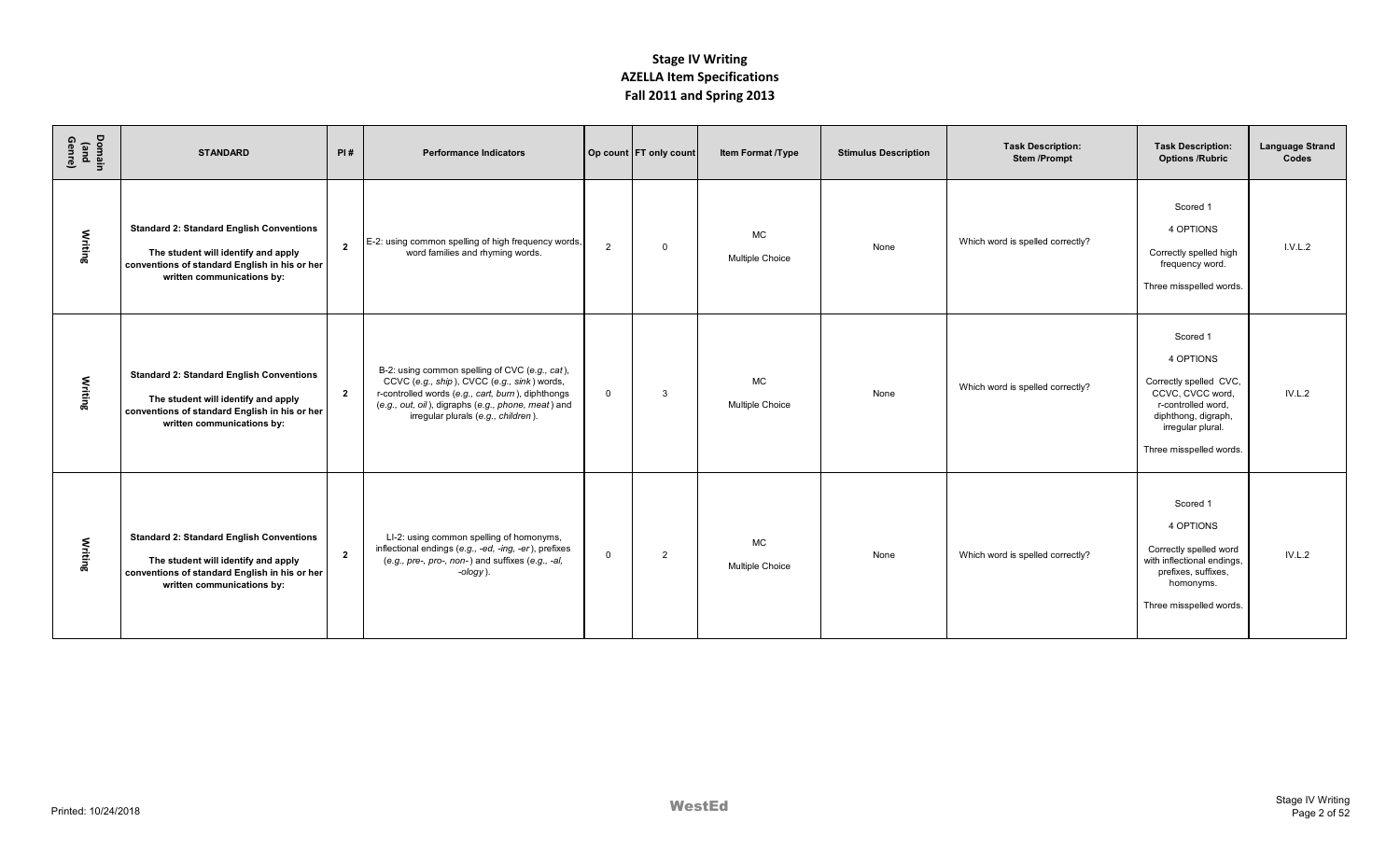| Domain<br>(and<br>Genre) | <b>STANDARD</b>                                                                                                                                                       | PI#            | <b>Performance Indicators</b>                                                                                                                                         | Op count FT only count | Item Format /Type     | <b>Stimulus Description</b> | <b>Task Description:</b><br><b>Stem/Prompt</b> | <b>Task Description:</b><br><b>Options /Rubric</b>                                                                    | <b>Language Strand</b><br>Codes |
|--------------------------|-----------------------------------------------------------------------------------------------------------------------------------------------------------------------|----------------|-----------------------------------------------------------------------------------------------------------------------------------------------------------------------|------------------------|-----------------------|-----------------------------|------------------------------------------------|-----------------------------------------------------------------------------------------------------------------------|---------------------------------|
|                          | <b>Standard 2: Standard English Conventions</b><br>The student will identify and apply<br>conventions of standard English in his or her<br>written communications by: | $\overline{2}$ | HI-2: using common spelling patterns and<br>generalizations to spell words (e.g., 'i before e',<br>plurals of words ending with 'y', doubling of final<br>consonant). |                        | MC<br>Multiple Choice | None                        | Which word is spelled correctly?               | Scored 1<br>4 OPTIONS<br>One correctly spelled<br>word.<br>Three words with misuse<br>of common spelling<br>patterns. | None                            |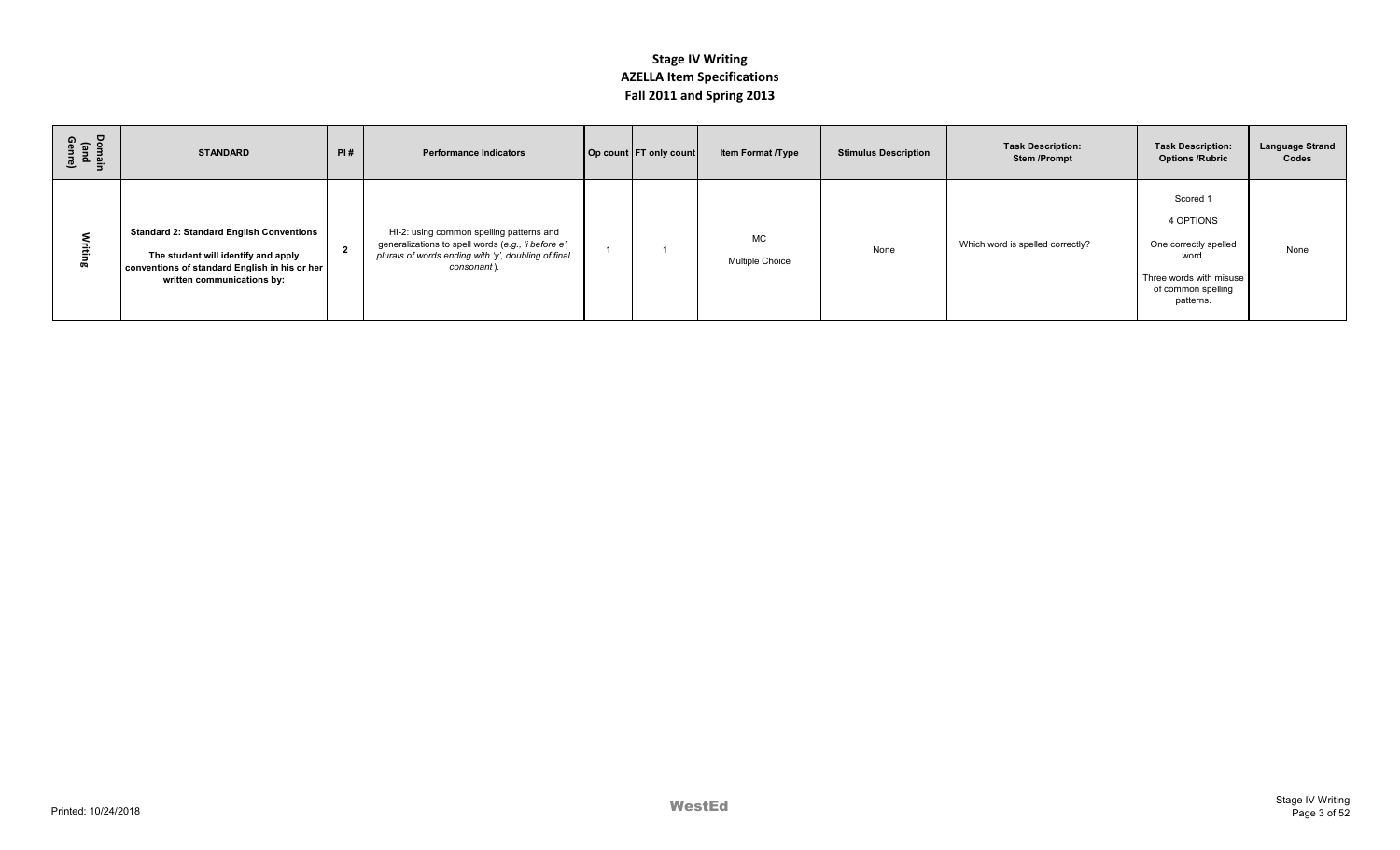| Domain<br>(and<br>Genre) | <b>STANDARD</b>                                                                                                                                                       | PI#          | <b>Performance Indicators</b>                                                                                                                                                                     |              | Op count FT only count | <b>Item Format /Type</b>     | <b>Stimulus Description</b> | <b>Task Description:</b><br><b>Stem/Prompt</b>   | <b>Task Description:</b><br><b>Options /Rubric</b>                                                                    | <b>Language Strand</b><br>Codes |
|--------------------------|-----------------------------------------------------------------------------------------------------------------------------------------------------------------------|--------------|---------------------------------------------------------------------------------------------------------------------------------------------------------------------------------------------------|--------------|------------------------|------------------------------|-----------------------------|--------------------------------------------------|-----------------------------------------------------------------------------------------------------------------------|---------------------------------|
|                          |                                                                                                                                                                       |              | PE-3: writing words using appropriate capitalization-<br>(e.g., proper nouns, pronoun 'l') with instructional-<br>support.                                                                        | $\theta$     | $\theta$               |                              |                             |                                                  | Scored 1                                                                                                              |                                 |
| Writing                  | <b>Standard 2: Standard English Conventions</b><br>The student will identify and apply<br>conventions of standard English in his or her<br>written communications by: | $\mathbf{3}$ | E-3: writing words and simple sentences using<br>appropriate capitalization (e.g., proper nouns,<br>pronoun "I", sentence beginnings) with instructional<br>support.                              | $\Omega$     | $\overline{2}$         | <b>MC</b><br>Multiple Choice | None                        | Which sentence uses capitalization<br>correctly? | 4 OPTIONS<br>One sentence with correct<br>capitalization of a proper<br>noun, person's title,<br>and/or abbreviation. | None                            |
|                          |                                                                                                                                                                       |              | B-3: writing words and sentences using appropriate<br>capitalization (e.g., proper nouns, pronoun "I", titles,<br>abbreviations, words used as names).                                            |              | $\Omega$               |                              |                             |                                                  | Three sentences with<br>incorrect or missing<br>capitalization.                                                       |                                 |
|                          | <b>Standard 2: Standard English Conventions</b>                                                                                                                       |              | LI-3: writing sentences and simple paragraphs using  <br>appropriate capitalization (e.g., proper nouns, the<br>pronoun "I", titles, abbreviations, words used as-<br>names, historical events ). | $\Omega$     | $\theta$               | <b>MC</b>                    |                             | Which sentence uses capitalization               | Scored 1<br>4 OPTIONS<br>One sentence with correct                                                                    |                                 |
| Writing                  | The student will identify and apply<br>conventions of standard English in his or her<br>written communications by:                                                    | $\mathbf{3}$ | HI-3: writing paragraphs using appropriate<br>capitalization (e.g., proper nouns, pronoun "I", titles,<br>abbreviations, words used as names, historical<br>events).                              | $\mathbf{3}$ | $\mathbf{0}$           | Multiple Choice              | None                        | correctly?                                       | capitalization of a<br>historical event.<br>Three sentences with<br>incorrect or missing<br>capitalization.           | None                            |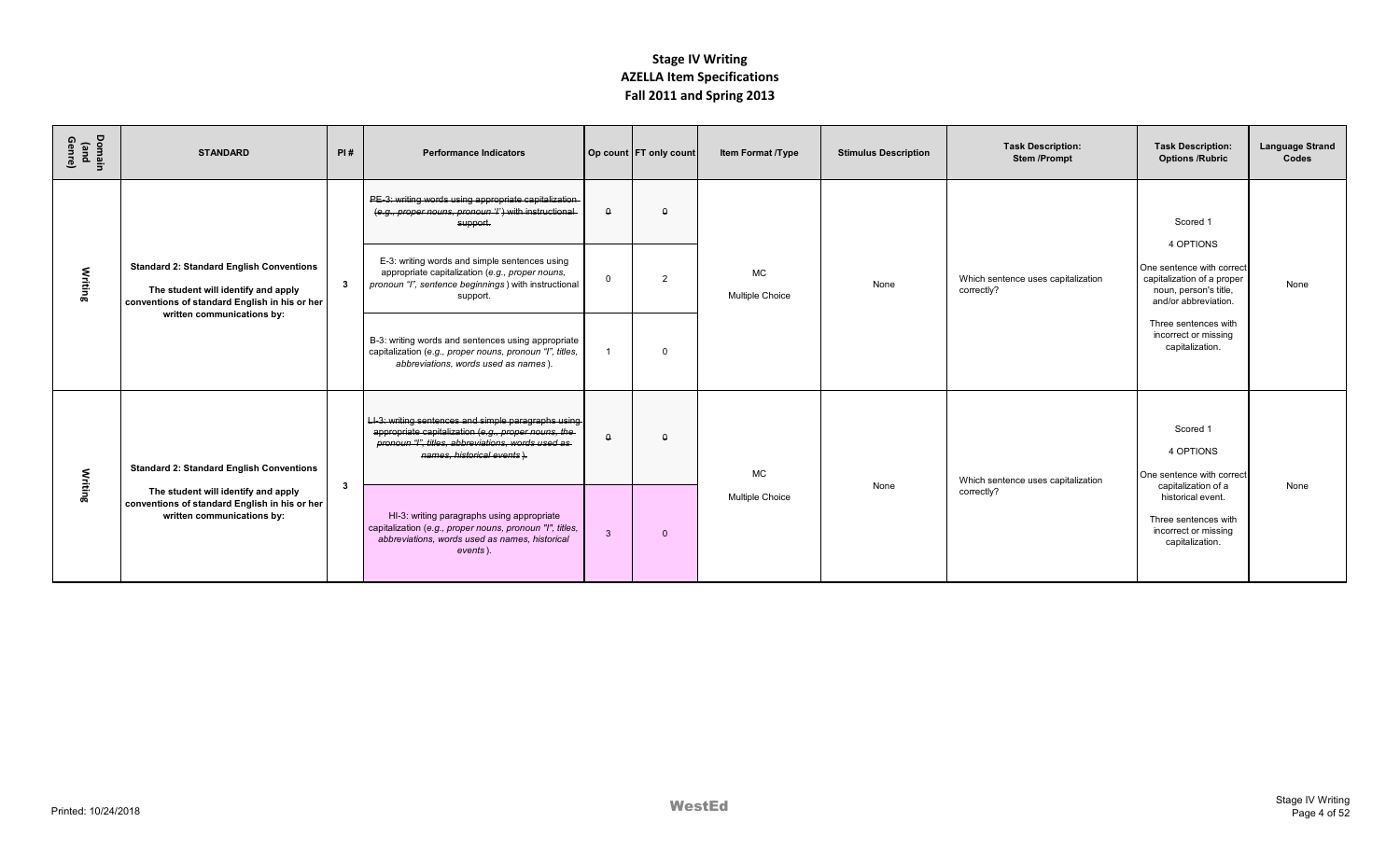| Domain<br>(and<br>Genre) | <b>STANDARD</b>                                                                                                                                                       | PI#                     | <b>Performance Indicators</b>                                                                                                                                                                                                                                                                                                              |                | Op count FT only count | Item Format /Type                   | <b>Stimulus Description</b> | <b>Task Description:</b><br><b>Stem/Prompt</b>                                                                                                                                                                              | <b>Task Description:</b><br><b>Options /Rubric</b>                                                                                                                                                                                                                         | <b>Language Strand</b><br>Codes |
|--------------------------|-----------------------------------------------------------------------------------------------------------------------------------------------------------------------|-------------------------|--------------------------------------------------------------------------------------------------------------------------------------------------------------------------------------------------------------------------------------------------------------------------------------------------------------------------------------------|----------------|------------------------|-------------------------------------|-----------------------------|-----------------------------------------------------------------------------------------------------------------------------------------------------------------------------------------------------------------------------|----------------------------------------------------------------------------------------------------------------------------------------------------------------------------------------------------------------------------------------------------------------------------|---------------------------------|
| Writing                  | <b>Standard 2: Standard English Conventions</b><br>The student will identify and apply<br>conventions of standard English in his or her<br>written communications by: | $\overline{\mathbf{4}}$ | B-4: writing sentences using appropriate punctuation<br>(e.g., ending punctuation; period: abbreviations;<br>colons: time; commas: items in a series, introductory<br>words, friendly letters; apostrophes: contractions).                                                                                                                 | $\overline{0}$ | $\mathbf{3}$           | <b>MC</b><br>Multiple Choice        | None                        | Which sentence uses punctuation<br>correctly?<br>[Items may be written to assess specific<br>punctuation: Which sentence uses<br>commas correctly?<br>However, all options must contain the<br>tested punctuation.]         | Scored 1<br>4 OPTIONS<br>One correct sentence to<br>test end punctuation;<br>period in abbreviation;<br>colon in time; comma in<br>series, introductory words,<br>friendly letter; or<br>apostrophe in contraction.<br>Three same sentences<br>with incorrect punctuation. | None                            |
| Writing                  | <b>Standard 2: Standard English Conventions</b><br>The student will identify and apply<br>conventions of standard English in his or her<br>written communications by: | $\overline{4}$          | LI-4: writing sentences and simple paragraphs using<br>appropriate punctuation (e.g., ending punctuation;<br>periods: abbreviations; colons: time, business<br>letters; commas: items in a series, introductory<br>words, friendly letters; apostrophes: contractions,<br>possessives; semi-colons; quotation marks:<br>dialogue, titles). | $\Omega$       |                        | <b>MC</b><br><b>Multiple Choice</b> | None                        | Which sentence uses punctuation<br>correctly?<br>[Items may be written to assess specific<br>punctuation: Which sentence uses the<br>semi-colon correctly?<br>However, all options must contain the<br>tested punctuation.] | Scored 1<br>4 OPTIONS<br>One correct sentence to<br>test apostrophe in<br>possessives;<br>semi-colons; quotation<br>marks in dialogue or titles.<br>Three same sentences<br>with incorrect punctuation.                                                                    | None                            |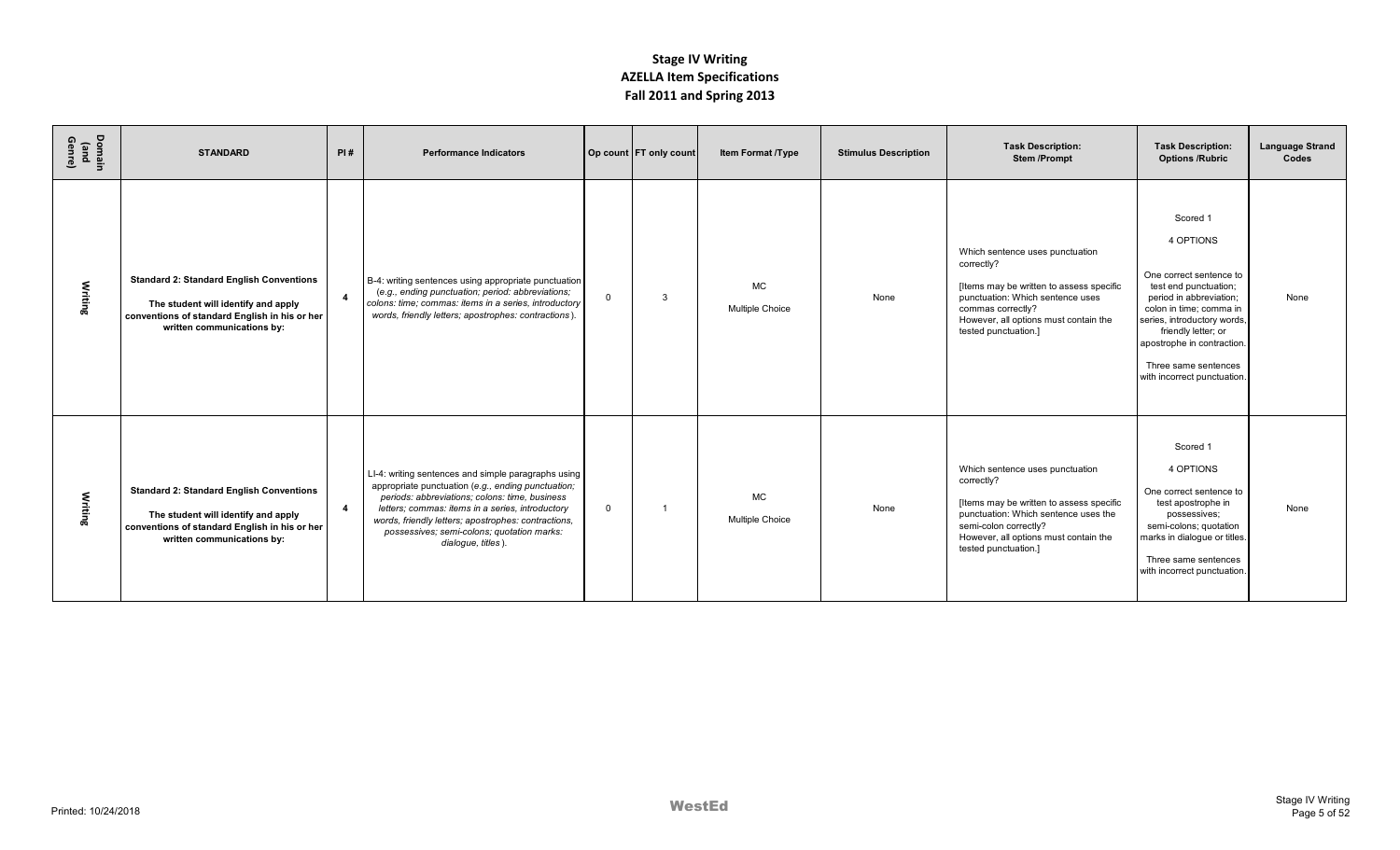| Domain<br>(and<br>Genre) | <b>STANDARD</b>                                                                                                                                                       | PI# | <b>Performance Indicators</b>                                                                                                                                                                                                                                                                                                                                                       | Op count FT only count | <b>Item Format /Type</b>            | <b>Stimulus Description</b> | <b>Task Description:</b><br><b>Stem/Prompt</b>                                                                                                                                                                              | <b>Task Description:</b><br><b>Options /Rubric</b>                                                                                                                                                      | <b>Language Strand</b><br>Codes |
|--------------------------|-----------------------------------------------------------------------------------------------------------------------------------------------------------------------|-----|-------------------------------------------------------------------------------------------------------------------------------------------------------------------------------------------------------------------------------------------------------------------------------------------------------------------------------------------------------------------------------------|------------------------|-------------------------------------|-----------------------------|-----------------------------------------------------------------------------------------------------------------------------------------------------------------------------------------------------------------------------|---------------------------------------------------------------------------------------------------------------------------------------------------------------------------------------------------------|---------------------------------|
|                          | <b>Standard 2: Standard English Conventions</b><br>The student will identify and apply<br>conventions of standard English in his or her<br>written communications by: |     | HI-4: writing paragraphs using appropriate<br>punctuation (e.g., ending punctuation; periods:<br>abbreviations; colons: time, business letters;<br>commas: items in a series, introductory words,<br>friendly letters; apostrophes: contractions,<br>possessives; semi-colons; quotation marks:<br>dialogue, titles, business letters, direct quotes, exact<br>words from sources). | $\Omega$               | <b>MC</b><br><b>Multiple Choice</b> | None                        | Which sentence uses punctuation<br>correctly?<br>[Items may be written to assess specific<br>punctuation: Which sentence uses the<br>semi-colon correctly?<br>However, all options must contain the<br>tested punctuation.] | Scored 1<br>4 OPTIONS<br>One correct sentence to<br>test apostrophe in<br>possessives; semi-colons;<br>quotation marks in<br>dialogue or titles.<br>Three same sentences<br>with incorrect punctuation. | None                            |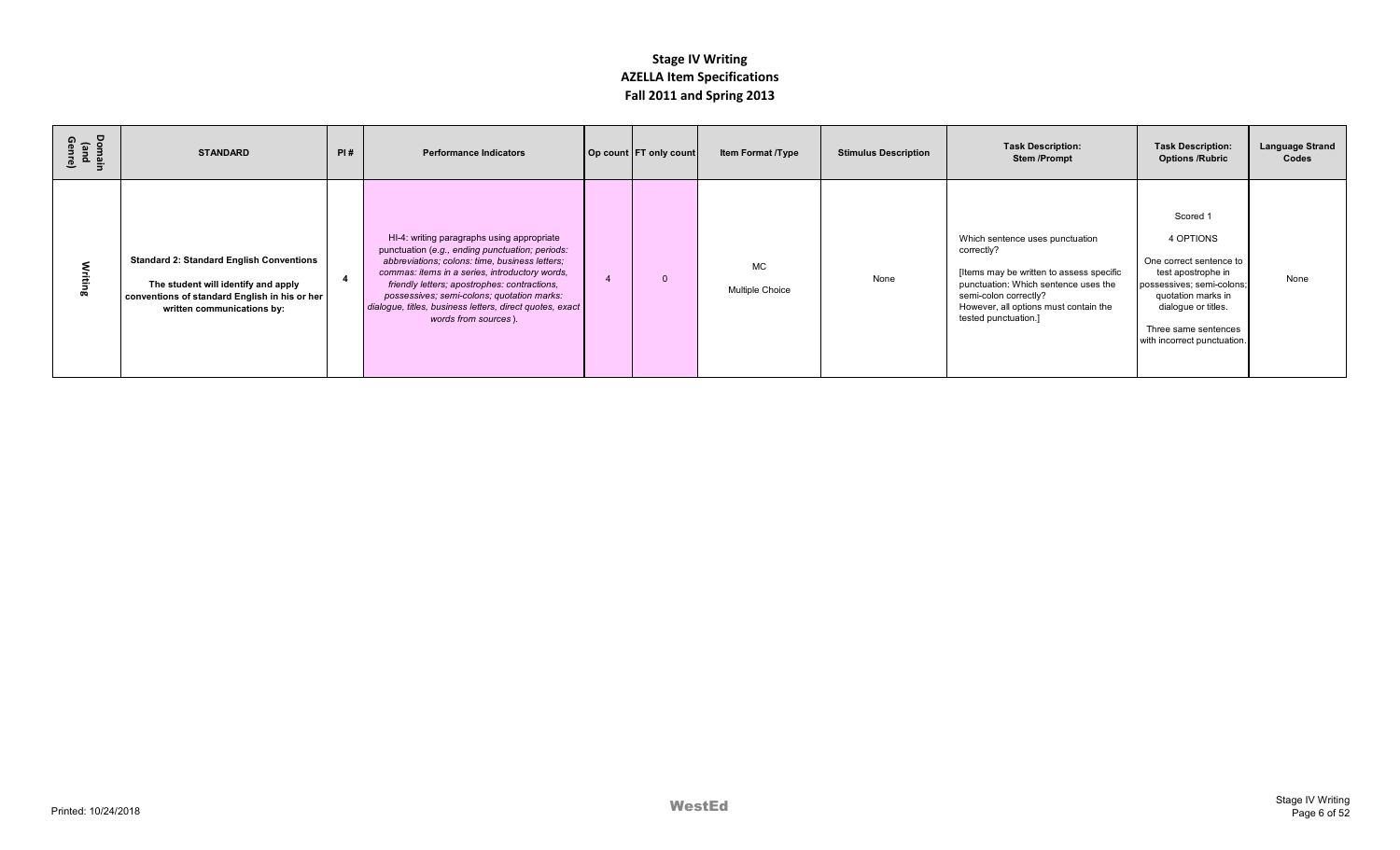| Domain<br>(and<br>Genre) | <b>STANDARD</b>                                                                                                    | PI# | <b>Performance Indicators</b>                                                                                                                |          | Op count FT only count | Item Format /Type            | <b>Stimulus Description</b> | <b>Task Description:</b><br><b>Stem/Prompt</b>                                  | <b>Task Description:</b><br><b>Options /Rubric</b>                                                                                                    | <b>Language Strand</b><br>Codes |
|--------------------------|--------------------------------------------------------------------------------------------------------------------|-----|----------------------------------------------------------------------------------------------------------------------------------------------|----------|------------------------|------------------------------|-----------------------------|---------------------------------------------------------------------------------|-------------------------------------------------------------------------------------------------------------------------------------------------------|---------------------------------|
|                          |                                                                                                                    |     | E-6: using verb tenses (i.e., simple present, simple-<br>past, simple future, present progressive) in a variety-<br>of writing applications. | $\Omega$ | $\Omega$               |                              |                             |                                                                                 | Scored 1<br>4 OPTIONS                                                                                                                                 |                                 |
|                          | <b>Standard 2: Standard English Conventions</b>                                                                    |     | B-6: using verb tenses (i.e., simple, progressive) in a<br>variety of writing applications.                                                  | $\Omega$ |                        |                              | None                        | Which sentence uses the correct verb<br>tense?                                  | Four same sentences:<br>only one sentence uses<br>the correct verb tense.<br>(Simple present, simple<br>past, simple future,<br>present progressive.) |                                 |
| Writing                  | The student will identify and apply<br>conventions of standard English in his or her<br>written communications by: | 6   | E-6: using verb tenses (i.e., simple present, simple-<br>past, simple future, present progressive) in a variety-<br>of writing applications. | $\theta$ | $\theta$               | <b>MC</b><br>Multiple Choice | Sentence with underlined    | Read the sentence.<br>[One sentence with [in]correct verb tense<br>underlined.] | Scored 1<br>4 OPTIONS<br>Two to three answer<br>choices with incorrect use<br>of verb tense, and                                                      | IV.L.1a                         |
|                          |                                                                                                                    |     | B-6: using verb tenses (i.e., simple, progressive) in a<br>variety of writing applications.                                                  | $\Omega$ | $\mathbf{3}$           |                              | portion (verbs)             | Which word[s] belong[s] in the underlined<br>part of the sentence?              | "correct as is" as one<br>answer choice.<br>(Simple present, simple<br>past, simple future,<br>present progressive--<br>irregular verbs.)             |                                 |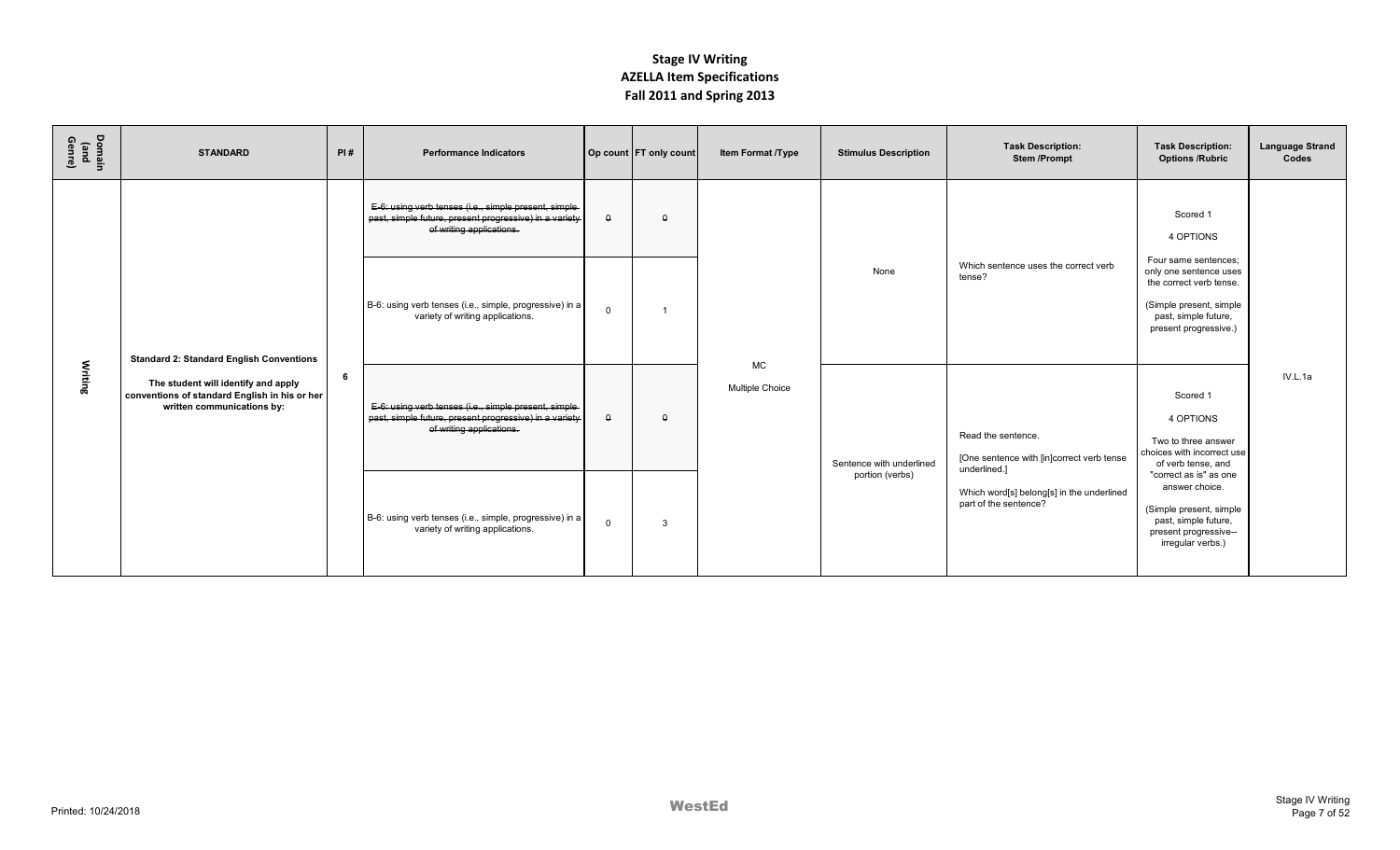| Domain<br>(and<br>Genre) | <b>STANDARD</b>                                                                                                                                                       | PI# | <b>Performance Indicators</b>                                                                         |          | Op count FT only count | Item Format /Type            | <b>Stimulus Description</b> | <b>Task Description:</b><br><b>Stem/Prompt</b>                                     | <b>Task Description:</b><br><b>Options /Rubric</b>                                                     | <b>Language Strand</b><br>Codes |
|--------------------------|-----------------------------------------------------------------------------------------------------------------------------------------------------------------------|-----|-------------------------------------------------------------------------------------------------------|----------|------------------------|------------------------------|-----------------------------|------------------------------------------------------------------------------------|--------------------------------------------------------------------------------------------------------|---------------------------------|
|                          |                                                                                                                                                                       |     | LI-6: using verb tenses (i.e., simple, progressive,<br>perfect) in a variety of writing applications. | $\theta$ | $\theta$               |                              |                             |                                                                                    | Scored 1<br>4 OPTIONS                                                                                  |                                 |
|                          |                                                                                                                                                                       |     | HI-6: using verb tenses (simple, progressive, perfect)<br>in a variety of writing applications.       |          | $\Omega$               |                              | None                        | Which sentence uses the correct verb<br>tense?                                     | Four same sentences:<br>only one sentence uses<br>the correct verb tense.<br>(Perfect tense.)          |                                 |
| Writing                  | <b>Standard 2: Standard English Conventions</b><br>The student will identify and apply<br>conventions of standard English in his or her<br>written communications by: | 6   | LI-6: using verb tenses (i.e., simple, progressive,<br>perfect) in a variety of writing applications. | $\Omega$ |                        | <b>MC</b><br>Multiple Choice | Sentence with underlined    | Read the sentence.<br>[One sentence with [in]correct verb tense                    | Scored 1<br>4 OPTIONS<br>Two to three answer<br>choices with incorrect use                             | IV.L.1a                         |
|                          |                                                                                                                                                                       |     | HI-6: using verb tenses (simple, progressive, perfect)<br>in a variety of writing applications.       |          |                        |                              | portion (verbs)             | underlined.]<br>Which word[s] belong[s] in the underlined<br>part of the sentence? | of verb tense, and<br>"correct as is" as one<br>answer choice.<br>(Perfect tense--irregular<br>verbs.) |                                 |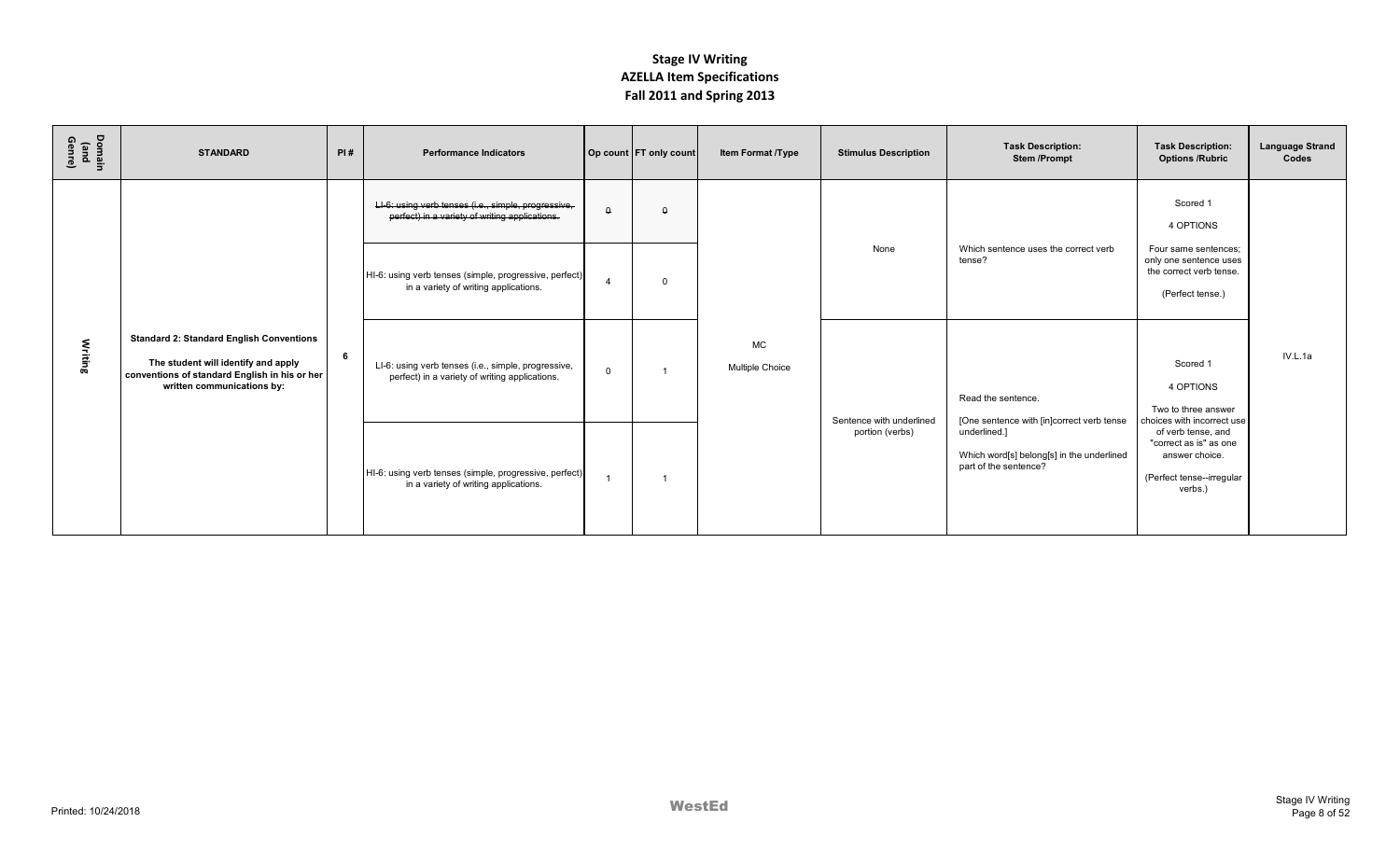| Domain<br>(and<br>Genre) | <b>STANDARD</b>                                                                                                                                                       | PI#            | <b>Performance Indicators</b>                                                                                                                           |              | Op count FT only count | <b>Item Format /Type</b>     | <b>Stimulus Description</b>                           | <b>Task Description:</b><br><b>Stem/Prompt</b>                                                                                              | <b>Task Description:</b><br><b>Options /Rubric</b>                                                                                                                                         | <b>Language Strand</b><br>Codes |
|--------------------------|-----------------------------------------------------------------------------------------------------------------------------------------------------------------------|----------------|---------------------------------------------------------------------------------------------------------------------------------------------------------|--------------|------------------------|------------------------------|-------------------------------------------------------|---------------------------------------------------------------------------------------------------------------------------------------------|--------------------------------------------------------------------------------------------------------------------------------------------------------------------------------------------|---------------------------------|
| Writing                  | <b>Standard 2: Standard English Conventions</b><br>The student will identify and apply<br>conventions of standard English in his or her<br>written communications by: | $\overline{7}$ | E-7: using subject-verb agreement in sentences (i.e.,<br>S-V, S-V-O, S-V-C,<br>S-V-O-P) in a variety of writing applications.                           | $\Omega$     | $\overline{1}$         | <b>MC</b><br>Multiple Choice | None                                                  | Which sentence is correct?                                                                                                                  | Scored 1<br>4 OPTIONS<br>One sentence with correct<br>subject-verb agreement<br>(S-V, S-V-O, S-V-C, S-V-<br>$O-P$ ).<br>Three same sentences<br>with incorrect subject-<br>verb agreement. | IV.L.1a                         |
|                          |                                                                                                                                                                       |                | B-7: using subject-verb agreement in sentences (i.e.,<br>$S-V, S-VO, S-VG, SVDP, SVDO-IO$<br>S-V-IO-DO) in a variety of writing applications.           | $\Omega$     | $\Omega$               |                              |                                                       |                                                                                                                                             | Scored 1<br>4 OPTIONS                                                                                                                                                                      |                                 |
|                          |                                                                                                                                                                       |                | LI-7: using subject-verb agreement in sentences<br>(i.e., S-V, S-V-O, S-V-C, S-V-O-P, S-V-DO-IO,<br>S-V-IO-DO) in a variety of writing applications.    | $\Omega$     | $\Omega$               |                              | None                                                  | Which sentence is correct?                                                                                                                  | One sentence with correct<br>subject-verb agreement<br>(i.e., S-V,<br>S-V-O, S-V-C, S-V-O-P,<br>$S-V-DO-IO.$<br>S-V-IO-DO).                                                                |                                 |
|                          | <b>Standard 2: Standard English Conventions</b>                                                                                                                       |                | HI-7: using subject-verb agreement in sentences<br>(i.e., S-V, S-V-O, S-V-C, S-V-O-P,<br>S-V-DO-IO, S-V-IO-DO) in a variety of writing<br>applications. | $\mathbf{3}$ | $\mathbf 0$            | <b>MC</b>                    |                                                       |                                                                                                                                             | Three same sentences<br>with incorrect subject-verb<br>agreement.                                                                                                                          |                                 |
| Writing                  | The student will identify and apply<br>conventions of standard English in his or her<br>written communications by:                                                    | $\overline{7}$ | B-7: using subject-verb agreement in sentences (i.e.,<br>$S-V, S-VO, S-VG, SVDP, SVDO-IO$<br>S-V-IO-DO) in a variety of writing applications.           | $\theta$     | $\theta$               | Multiple Choice              |                                                       | Read the sentence.                                                                                                                          | Scored 1<br>4 OPTIONS<br>Two to three answer                                                                                                                                               | IV.L.1a                         |
|                          |                                                                                                                                                                       |                | LI-7: using subject-verb agreement in sentences<br>(i.e., S-V, S-V-O, S-V-C, S-V-O-P, S-V-DO-IO,<br>S-V-IO-DO) in a variety of writing applications.    | $\mathbf 0$  | - 1                    |                              | Sentence with underlined<br>portion (subject or verb) | [One sentence with [in]correct subject-verb<br>agreement underlined.]<br>Which word[s] belong[s] in the underlined<br>part of the sentence? | choices with incorrect<br>subject-verb agreement<br>(i.e., S-V, S-V-O, S-V-C, S-<br>$V-O-P.$<br>S-V-DO-IO,                                                                                 |                                 |
|                          |                                                                                                                                                                       |                | HI-7: using subject-verb agreement in sentences<br>(i.e., S-V, S-V-O, S-V-C, S-V-O-P,<br>S-V-DO-IO, S-V-IO-DO) in a variety of writing<br>applications. | $\mathbf{3}$ | $\mathbf 0$            |                              |                                                       |                                                                                                                                             | S-V-IO-DO), and "correct<br>as is" as one answer<br>choice.                                                                                                                                |                                 |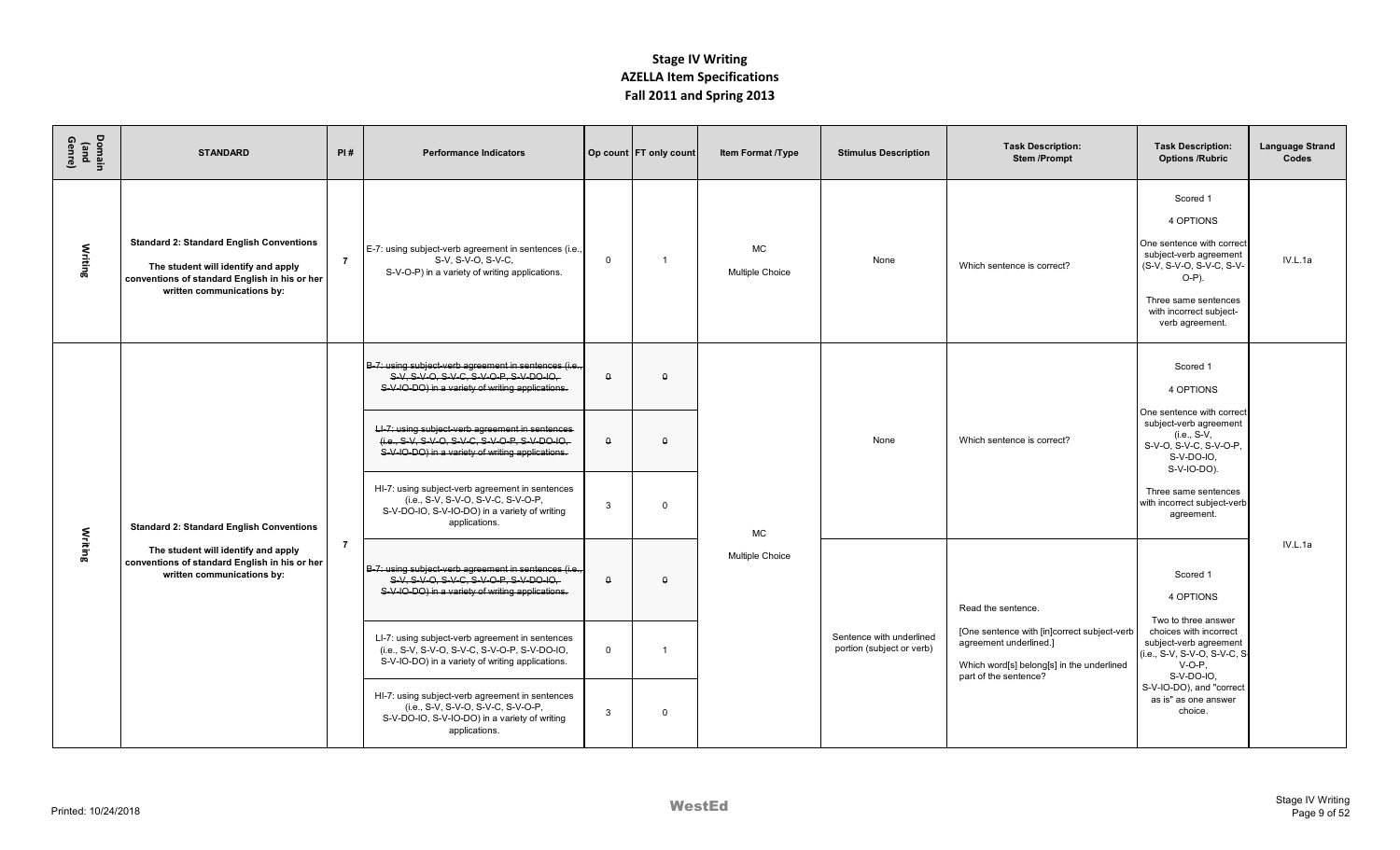| Domain<br>(and<br>Genre) | <b>STANDARD</b>                                                                                                                                                        | PI# | <b>Performance Indicators</b>                                             |              | Op count FT only count | <b>Item Format /Type</b>     | <b>Stimulus Description</b>                                      | <b>Task Description:</b><br><b>Stem/Prompt</b>                                                                                                                          | <b>Task Description:</b><br><b>Options /Rubric</b>                                                                                             | <b>Language Strand</b><br>Codes |
|--------------------------|------------------------------------------------------------------------------------------------------------------------------------------------------------------------|-----|---------------------------------------------------------------------------|--------------|------------------------|------------------------------|------------------------------------------------------------------|-------------------------------------------------------------------------------------------------------------------------------------------------------------------------|------------------------------------------------------------------------------------------------------------------------------------------------|---------------------------------|
| <b>Writing</b>           | <b>Standard 2: Standard English Conventions</b><br>The student will identify and apply-<br>conventions of standard English in his or her<br>written communications by: | -8  | E-8: using noun phrases in sentences.                                     | $\theta$     | $\theta$               | <b>MC</b><br>Multiple Choice | Sentence with underlined<br>noun phrase                          | Read the sentence.<br>[One sentence with [in]correct noun phrase<br>underlined.<br>Which words belong in the underlined part<br>of the sentence?                        | Scored 1<br>4 OPTIONS<br>Two to three answer<br>choices with incorrect use<br>of noun phrase, and<br>"correct as is" as one-<br>answer choice. | <b>None</b>                     |
|                          |                                                                                                                                                                        |     | B-8: using noun, adverbial and/or prepositional<br>phrases in sentences.  | $\Omega$     |                        |                              |                                                                  |                                                                                                                                                                         | Scored 1                                                                                                                                       |                                 |
| Writing                  | <b>Standard 2: Standard English Conventions</b><br>The student will identify and apply<br>conventions of standard English in his or her<br>written communications by:  | 8   | LI-8: using noun, adverbial and/or prepositional<br>phrases in sentences. | $\Omega$     |                        | <b>MC</b><br>Multiple Choice | Sentence with underlined<br>adverbial or prepositional<br>phrase | Read the sentence.<br>[One sentence with [in]correct adverbial or<br>prepositional phrase underlined.]<br>Which words belong in the underlined part<br>of the sentence? | 4 OPTIONS<br>Two to three answer<br>choices with incorrect use<br>of adverbial or<br>prepositional phrase, and                                 | IV.L.1a<br>IV.L.1b              |
|                          |                                                                                                                                                                        |     | HI-8: using noun, adverbial and/or prepositional<br>phrases in sentences. | $\mathbf{3}$ | $\Omega$               |                              |                                                                  |                                                                                                                                                                         | "correct as is" as one<br>answer choice.                                                                                                       |                                 |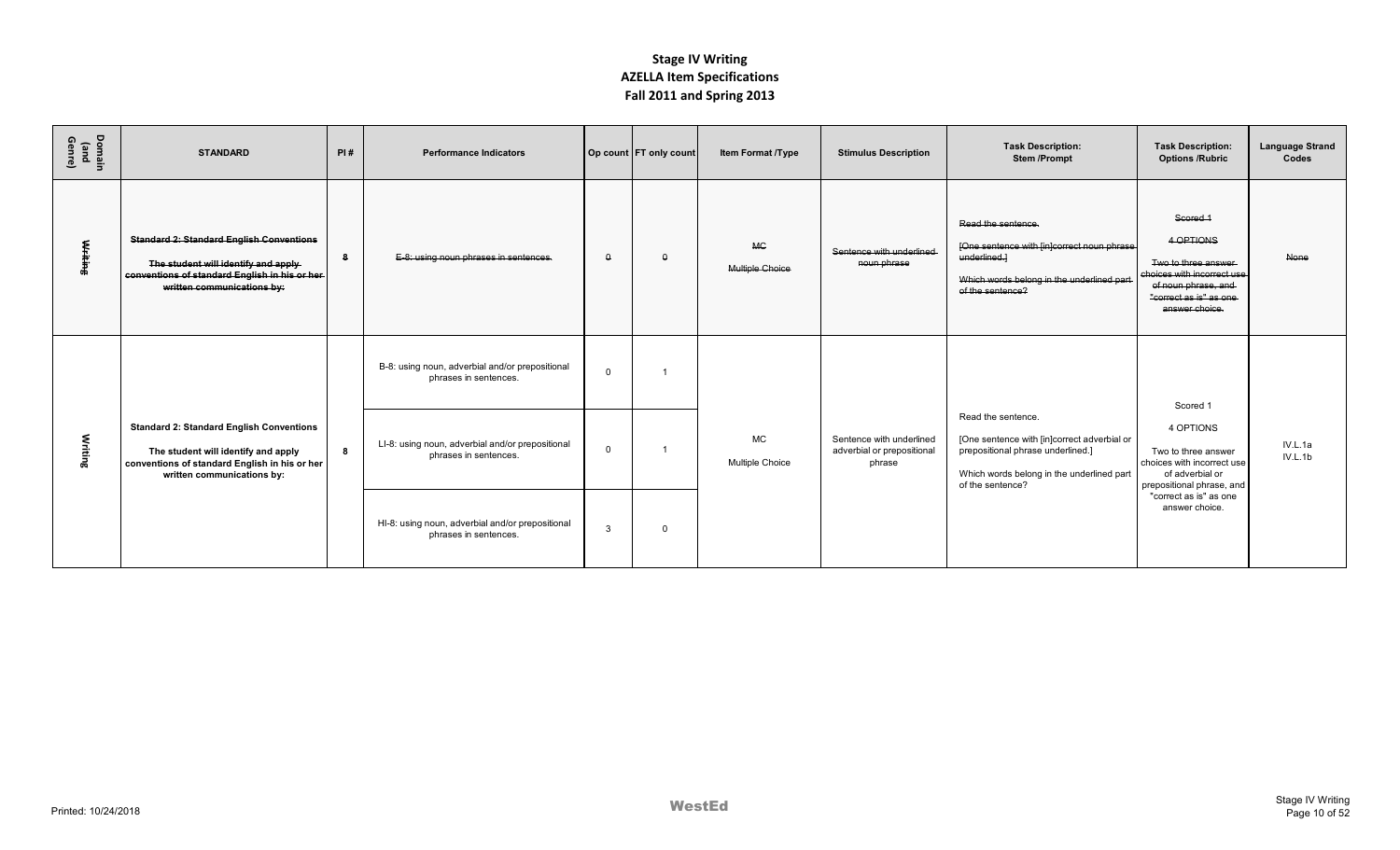| Domain<br>(and<br>Genre) | <b>STANDARD</b>                                                                                                      | PI# | <b>Performance Indicators</b>                                                                                                                                                                                      |              | Op count FT only count | Item Format /Type                   | <b>Stimulus Description</b>                                                           | <b>Task Description:</b><br><b>Stem/Prompt</b>                                                                                   | <b>Task Description:</b><br><b>Options /Rubric</b> | <b>Language Strand</b><br>Codes |
|--------------------------|----------------------------------------------------------------------------------------------------------------------|-----|--------------------------------------------------------------------------------------------------------------------------------------------------------------------------------------------------------------------|--------------|------------------------|-------------------------------------|---------------------------------------------------------------------------------------|----------------------------------------------------------------------------------------------------------------------------------|----------------------------------------------------|---------------------------------|
|                          | Writing<br><b>Standard 3: Writing Process</b>                                                                        |     | LI-1: generating, organizing, and maintaining a-<br>record of ideas for pre-writing.                                                                                                                               | $\theta$     | $\theta$               |                                     | <b>GRAPHIC</b>                                                                        | Look at the [graphic organizer].                                                                                                 |                                                    |                                 |
| Writing                  | Students use the steps of the writing process-<br>as a writing piece moves toward completion-<br>as demonstrated by: |     | HI-1: generating, organizing, maintaining and-<br>evaluating ideas for pre-writing.                                                                                                                                | $\Omega$     | $\theta$               | <b>MG</b><br><b>Multiple Choice</b> | Chart, table, Venn diagram.<br>web, story map, plot line with-<br>missing information | [Graphic organizer.]<br>Which idea belongs in the blank space of<br>the [graphic organizer]?                                     | Scored 1<br>4 OPTIONS                              | None                            |
|                          | Writing<br><b>Standard 3: Writing Process</b>                                                                        |     | LI-4: applying appropriate tools (e.g., resources,<br>reference materials ) or strategies (e.g., peer review,<br>rubrics) to rearrange and modify words, sentences,<br>and paragraphs in order to clarify meaning. | $\Omega$     | $\Omega$               | <b>MC</b>                           | <b>GRAPHIC</b><br>Sentence with designated                                            | Read the sentence.<br>[One sentence with word underlined.]<br>Look at the thesaurus/dictionary entry for                         | Scored 1                                           |                                 |
| Writing                  | Students use the steps of the writing process<br>as a writing piece moves toward completion<br>as demonstrated by:   | 4   | HI-4: applying appropriate tools (e.g. resources,<br>reference materials) or strategies (e.g., peer review,<br>rubrics) to rearrange and modify words, sentences,<br>and paragraphs in order to clarify meaning.   | $\mathbf{3}$ | $\Omega$               | Multiple Choice                     | word underlined<br>Thesaurus/dictionary entry for<br>a designated word                | [underlined word].<br>[Graphic of thesaurus/dictionary entry.]<br>Which word best replaces [underlined<br>word] in the sentence? | 4 OPTIONS                                          | IV.L.2                          |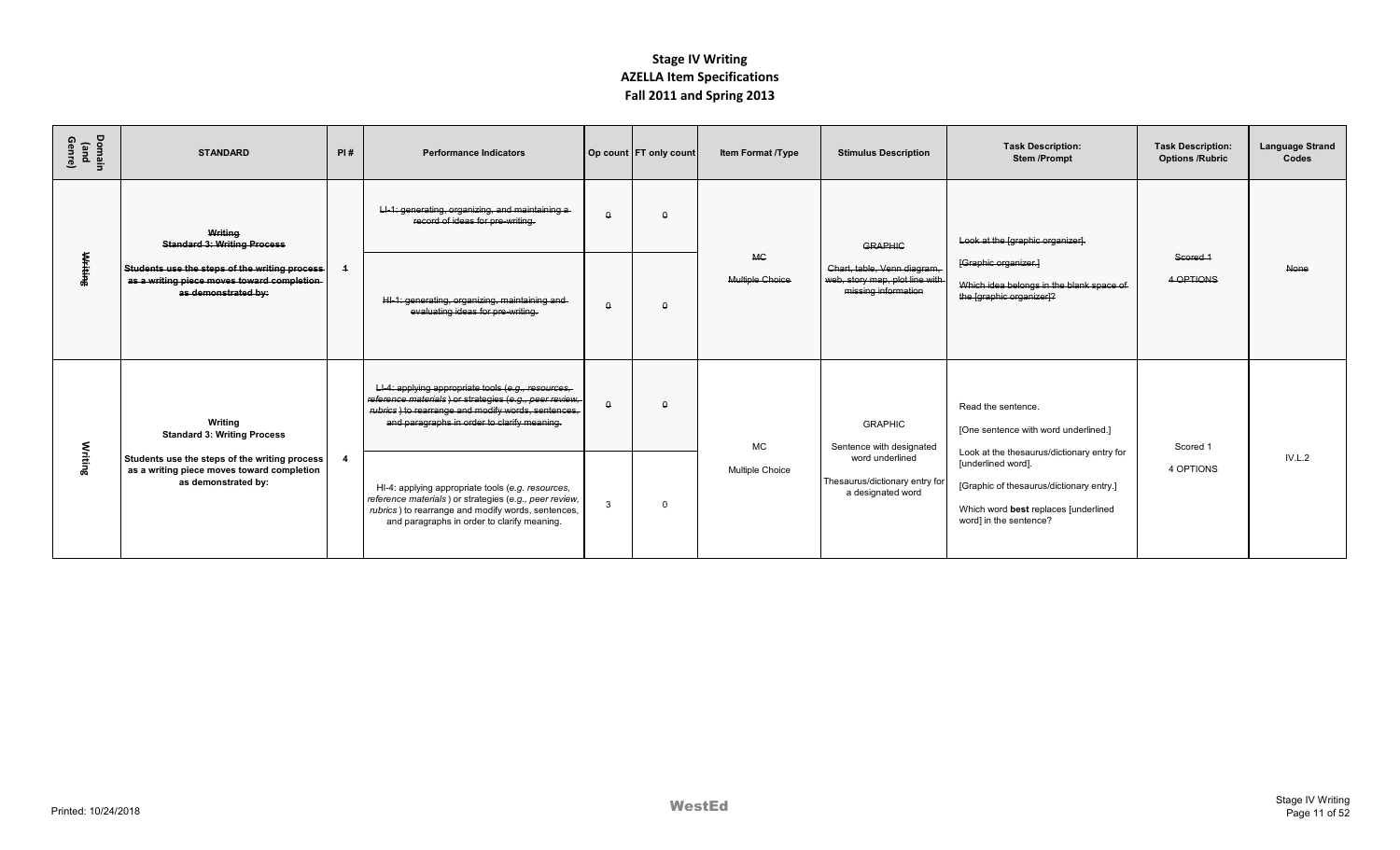| Domain<br>(and<br>Genre) | <b>STANDARD</b>                                                               | PI#            | <b>Performance Indicators</b>                                                                                                                                              |                | Op count FT only count | Item Format /Type      | <b>Stimulus Description</b>                                                         | <b>Task Description:</b><br><b>Stem/Prompt</b>                                                               | <b>Task Description:</b><br><b>Options /Rubric</b>                                                                                                   | <b>Language Strand</b><br>Codes |
|--------------------------|-------------------------------------------------------------------------------|----------------|----------------------------------------------------------------------------------------------------------------------------------------------------------------------------|----------------|------------------------|------------------------|-------------------------------------------------------------------------------------|--------------------------------------------------------------------------------------------------------------|------------------------------------------------------------------------------------------------------------------------------------------------------|---------------------------------|
|                          |                                                                               |                | B-2: writing a paragraph, focused on a topic, that<br>includes details, clear sequencing, and transitional<br>words and phrases to connect ideas.                          |                |                        |                        |                                                                                     | Read the paragraph from a student essay.                                                                     | Scored 1                                                                                                                                             |                                 |
|                          |                                                                               |                | LI-2: writing paragraphs with a logical organizing<br>principle, transitions and relevant supporting details.                                                              | $\Omega$       |                        |                        | Paragraph<br>(4 to 5 sentences: blank line<br>in one sentence)                      | [Paragraph with a blank line in one<br>sentence.]<br>Which word belong in the blank space?                   | 4 OPTIONS<br>Transition-word[s]/phrase<br>answer choices; only one<br>answer choice is correct.                                                      |                                 |
| Writing                  | <b>Standard 4: Writing Elements</b><br>The student will integrate elements of | $\overline{2}$ | HI-2: writing paragraphs that use a structure that fits<br>the type of writing, smooth and effective transitions,<br>and a conclusion that provides a sense of resolution. |                |                        | <b>MC</b>              |                                                                                     |                                                                                                              |                                                                                                                                                      | IV.L.1a                         |
| Paragra<br>횽             | effective writing to develop engaging and<br>focused text as demonstrated by: |                | B-2: writing a paragraph, focused on a topic, that<br>includes details, clear sequencing, and transitional<br>words and phrases to connect ideas.                          | $\mathbf 0$    | $\mathbf{3}$           | <b>Multiple Choice</b> |                                                                                     | Read the paragraph from a student essay.                                                                     | Scored 1                                                                                                                                             |                                 |
|                          |                                                                               |                | LI-2: writing paragraphs with a logical organizing<br>principle, transitions and relevant supporting details.                                                              | $\overline{2}$ | 2                      |                        | Paragraph<br>(4 to 5 sentences;<br>second/third/fourth sentence<br>is a blank line) | [Paragraph with a blank line as the<br>second/third/fourth sentence.]<br>Which sentence belongs in the blank | 4 OPTIONS<br>One-sentence answer<br>choices related to the<br>paragraph; only one is a<br>detail supporting the main<br>idea/topic sentence, or fits |                                 |
|                          |                                                                               |                | HI-2: writing paragraphs that use a structure that fits<br>the type of writing, smooth and effective transitions,<br>and a conclusion that provides a sense of resolution. | $\Omega$       |                        |                        |                                                                                     | space?                                                                                                       | the sequence of the<br>information.                                                                                                                  |                                 |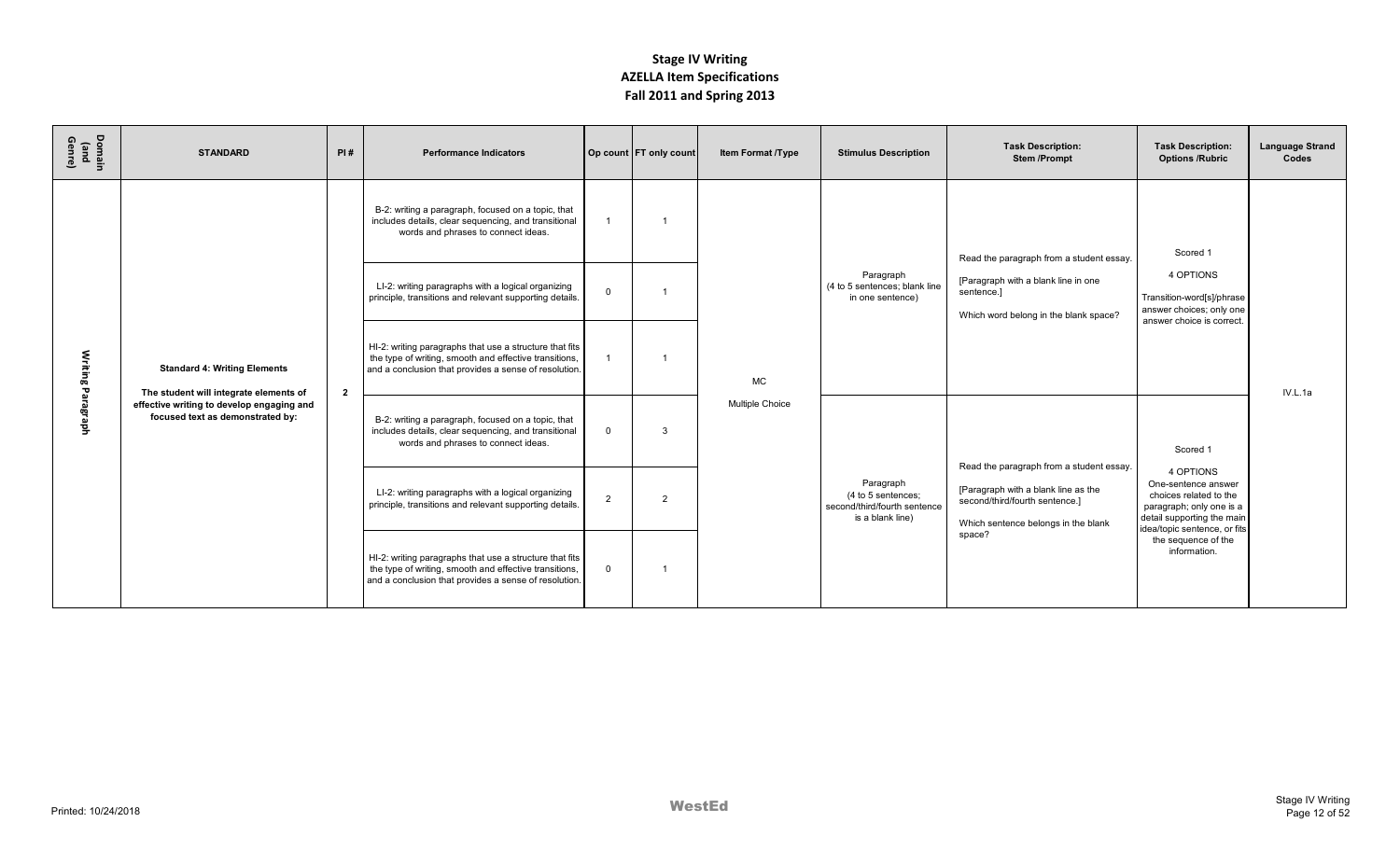| Domain<br>(and Genre) | <b>STANDARD</b>                                                                                                 | PI#                     | <b>Performance Indicators</b>                                                                                             |                                     | Op count   FT only count               | Item Format / Type                  | <b>Stimulus Description</b>                 | <b>Task Description:</b><br>Stem / Prompt                                                                        | <b>Task Description:</b><br><b>Options / Rubric</b>                                                                                                                                                   | <b>Language Strand</b><br>Codes |
|-----------------------|-----------------------------------------------------------------------------------------------------------------|-------------------------|---------------------------------------------------------------------------------------------------------------------------|-------------------------------------|----------------------------------------|-------------------------------------|---------------------------------------------|------------------------------------------------------------------------------------------------------------------|-------------------------------------------------------------------------------------------------------------------------------------------------------------------------------------------------------|---------------------------------|
| Reading               | Reading<br><b>Standard 1: Print Concepts</b><br>The student will demonstrate<br>knowledge of print concepts by: | $\overline{\mathbf{3}}$ | B-3: locating specific information using the<br>organizational features of a book, a<br>dictionary and a newspaper.       | 2                                   | $\overline{2}$                         | <b>MC</b><br>Multiple Choice        | Features of a book/dictionary/<br>newspaper | [Question asking students to locate specific<br>information in the stimulus.]                                    | Scored 1<br>4 OPTIONS<br>4 pieces of information<br>from the stimulus                                                                                                                                 | None                            |
| Reading               | Reading<br><b>Standard 1: Print Concepts</b><br>The student will demonstrate<br>knowledge of print concepts by: | $\overline{4}$          | E-4: alphabetizing a series of words to the<br>third letter.                                                              | $\overline{1}$                      | $\Omega$                               | <b>MC</b><br><b>Multiple Choice</b> | None                                        | Which set of words is in alphabetical order?                                                                     | Scored 1<br>4 OPTIONS<br>Each answer choice<br>contains same set of four<br>words; only one answer<br>choice contains set of four<br>words in correct<br>alphabetical order (to the<br>third letter). | None                            |
| Reading               | Reading<br><b>Standard 1: Print Concepts</b><br>The student will demonstrate<br>knowledge of print concepts by: | $\overline{4}$          | B-4: alphabetizing a series of words.<br>LI-4: alphabetizing a series of words.<br>HI-4: alphabetizing a series of words. | $\theta$<br>$\theta$<br>$\mathbf 0$ | $\theta$<br>$\Omega$<br>$\overline{2}$ | <b>MC</b><br><b>Multiple Choice</b> | List of 6 words                             | Look at the following words.<br>[List of six words]<br>Which two words come first/last in<br>alphabetical order? | Scored 1<br>4 OPTIONS<br>Each answer choice<br>contains two words; only<br>one answer choice<br>contains correct first/last<br>two words in alphabetical<br>order.                                    | None                            |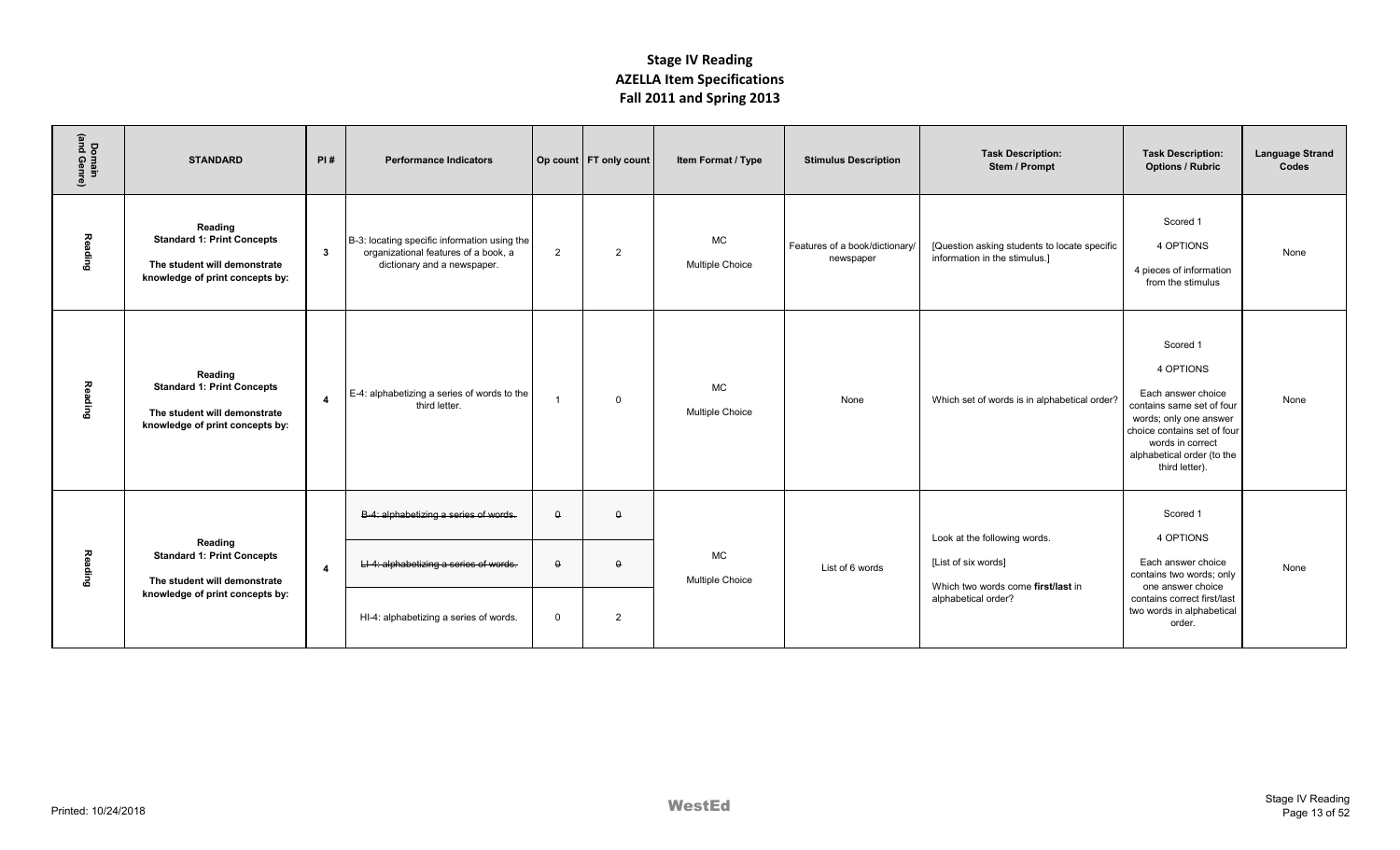| Domain<br>(and Genre) | <b>STANDARD</b>                                                                                     | PI#                                                             | <b>Performance Indicators</b>                                                                                                                                                                                                                               |                | Op count   FT only count | Item Format / Type                                         | <b>Stimulus Description</b>                                                                                                                                                                                 | <b>Task Description:</b><br>Stem / Prompt                                                                                             | <b>Task Description:</b><br><b>Options / Rubric</b>                                          | <b>Language Strand</b><br>Codes |
|-----------------------|-----------------------------------------------------------------------------------------------------|-----------------------------------------------------------------|-------------------------------------------------------------------------------------------------------------------------------------------------------------------------------------------------------------------------------------------------------------|----------------|--------------------------|------------------------------------------------------------|-------------------------------------------------------------------------------------------------------------------------------------------------------------------------------------------------------------|---------------------------------------------------------------------------------------------------------------------------------------|----------------------------------------------------------------------------------------------|---------------------------------|
| <b>Reading</b>        | Reading<br><b>Standard 2: Decoding</b><br>The student will demonstrate<br>knowledge of decoding by: | 6                                                               | E-6: decoding regularly spelled multi-<br>syllabic words and compound words,<br>including the sounds represented by<br>consonant blends, consonant/vowel<br>diagraphs (e.g., th, sh, ck) and diphthongs<br>$(e.g., ea, ie, ee)$ and<br>r-controlled vowels. | $\overline{4}$ | $\overline{2}$           | SA <sub>1</sub><br>Orally Administered/<br>Spoken Response | <b>GRAPHIC</b><br>[List of three above-grade-<br>level two-syllable/compound<br>words (consonant blends,<br>consonant/vowel diagraphs<br>(th, sk, ck), diphthongs (ea, ie<br>ee), and r-controlled vowels.] | Look at number XX.<br>Look at the list of words.<br>[List of three (above-grade-level two-syllable<br>words]<br>Read each word to me. | Scored 1                                                                                     | None                            |
|                       |                                                                                                     |                                                                 | E-11: applying knowledge of affixes to<br>base words in context.                                                                                                                                                                                            | $\theta$       | $\Omega$                 |                                                            |                                                                                                                                                                                                             |                                                                                                                                       |                                                                                              |                                 |
| Reading               | Reading<br><b>Standard 2: Decoding</b>                                                              | 11                                                              | B-11: applying knowledge of affixes to<br>base words in context.                                                                                                                                                                                            | $\Omega$       | $\Omega$                 | <b>MC</b>                                                  | Sentence containing a word<br>with an affix (without                                                                                                                                                        | When you add the prefix/suffix [prefix/suffix]<br>to [root word], what is the meaning of the                                          | Scored 1<br>4 OPTIONS                                                                        | IV.L.2                          |
|                       | The student will demonstrate<br>knowledge of decoding by:                                           |                                                                 | LI-11: applying knowledge of affixes to<br>base words in context.                                                                                                                                                                                           | $\theta$       | $\theta$                 | Multiple Choice                                            | contextual clues to the<br>meaning of the word)                                                                                                                                                             | new word?                                                                                                                             | Only one option contains<br>the meaning of the affix.                                        |                                 |
|                       |                                                                                                     |                                                                 | HI-11: applying knowledge of affixes to<br>base words in context.                                                                                                                                                                                           | 2              | $\Omega$                 |                                                            |                                                                                                                                                                                                             |                                                                                                                                       |                                                                                              |                                 |
|                       |                                                                                                     |                                                                 | E-14: applying knowledge of word order<br>(syntax) to confirm decoding of text.                                                                                                                                                                             | $\theta$       | $\Omega$                 |                                                            |                                                                                                                                                                                                             |                                                                                                                                       | Scored 1                                                                                     |                                 |
|                       | Reading<br><b>Standard 2: Decoding</b>                                                              | 14<br>The student will demonstrate<br>knowledge of decoding by: | B-14: applying knowledge of word order<br>(syntax) to confirm decoding of text.                                                                                                                                                                             | $\theta$       | $\theta$                 | <b>MC</b>                                                  | Sentence with a blank                                                                                                                                                                                       | Which word belongs in the blank?                                                                                                      | 4 OPTIONS<br>(1) Word that fits context<br>and order                                         | IV.L.1a                         |
| Reading               |                                                                                                     |                                                                 | LI-14: applying knowledge of word order<br>(syntax) to confirm decoding of text.                                                                                                                                                                            | $\theta$       | $\Omega$                 | Multiple Choice                                            |                                                                                                                                                                                                             |                                                                                                                                       | (2) Word that fits context.<br>but not order<br>(3) Word that fits order,<br>but not context |                                 |
|                       |                                                                                                     |                                                                 | HI-14: applying knowledge of word order<br>(syntax) to confirm decoding of text.                                                                                                                                                                            | 3              |                          |                                                            |                                                                                                                                                                                                             |                                                                                                                                       | (4) Word that does not fit<br>order or context                                               |                                 |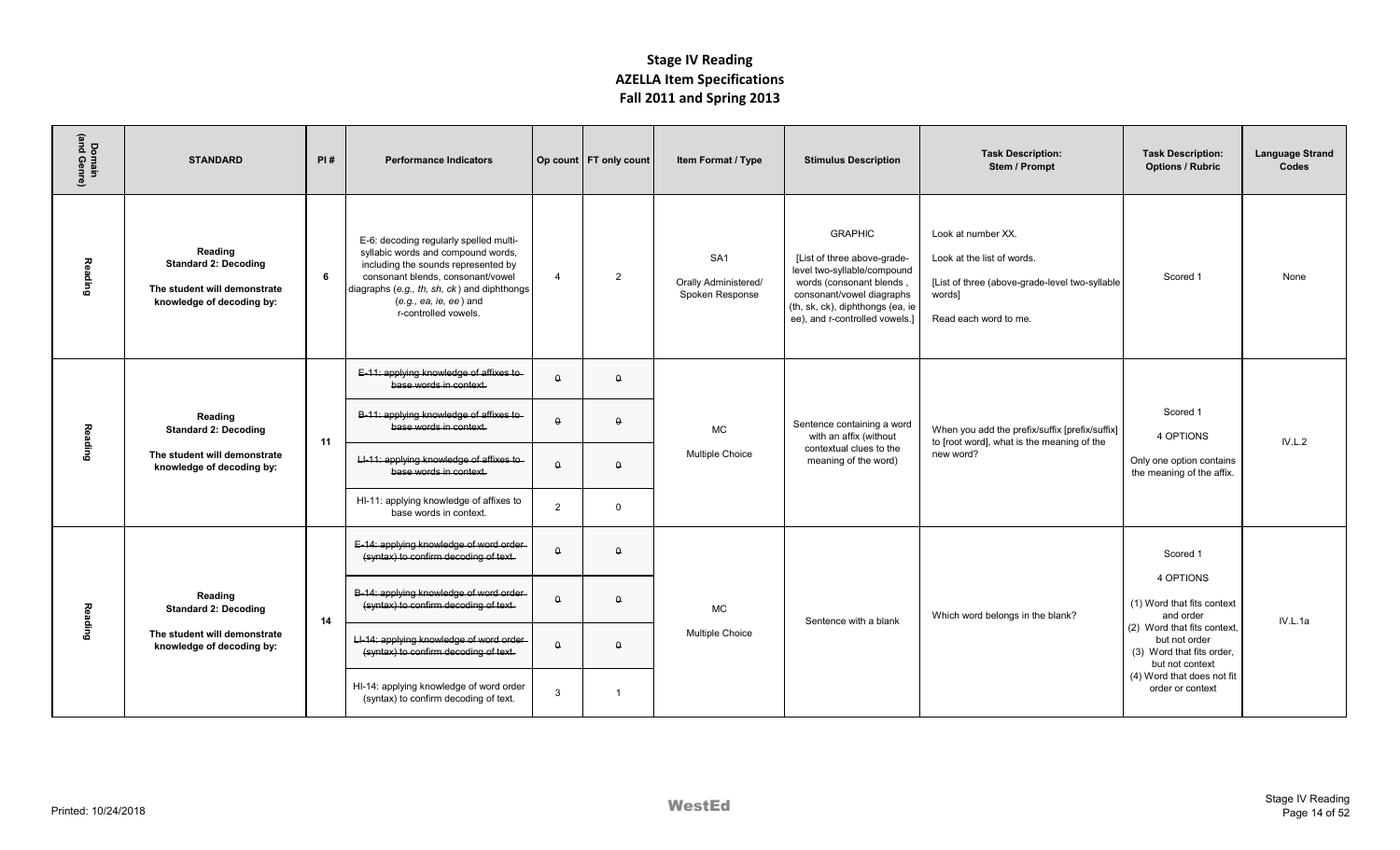| Domain<br>(and Genre)                  | <b>STANDARD</b>                                                                                                               | PI#                    | <b>Performance Indicators</b>                                                       |                | Op count   FT only count | Item Format / Type                             | <b>Stimulus Description</b> | <b>Task Description:</b><br>Stem / Prompt                                      | <b>Task Description:</b><br><b>Options / Rubric</b>                                                                         | <b>Language Strand</b><br>Codes |
|----------------------------------------|-------------------------------------------------------------------------------------------------------------------------------|------------------------|-------------------------------------------------------------------------------------|----------------|--------------------------|------------------------------------------------|-----------------------------|--------------------------------------------------------------------------------|-----------------------------------------------------------------------------------------------------------------------------|---------------------------------|
|                                        | Reading<br><b>Standard 4: Comprehending Text</b>                                                                              |                        | B-3: predicting what might happen next in                                           | $\overline{1}$ | $\overline{0}$           | <b>MC</b>                                      |                             | Based on the passage, what will happen<br>next?                                | Scored 1<br>4 OPTIONS<br>One correct answer choice                                                                          |                                 |
| Reading: Literary<br>Passage (Fiction) | The student will demonstrate<br>knowledge of reading comprehension<br>by:                                                     | $\mathbf{3}$           | a reading selection.                                                                | -1             |                          | Passage-based:<br>Multiple Choice              | Literary reading passage    | What will happen after [event] of the<br>passage?                              | contains a plausible<br>prediction supported by<br>the passage; three answer<br>choices contain<br>implausible predictions. | None                            |
| Reading: Literary<br>Passage (Fiction) | Reading<br><b>Standard 4: Comprehending Text</b>                                                                              | $\overline{4}$         | B-4: answering who, what, where, when,<br>why, which and how questions about text.  | $\theta$       | $\theta$                 | <b>MC</b>                                      | Literary reading passage    | [Who/what/where/when/why/which/how                                             | Scored 1                                                                                                                    | None                            |
|                                        | The student will demonstrate<br>knowledge of reading comprehension<br>by:                                                     |                        | LI-4: answering literal and personal<br>response questions about text.              | $\overline{0}$ | 3                        | Passage-based:<br>Multiple Choice              |                             | literal question about the passage.]                                           | 4 OPTIONS                                                                                                                   |                                 |
| Reading: Literary<br>Passage (Fiction) | Reading<br><b>Standard 4: Comprehending Text</b><br>The student will demonstrate<br>knowledge of reading comprehension<br>by: | $\boldsymbol{\Lambda}$ | HI-4: answering literal, inferential and<br>personal response questions about text. | 1              | $\overline{2}$           | <b>MC</b><br>Passage-based:<br>Multiple Choice | Literary reading passage    | [Who/what/where/when/why/which/how<br>inferential question about the passage.] | Scored 1<br>4 OPTIONS                                                                                                       | None                            |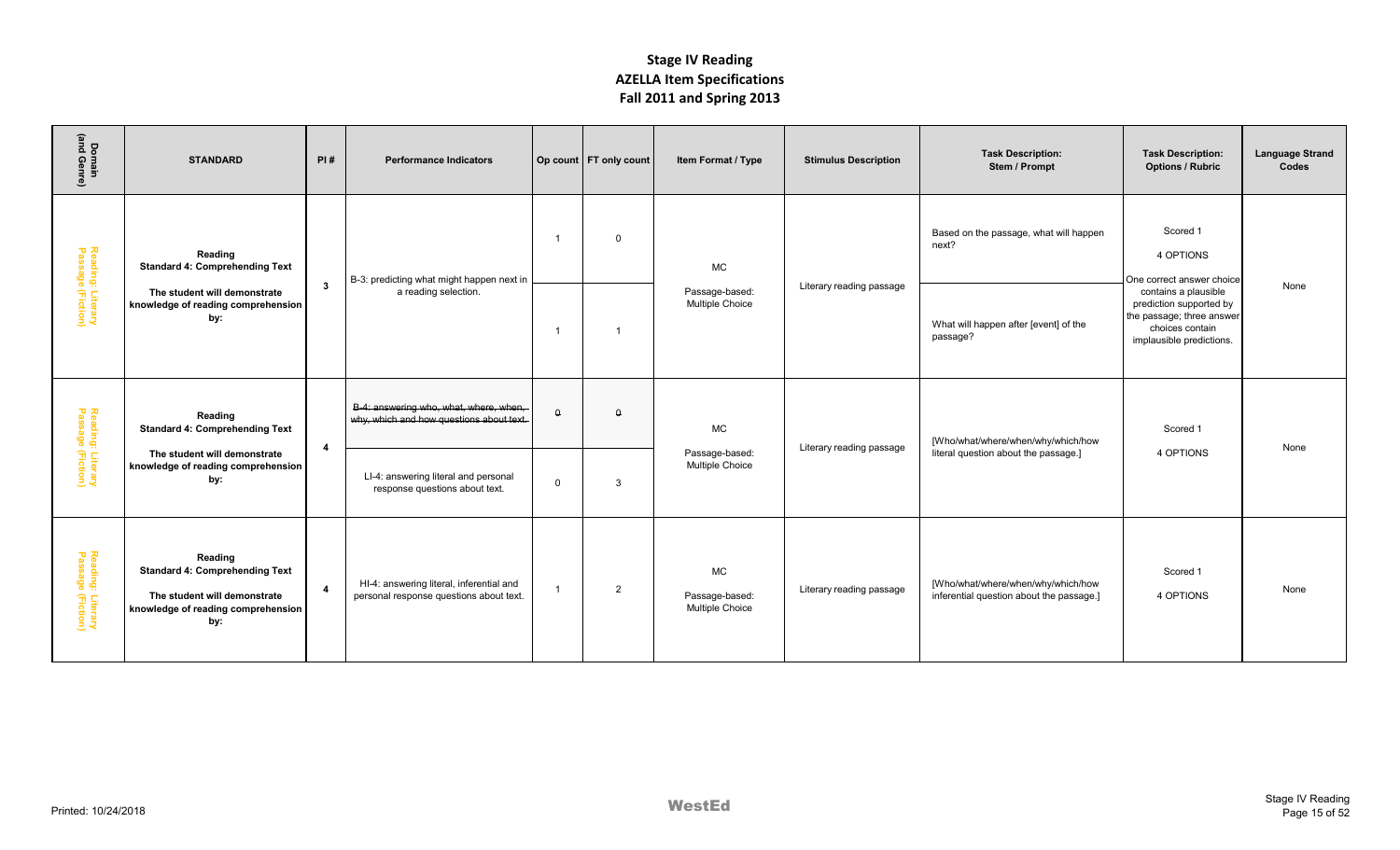| Domain<br>(and Genre) | <b>STANDARD</b>                                                           | PI# | <b>Performance Indicators</b>                                                                                                                       |                  | Op count   FT only count | Item Format / Type                | <b>Stimulus Description</b> | <b>Task Description:</b><br>Stem / Prompt                     | <b>Task Description:</b><br><b>Options / Rubric</b> | <b>Language Strand</b><br>Codes |
|-----------------------|---------------------------------------------------------------------------|-----|-----------------------------------------------------------------------------------------------------------------------------------------------------|------------------|--------------------------|-----------------------------------|-----------------------------|---------------------------------------------------------------|-----------------------------------------------------|---------------------------------|
|                       |                                                                           |     | E-9: identifying signal words (e.g., first,<br>next, finally) that indicate chronological<br>order.                                                 | $\mathsf \sigma$ | $\pmb{\mathsf{Q}}$       |                                   |                             |                                                               |                                                     |                                 |
| Reading: Literary     | Reading<br><b>Standard 4: Comprehending Text</b>                          |     | B-9: locating sequential/chronological-<br>order signal words (e.g., first, next, finally,<br>today, now) in text.                                  | $\theta$         | $\theta$                 | <b>MC</b>                         |                             |                                                               |                                                     |                                 |
| Passage (Fiction)     | The student will demonstrate<br>knowledge of reading comprehension<br>by: | -9  | LI-9: locating sequential/chronological-<br>order signal words (e.g., first, next, finally,<br>today, now, meanwhile, not long ago) in-<br>text.    | $\theta$         | $\theta$                 | Passage-based:<br>Multiple Choice | Literary reading passage    | Which word from the passage indicates<br>chronological order? | Scored 1<br>4 OPTIONS                               | <b>IV.L.1.a</b>                 |
|                       |                                                                           |     | HI-9: locating sequential/chronological<br>order signal words (e.g., first, next, finally,<br>today, now, meanwhile, not long ago) in<br>text.      | $\mathbf 0$      | $\mathbf 1$              |                                   |                             |                                                               |                                                     |                                 |
|                       |                                                                           |     | E-10: identifying signal words in text that-<br>indicate comparison/contrast (e.g.,<br>similarly, on the other hand, however, yet,<br>in spite of). | $\theta$         | $\theta$                 |                                   |                             |                                                               |                                                     |                                 |
| 쫑<br>eding            | Reading<br><b>Standard 4: Comprehending Text</b>                          |     | B-10: locating signal words in text that-<br>indicate comparison/contrast (e.g.,<br>similarly, on the other hand, however, yet,<br>in spite of).    | $\theta$         | $\theta$                 | <b>MC</b>                         |                             | Which word from the passage indicates a-                      | Scored 1                                            |                                 |
| Î.                    | The student will demonstrate<br>knowledge of reading comprehension<br>by: | 10  | LI-10: locating signal words in text that-<br>indicate comparison/contrast (e.g.,<br>similarly, on the other hand, however, yet,<br>in spite of).   | $\theta$         | $\theta$                 | Passage-based:<br>Multiple Choice | Literary reading passage    | contrast?                                                     | 4 OPTIONS                                           | W.L.1a                          |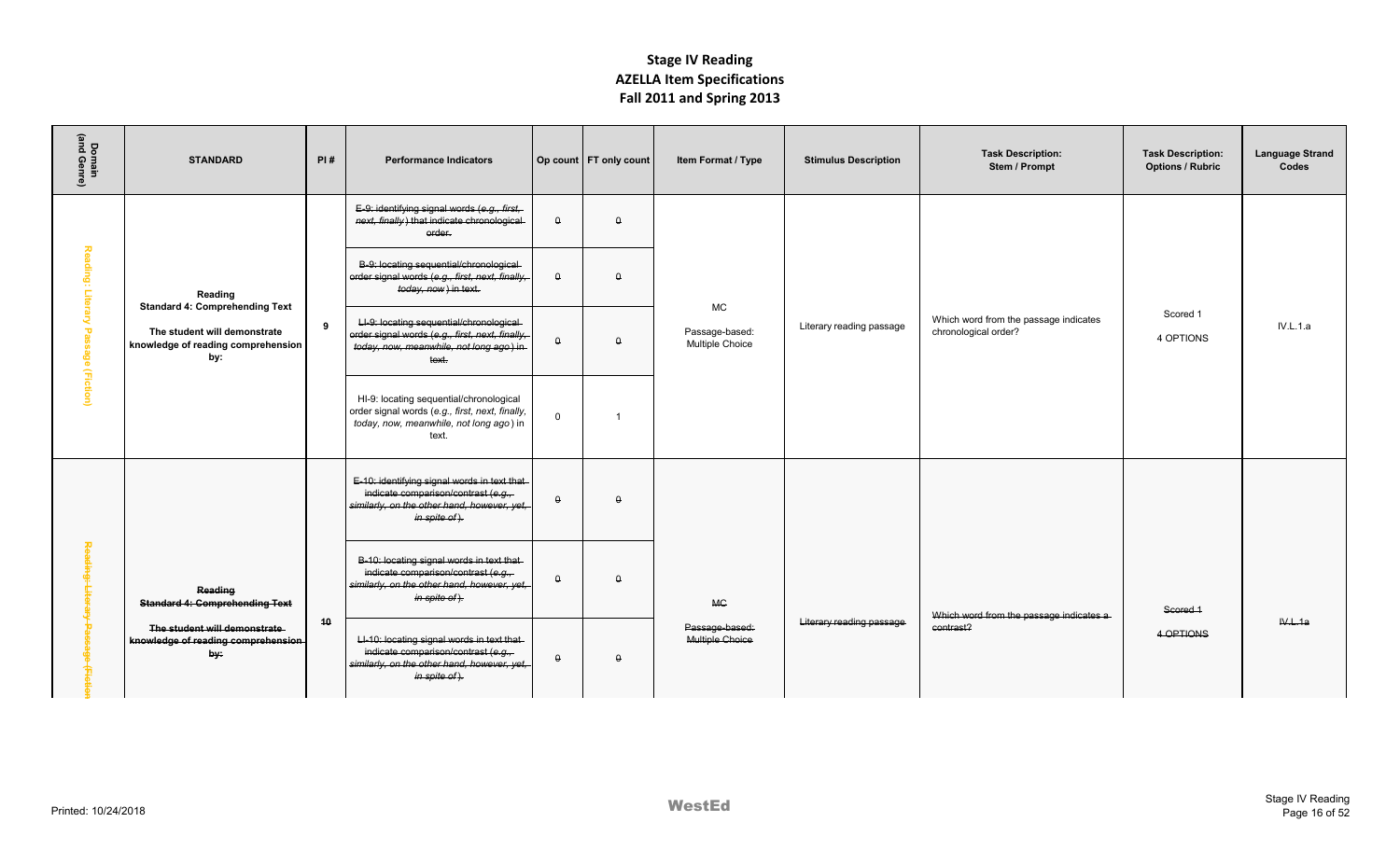|                                     |                                                                           |     |                                                                                                                                                   |                  |                          | <b>ALLILA REIN SPECING COUPS</b><br>Fall 2011 and Spring 2013 |                             |                                           |                                                     |                                 |
|-------------------------------------|---------------------------------------------------------------------------|-----|---------------------------------------------------------------------------------------------------------------------------------------------------|------------------|--------------------------|---------------------------------------------------------------|-----------------------------|-------------------------------------------|-----------------------------------------------------|---------------------------------|
| Domain<br>(and Genre)               | <b>STANDARD</b>                                                           | PI# | <b>Performance Indicators</b>                                                                                                                     |                  | Op count   FT only count | Item Format / Type                                            | <b>Stimulus Description</b> | <b>Task Description:</b><br>Stem / Prompt | <b>Task Description:</b><br><b>Options / Rubric</b> | <b>Language Strand</b><br>Codes |
|                                     |                                                                           |     | HI-10: locating signal words in text that-<br>indicate comparison/contrast (e.g.,<br>similarly, on the other hand, however, yet,<br>in spite of). | $\theta$         | $\theta$                 |                                                               |                             |                                           |                                                     |                                 |
|                                     |                                                                           |     | E-11: identifying signal words in text that<br>indicate cause and effect (e.g., as a result<br>of, consequently, so that, because of,<br>since).  | $\theta$         | $\theta$                 |                                                               |                             |                                           |                                                     |                                 |
| Reading: Literary Passage (Fiction) | <b>Reading</b><br><b>Standard 4: Comprehending Text</b>                   | 44  | B-11: locating signal words in text that-<br>indicate cause and effect (e.g., as a result<br>of, consequently, so that, because of,<br>since).    | $\theta$         | $\theta$                 | <b>MC</b>                                                     | Literary reading passage    | Which words from the passage indicate-    | Scored 1                                            | IV.L.1a                         |
|                                     | The student will demonstrate<br>knowledge of reading comprehension<br>by: |     | LI-11: locating signal words in text that-<br>indicate cause and effect. (e.g., as a result<br>of, consequently, so that, because of,<br>since).  | $\pmb{\uptheta}$ | $\theta$                 | Passage-based:<br>Multiple Choice                             |                             | cause and effect?                         | 4 OPTIONS                                           |                                 |
|                                     |                                                                           |     | HI-11: locating signal words in text that-<br>indicate cause and effect (e.g., as a result<br>of, consequently, so that, because of,<br>since).   | $\theta$         | $\theta$                 |                                                               |                             |                                           |                                                     |                                 |
|                                     |                                                                           |     | E-12: identifying the author's main purpose<br>(e.g., to inform, to persuade, to entertain).                                                      | $\theta$         | $\theta$                 |                                                               |                             |                                           |                                                     |                                 |
| Reading: Litera                     | <b>Reading</b><br><b>Standard 4: Comprehending Text</b>                   |     | B-12: identifying the author's main purpose<br>(e.g., to inform, to persuade, to entertain).                                                      | $\mathsf{Q}$     | $\Omega$                 | <b>MC</b>                                                     |                             |                                           | Scored 1                                            |                                 |
|                                     | The student will demonstrate<br>knowledge of reading comprehension<br>by: | 42  | LI-12: determining the author's main-<br>purpose (e.g., to inform, to persuade, to-<br>entertain).                                                | $\mathsf{o}$     | $\Omega$                 | Passage-based:<br>Multiple Choice                             | Literary reading passage    | Why did the author write the passage?     | 4 OPTIONS                                           | <b>None</b>                     |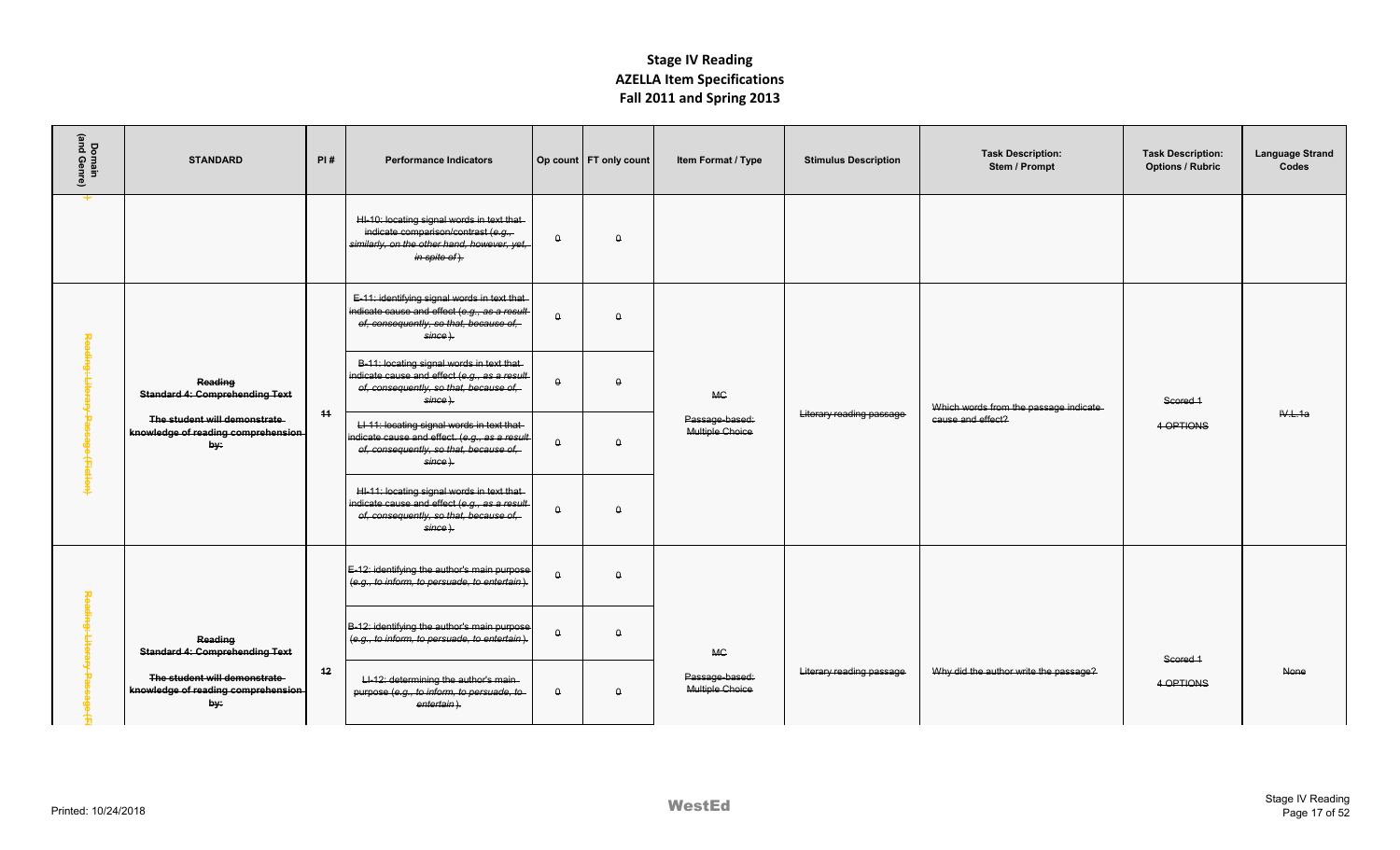|                         |                 |     |                                                                                                                 |          |                          | $. \, \text{m}$ = $\text{m}$ = $\text{m}$ = $\text{m}$ = $\text{m}$ = $\text{m}$ = $\text{m}$ |                             |                                           |                                                     |                                 |
|-------------------------|-----------------|-----|-----------------------------------------------------------------------------------------------------------------|----------|--------------------------|-----------------------------------------------------------------------------------------------|-----------------------------|-------------------------------------------|-----------------------------------------------------|---------------------------------|
| Domain<br>and Genr<br>೨ | <b>STANDARD</b> | PI# | <b>Performance Indicators</b>                                                                                   |          | Op count   FT only count | Item Format / Type                                                                            | <b>Stimulus Description</b> | <b>Task Description:</b><br>Stem / Prompt | <b>Task Description:</b><br><b>Options / Rubric</b> | <b>Language Strand</b><br>Codes |
|                         |                 |     | HI-12: determining the author's stated or  <br>implied purpose (e.g., to inform, to<br>persuade, to entertain). | $\theta$ | $\theta$                 |                                                                                               |                             |                                           |                                                     |                                 |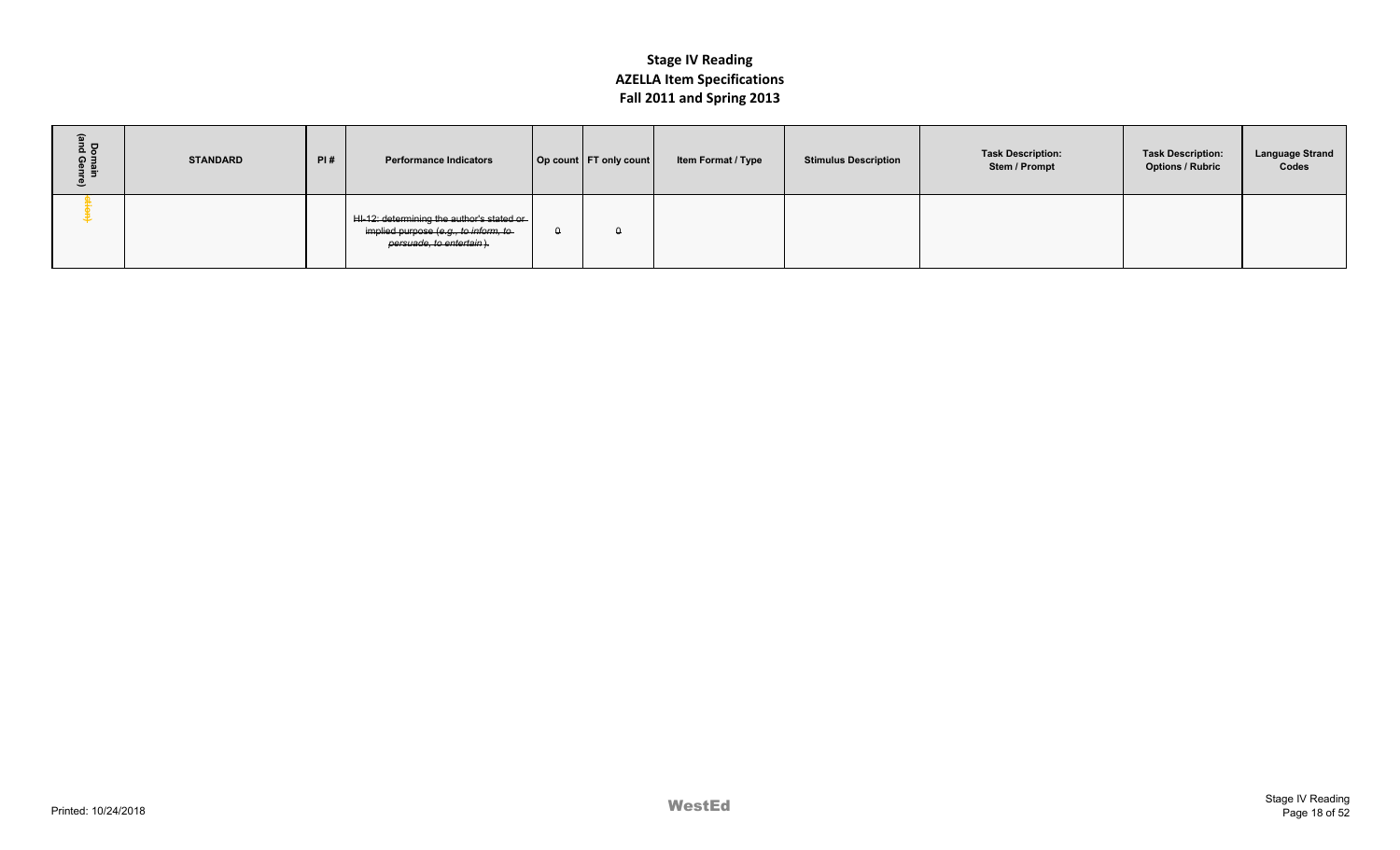| Domain<br>(and Genre)                | <b>STANDARD</b>                                                                                                        | PI# | <b>Performance Indicators</b>                                                                                  |                  | Op count   FT only count | Item Format / Type                             | <b>Stimulus Description</b> | <b>Task Description:</b><br>Stem / Prompt                                      | <b>Task Description:</b><br><b>Options / Rubric</b> | <b>Language Strand</b><br>Codes |
|--------------------------------------|------------------------------------------------------------------------------------------------------------------------|-----|----------------------------------------------------------------------------------------------------------------|------------------|--------------------------|------------------------------------------------|-----------------------------|--------------------------------------------------------------------------------|-----------------------------------------------------|---------------------------------|
|                                      |                                                                                                                        |     | B-13: identifying the cause and effect-<br>relationship between two related events in<br>a literary selection. | $\pmb{\uptheta}$ | $\theta$                 |                                                |                             |                                                                                |                                                     |                                 |
| Reading:                             |                                                                                                                        |     | LI-13: determining the cause and effect<br>relationship between two related events in<br>a literary selection. | $\pmb{\uptheta}$ | $\theta$                 |                                                |                             | What causes [something from the text]?                                         |                                                     |                                 |
| Literary                             | Reading<br><b>Standard 4: Comprehending Text</b><br>The student will demonstrate                                       | 13  | HI-13: determining the cause and effect<br>relationship between two related events in<br>a literary selection. | $\mathbf 0$      | -1                       | <b>MC</b><br>Passage-based:                    | Literary reading passage    |                                                                                | Scored 1                                            | None                            |
| Passage (Fiction)                    | knowledge of reading comprehension<br>by:                                                                              |     | B-13: identifying the cause and effect<br>relationship between two related events in<br>a literary selection.  | $\pmb{\uptheta}$ | $\theta$                 | <b>Multiple Choice</b>                         |                             |                                                                                | 4 OPTIONS                                           |                                 |
|                                      |                                                                                                                        |     | LI-13: determining the cause and effect<br>relationship between two related events in<br>a literary selection. | $\pmb{\uptheta}$ | $\theta$                 |                                                |                             | What caused [something from the text]?                                         |                                                     |                                 |
|                                      |                                                                                                                        |     | HI-13: determining the cause and effect<br>relationship between two related events in<br>a literary selection. | $\mathbf 0$      | $\overline{1}$           |                                                |                             |                                                                                |                                                     |                                 |
|                                      |                                                                                                                        |     | B-14: drawing conclusions from-<br>information implied or inferred in a literary-<br>selection.                | $\theta$         | $\theta$                 |                                                |                             |                                                                                |                                                     |                                 |
| Reading: Litera<br>Passage (Fiction) | Reading<br><b>Standard 4: Comprehending Text</b><br>The student will demonstrate<br>knowledge of reading comprehension | 14  | LI-14: drawing conclusions from-<br>information implied or inferred in a literary-<br>selection.               | $\pmb{\uptheta}$ | $\theta$                 | <b>MC</b><br>Passage-based:<br>Multiple Choice | Literary reading passage    | [Question that requires an inference or<br>conclusion to be made by students.] | Scored 1<br>4 OPTIONS                               | None                            |
|                                      | by:                                                                                                                    |     | HI-14: drawing conclusions from<br>information implied or inferred in a literary<br>selection.                 | $\mathbf{0}$     | -1                       |                                                |                             |                                                                                |                                                     |                                 |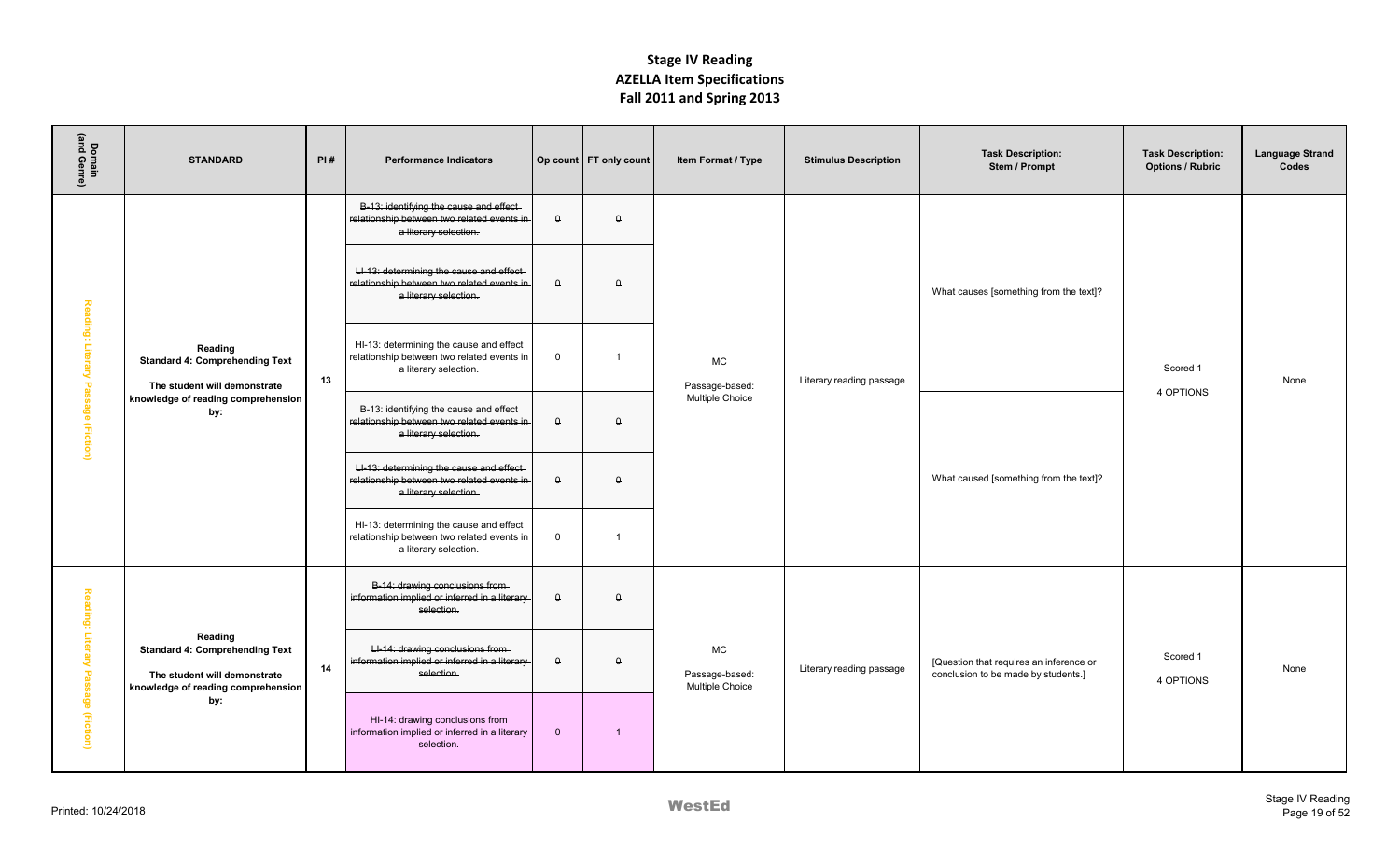| Domain<br>(and Genre)                                   | <b>STANDARD</b>                                                                                                               | PI# | <b>Performance Indicators</b>                                                                                       |             | Op count   FT only count | Item Format / Type                             | <b>Stimulus Description</b> | <b>Task Description:</b><br>Stem / Prompt                                                                                    | <b>Task Description:</b><br><b>Options / Rubric</b> | <b>Language Strand</b><br>Codes |
|---------------------------------------------------------|-------------------------------------------------------------------------------------------------------------------------------|-----|---------------------------------------------------------------------------------------------------------------------|-------------|--------------------------|------------------------------------------------|-----------------------------|------------------------------------------------------------------------------------------------------------------------------|-----------------------------------------------------|---------------------------------|
| Reading: Literary Pass<br>Reading: Literary Pass<br>ege | Reading<br><b>Standard 4: Comprehending Text</b><br>The student will demonstrate<br>knowledge of reading comprehension<br>by: | 15  | LI-15: describing the characteristics of the<br>maior and minor characters within a<br>fictional text.              | $\Omega$    | 2                        | MC<br>Passage-based:<br>Multiple Choice        | Literary reading passage    | Which word best describes [character]?                                                                                       | Scored 1<br>4 OPTIONS                               | None                            |
| Reading: Literary<br>Passage (Fiction)                  | Reading<br><b>Standard 4: Comprehending Text</b><br>The student will demonstrate<br>knowledge of reading comprehension<br>by: | 15  | HI-15: analyzing the motivations of the<br>major and minor characters within a<br>fictional text.                   | 2           | - 0                      | <b>MC</b><br>Passage-based:<br>Multiple Choice | Literary reading passage    | Why does [character] do [something in the<br>text]?                                                                          | Scored 1<br>4 OPTIONS                               | None                            |
| Rea<br>ding:                                            |                                                                                                                               |     | B-16: comparing and contrasting two-<br>characters within a fictional text.                                         | $\theta$    | $\theta$                 |                                                |                             |                                                                                                                              |                                                     |                                 |
| $\frac{1}{6}$<br>$\mathbf \sigma$                       | Reading<br><b>Standard 4: Comprehending Text</b><br>The student will demonstrate<br>knowledge of reading comprehension        | 16  | LI-16: comparing and contrasting two<br>characters within a fictional text.                                         | $\theta$    | $\theta$                 | <b>MC</b><br>Passage-based:                    | Literary reading passage    | How is/was [character(s)] [different/alike]<br>[from other character(s)] in the passage?<br>[Question comparing/contrasting/ | Scored 1<br>4 OPTIONS                               | None                            |
| နွ<br>(Fictio                                           | by:                                                                                                                           |     | HI-16: comparing, contrasting, and<br>describing the connections between two<br>characters within a fictional text. | $\mathbf 0$ |                          | Multiple Choice                                |                             | connecting two characters.]                                                                                                  |                                                     |                                 |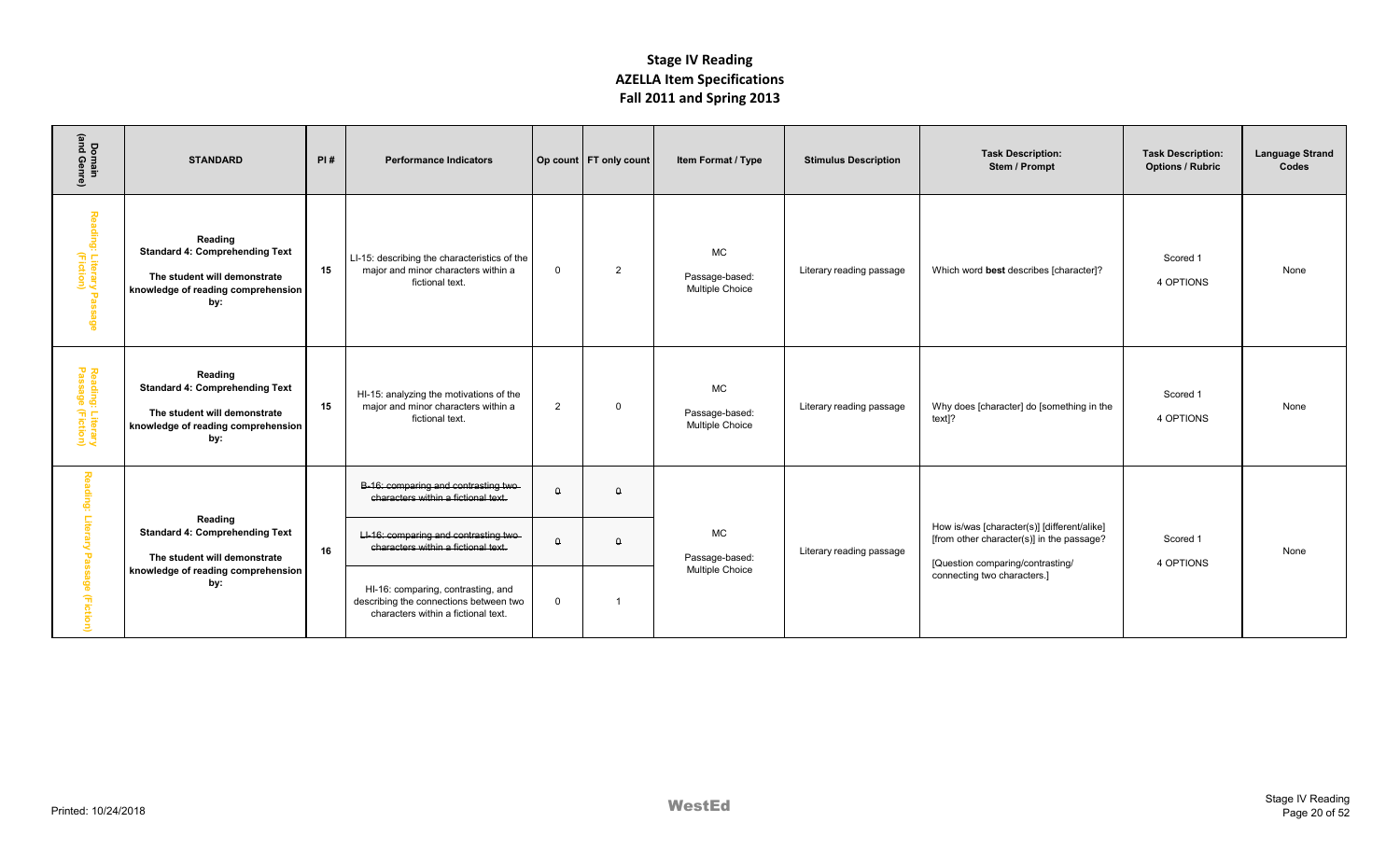| Domain<br>(and Genre)                  | <b>STANDARD</b>                                                                                                               | PI# | <b>Performance Indicators</b>                                                         |                         | Op count   FT only count | Item Format / Type                             | <b>Stimulus Description</b> | <b>Task Description:</b><br>Stem / Prompt                                                                                   | <b>Task Description:</b><br><b>Options / Rubric</b> | <b>Language Strand</b><br>Codes |
|----------------------------------------|-------------------------------------------------------------------------------------------------------------------------------|-----|---------------------------------------------------------------------------------------|-------------------------|--------------------------|------------------------------------------------|-----------------------------|-----------------------------------------------------------------------------------------------------------------------------|-----------------------------------------------------|---------------------------------|
| Reading: Literary<br>Passage (Fiction) | Reading<br><b>Standard 4: Comprehending Text</b><br>The student will demonstrate<br>knowledge of reading comprehension<br>by: | 17  | B-17: describing the various settings within<br>a fictional text.                     | $\mathbf 0$             | $\overline{1}$           | <b>MC</b><br>Passage-based:<br>Multiple Choice | Literary reading passage    | Which word describes the setting?                                                                                           | Scored 1<br>4 OPTIONS                               | None                            |
| Reading: Literary Passage<br>(Fiction) | Reading<br><b>Standard 4: Comprehending Text</b><br>The student will demonstrate<br>knowledge of reading comprehension<br>by: | 19  | E-19: identifying the plot (sequence of<br>events) in a fictional text heard or read. | $\overline{1}$          | -1                       | <b>MC</b><br>Passage-based:<br>Multiple Choice | Literary reading passage    | What happened [first/next/after] [plot detail<br>from passage]?<br>[Question about the sequence of events in a<br>passage.] | Scored 1<br>4 OPTIONS                               | None                            |
| Reading: Literary Passage<br>(Fiction) | Reading<br><b>Standard 4: Comprehending Text</b><br>The student will demonstrate                                              | 19  | B-19: identifying the main problem or<br>conflict of a plot in a fictional text.      | $\overline{\mathbf{1}}$ | $\Omega$                 | <b>MC</b><br>Passage-based:                    | Literary reading passage    | What is the main problem in the passage?                                                                                    | Scored 1<br>4 OPTIONS                               | None                            |
|                                        | knowledge of reading comprehension<br>by:                                                                                     |     |                                                                                       | $\mathbf 0$             | -1                       | <b>Multiple Choice</b>                         |                             | What is [character's] main problem in the<br>passage?                                                                       |                                                     |                                 |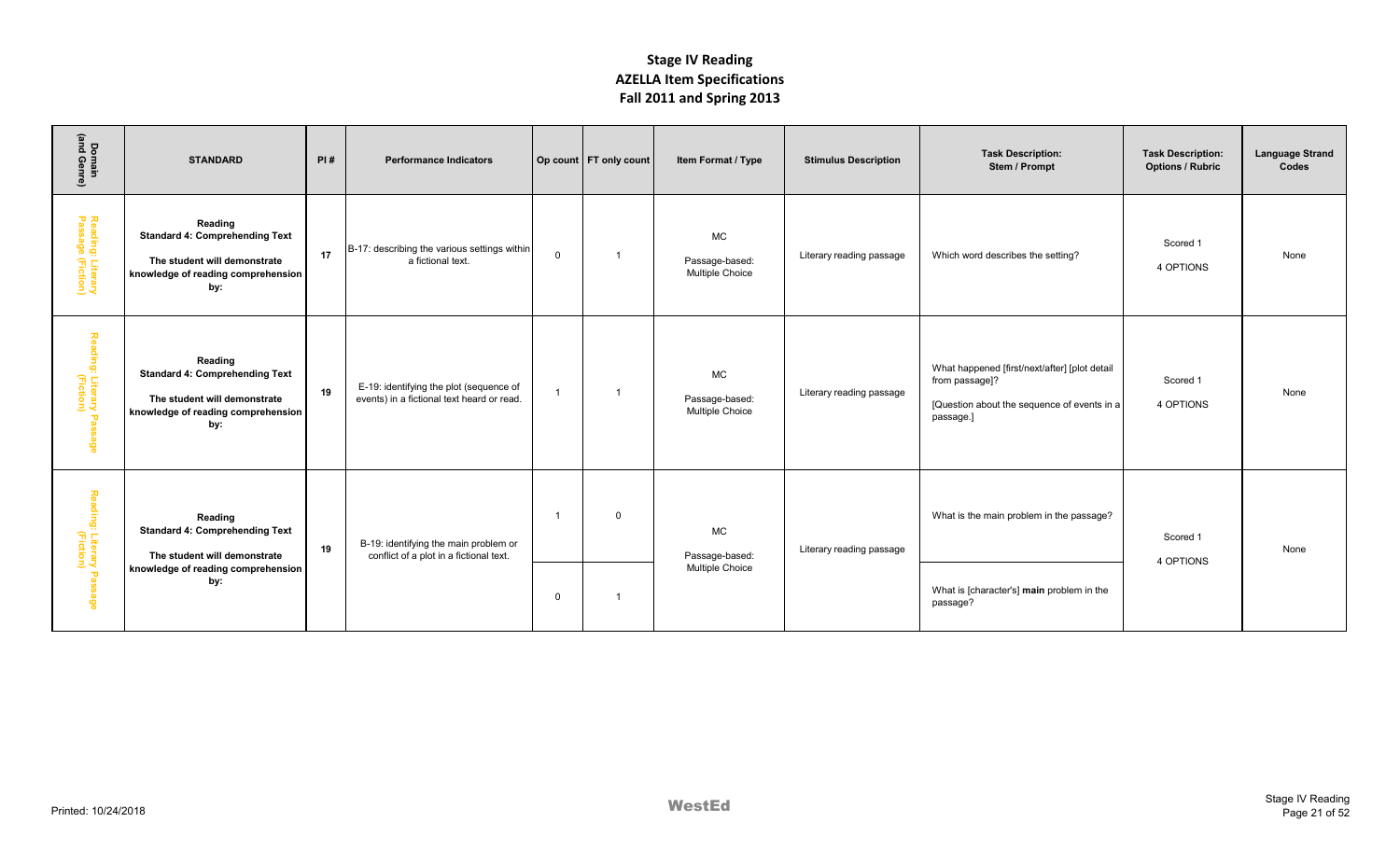| Domain<br>(and Genre)                         | <b>STANDARD</b>                                                                                                    | PI# | <b>Performance Indicators</b>                                                                                                                                    |                | Op count   FT only count | Item Format / Type                | <b>Stimulus Description</b> | <b>Task Description:</b><br>Stem / Prompt                                       | <b>Task Description:</b><br><b>Options / Rubric</b> | <b>Language Strand</b><br>Codes |
|-----------------------------------------------|--------------------------------------------------------------------------------------------------------------------|-----|------------------------------------------------------------------------------------------------------------------------------------------------------------------|----------------|--------------------------|-----------------------------------|-----------------------------|---------------------------------------------------------------------------------|-----------------------------------------------------|---------------------------------|
| Reading:<br>Litera<br>$\mathbf{\overline{v}}$ | Reading<br><b>Standard 4: Comprehending Text</b>                                                                   | 19  | LI-19: identifying the plot and its<br>components (e.g., main events, conflict,<br>rising action, climax, falling action-<br>resolution) in a fictional text.    | $\theta$       | $\theta$                 | <b>MC</b>                         | Literary reading passage    | [Question requiring the identification/<br>description of elements of plot in a | Scored 1                                            | None                            |
| assage (Fiction)                              | The student will demonstrate<br>knowledge of reading comprehension<br>by:                                          |     | HI-19: describing the plot and its-<br>components (e.g., main events, conflict,<br>rising action, climax, falling action and<br>resolution) in a fictional text. | $\theta$       | $\theta$                 | Passage-based:<br>Multiple Choice |                             | passage.]                                                                       | 4 OPTIONS                                           |                                 |
|                                               |                                                                                                                    |     | PE-20: relating illustrations to fictional text.                                                                                                                 | $\theta$       | $\theta$                 |                                   |                             |                                                                                 |                                                     |                                 |
| Reading:                                      | Reading                                                                                                            | 20  | E-20: relating illustrations to fictional text.                                                                                                                  | $\theta$       | $\theta$                 | <b>MC</b><br>Passage-based:       |                             |                                                                                 |                                                     |                                 |
| Litera<br>2<br>$\overline{a}$                 | <b>Standard 4: Comprehending Text</b><br>The student will demonstrate<br>knowledge of reading comprehension<br>by: |     | B-20: relating illustrations to fictional text.                                                                                                                  | $\theta$       | $\theta$                 |                                   | Literary reading passage    | Which part of the passage does the<br>illustration help the reader understand?  | Scored 1<br>4 OPTIONS                               | None                            |
| edessi                                        |                                                                                                                    |     | LI-20: relating illustrations to fictional text.                                                                                                                 | $\theta$       | $\theta$                 | Multiple Choice                   |                             |                                                                                 |                                                     |                                 |
| (Fiction)                                     |                                                                                                                    |     | HI-20: relating illustrations to fictional text.                                                                                                                 | $\overline{1}$ | $\Omega$                 |                                   |                             |                                                                                 |                                                     |                                 |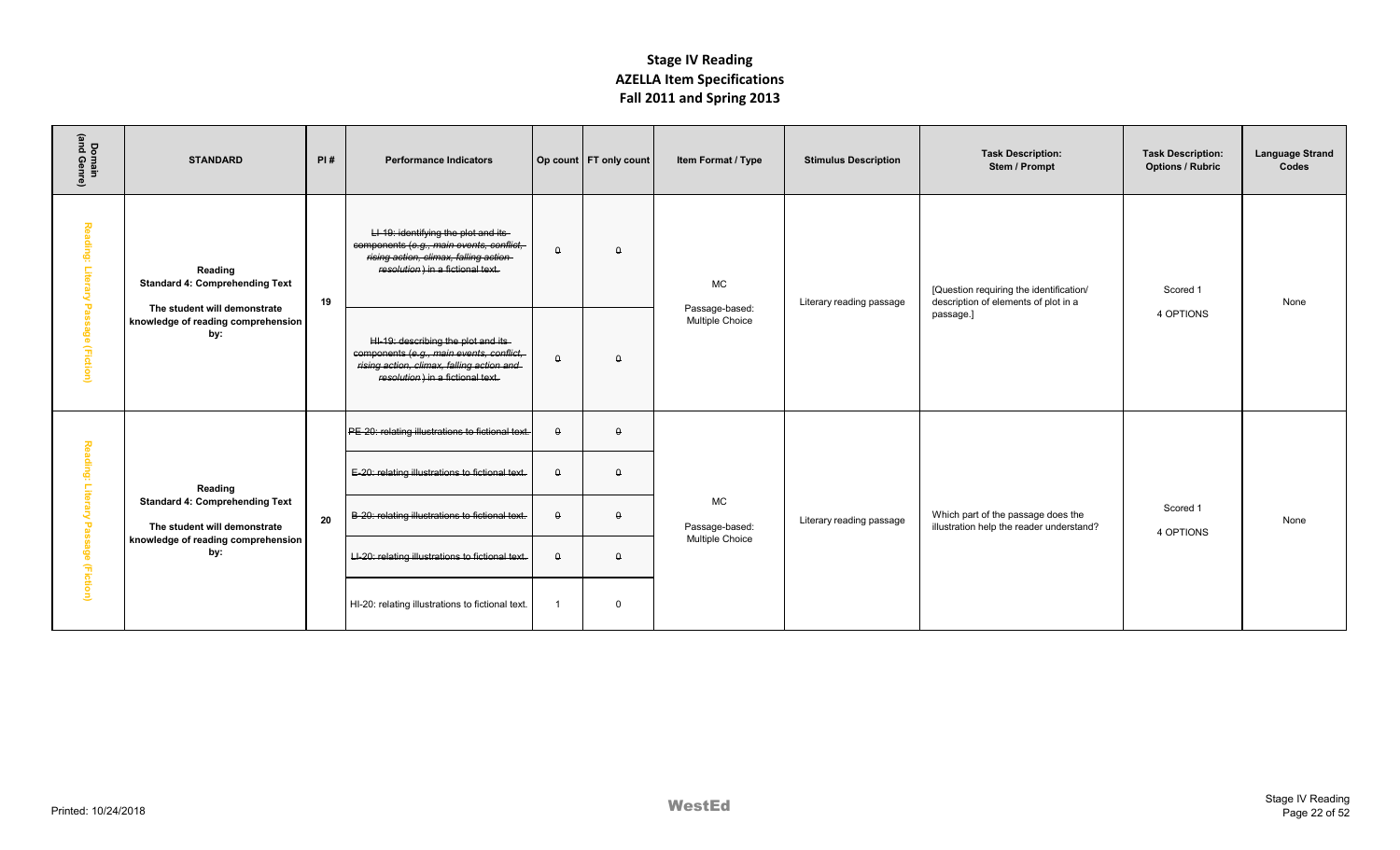| Domain<br>(and Genre)                          | <b>STANDARD</b>                                                                                                               | PI#            | <b>Performance Indicators</b>                                                       |             | Op count   FT only count | Item Format / Type                             | <b>Stimulus Description</b>   | <b>Task Description:</b><br>Stem / Prompt                                      | <b>Task Description:</b><br><b>Options / Rubric</b> | <b>Language Strand</b><br>Codes |
|------------------------------------------------|-------------------------------------------------------------------------------------------------------------------------------|----------------|-------------------------------------------------------------------------------------|-------------|--------------------------|------------------------------------------------|-------------------------------|--------------------------------------------------------------------------------|-----------------------------------------------------|---------------------------------|
|                                                | Reading<br><b>Standard 4: Comprehending Text</b>                                                                              |                | B-4: answering who, what, where, when,<br>why, which and how questions about text.  | $\mathbf 0$ |                          | <b>MC</b>                                      |                               | [Who/what/where/when/why/which/how                                             | Scored 1                                            |                                 |
| Reading: Informationa<br>Passage (Nonfiction)  | The student will demonstrate<br>knowledge of reading comprehension<br>by:                                                     | $\overline{a}$ | LI-4: answering literal and personal<br>response questions about text.              |             | $\Omega$                 | Passage-based:<br>Multiple Choice              | Informational reading passage | literal question about the passage.]                                           | 4 OPTIONS                                           | None                            |
| Reading: Informational<br>Passage (Nonfiction) | Reading<br><b>Standard 4: Comprehending Text</b><br>The student will demonstrate<br>knowledge of reading comprehension<br>by: |                | HI-4: answering literal, inferential and<br>personal response questions about text. | $\mathbf 0$ |                          | <b>MC</b><br>Passage-based:<br>Multiple Choice | Informational reading passage | [Who/what/where/when/why/which/how<br>inferential question about the passage.] | Scored 1<br>4 OPTIONS                               | None                            |
| Reading: Informationa<br>Passage (Nonfiction)  | Reading<br><b>Standard 4: Comprehending Text</b><br>The student will demonstrate<br>knowledge of reading comprehension<br>by: | -8             | E-8: identifying the main idea and two-to-<br>three details.                        | $\theta$    | $\theta$                 | <b>MC</b><br>Passage-based:<br>Multiple Choice | Informational reading passage | What is the main idea of the passage?                                          | Scored 1<br>4 OPTIONS                               | None                            |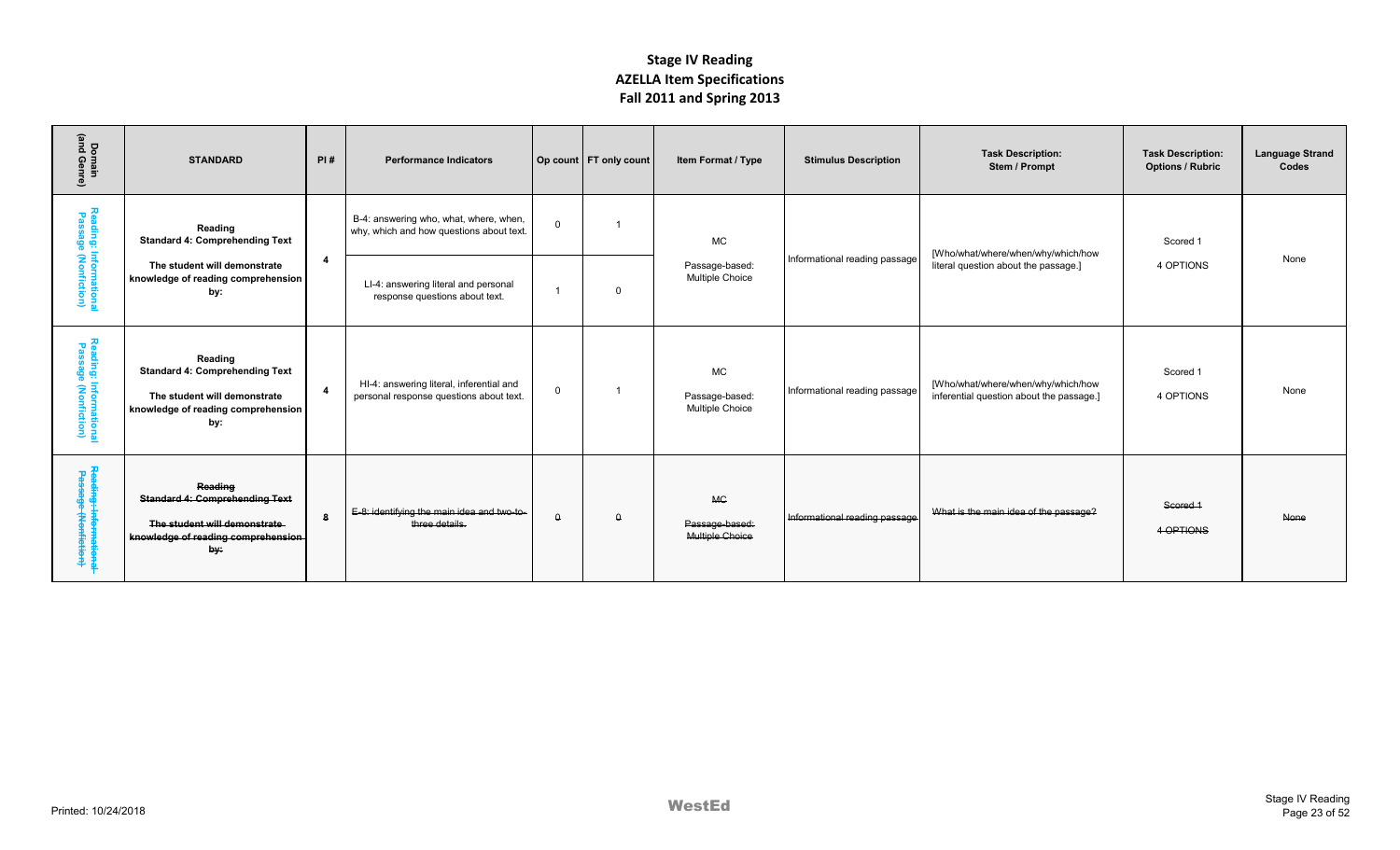| Domain<br>(and Genre)                       | <b>STANDARD</b>                                                                                                    | PI# | <b>Performance Indicators</b>                                                                                                                    |             | Op count   FT only count | Item Format / Type                                    | <b>Stimulus Description</b>   | <b>Task Description:</b><br>Stem / Prompt                     | <b>Task Description:</b><br><b>Options / Rubric</b> | <b>Language Strand</b><br>Codes |
|---------------------------------------------|--------------------------------------------------------------------------------------------------------------------|-----|--------------------------------------------------------------------------------------------------------------------------------------------------|-------------|--------------------------|-------------------------------------------------------|-------------------------------|---------------------------------------------------------------|-----------------------------------------------------|---------------------------------|
| 종                                           | Reading                                                                                                            |     | B-8: summarizing the main idea and-<br>supporting details from text.                                                                             | $\theta$    | $\theta$                 |                                                       |                               |                                                               |                                                     |                                 |
| ding: Informational Passage<br>(Nonfiction) | <b>Standard 4: Comprehending Text</b><br>The student will demonstrate<br>knowledge of reading comprehension<br>by: | 8   | LI-8: summarizing the main idea and<br>supporting details from text using-<br>academic vocabulary.                                               | $\theta$    | $\theta$                 | <b>MC</b><br>Passage-based:<br><b>Multiple Choice</b> | Informational reading passage | Which is the best summary of the passage?                     | Scored 1<br>4 OPTIONS                               | None                            |
|                                             |                                                                                                                    |     | HI-8: summarizing the main idea and<br>supporting details from text using<br>academic vocabulary.                                                | 2           | $\overline{ }$           |                                                       |                               |                                                               |                                                     |                                 |
| Reading:                                    |                                                                                                                    |     | E-9: identifying signal words (e.g., first,<br>next, finally) that indicate chronological<br>order.                                              | $\theta$    | $\theta$                 |                                                       |                               |                                                               |                                                     |                                 |
| Information                                 | Reading<br><b>Standard 4: Comprehending Text</b>                                                                   |     | B-9: locating sequential/chronological-<br>order signal words (e.g., first, next, finally,<br>today, now) in text.                               | $\Omega$    | $\Omega$                 | <b>MC</b>                                             |                               |                                                               | Scored 1                                            |                                 |
| Pas                                         | The student will demonstrate<br>knowledge of reading comprehension<br>by:                                          | -9  | LI-9: locating sequential/chronological-<br>order signal words (e.g., first, next, finally,<br>today, now, meanwhile, not long ago) in-<br>text. | $\theta$    | $\theta$                 | Passage-based:<br><b>Multiple Choice</b>              | Informational reading passage | Which word from the passage indicates<br>chronological order? | 4 OPTIONS                                           | IV.L.1.a                        |
| age (Nonfiction)                            |                                                                                                                    |     | HI-9: locating sequential/chronological<br>order signal words (e.g., first, next, finally,<br>today, now, meanwhile, not long ago) in<br>text.   | $\mathbf 0$ | -1                       |                                                       |                               |                                                               |                                                     |                                 |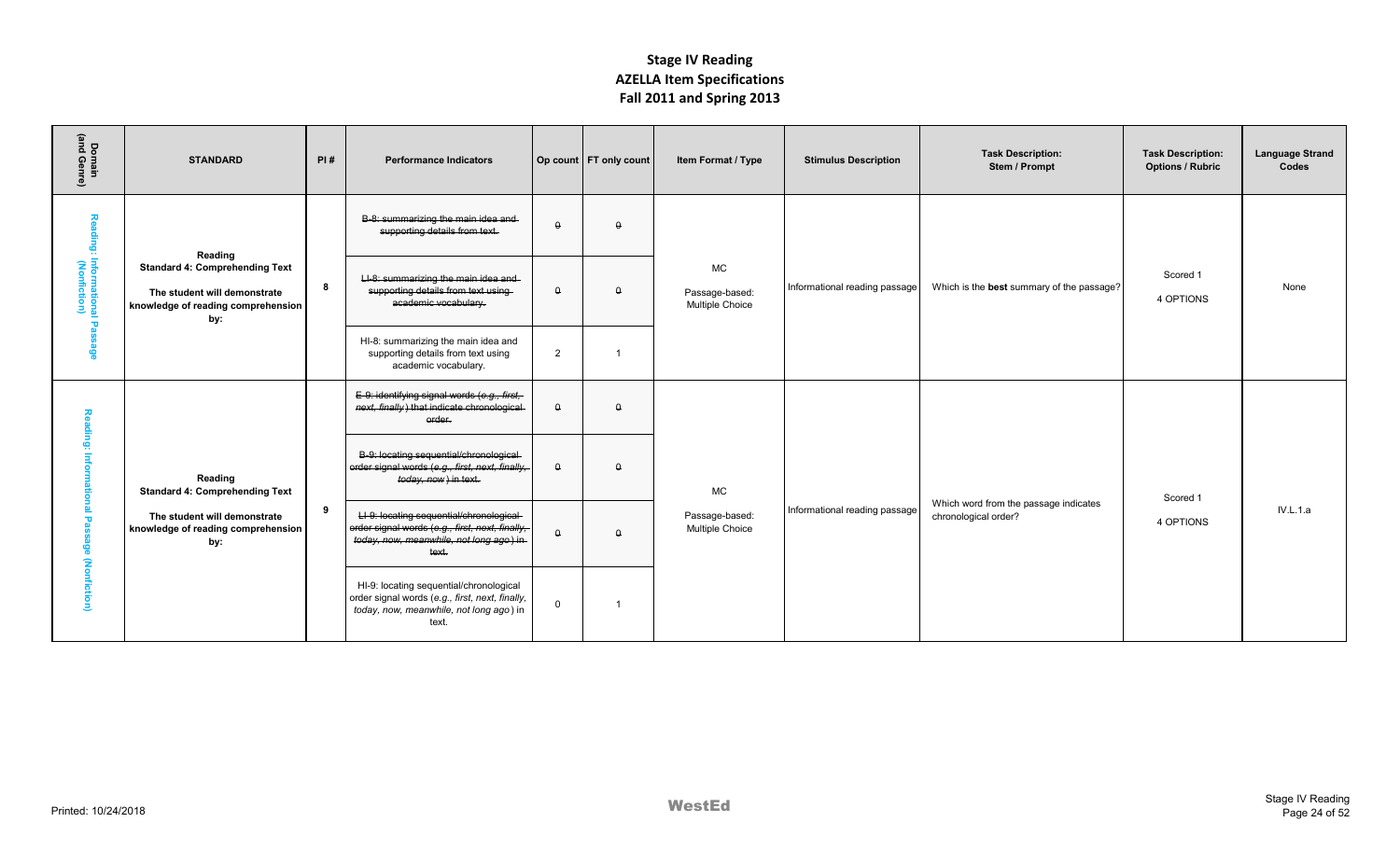| Domain<br>(and Genre)                       | <b>STANDARD</b>                                                                                                               | PI# | <b>Performance Indicators</b>                                                                                                                       |                  | Op count   FT only count | Item Format / Type                             | <b>Stimulus Description</b>   | <b>Task Description:</b><br>Stem / Prompt | <b>Task Description:</b><br><b>Options / Rubric</b> | <b>Language Strand</b><br>Codes |
|---------------------------------------------|-------------------------------------------------------------------------------------------------------------------------------|-----|-----------------------------------------------------------------------------------------------------------------------------------------------------|------------------|--------------------------|------------------------------------------------|-------------------------------|-------------------------------------------|-----------------------------------------------------|---------------------------------|
|                                             |                                                                                                                               |     | E-10: identifying signal words in text that-<br>indicate comparison/contrast (e.g.,<br>similarly, on the other hand, however, yet,<br>in spite of). | $\theta$         | $\theta$                 |                                                |                               |                                           |                                                     |                                 |
| Reading: Informational Passage (Nonfiction) | Reading<br><b>Standard 4: Comprehending Text</b>                                                                              | 10  | B-10: locating signal words in text that-<br>indicate comparison/contrast (e.g.,<br>similarly, on the other hand, however, yet,<br>in spite of).    | $\theta$         | $\Omega$                 | <b>MC</b>                                      | Informational reading passage | Which word from the passage indicates a   | Scored 1                                            | IV.L.1.a                        |
|                                             | The student will demonstrate<br>knowledge of reading comprehension<br>by:<br>Reading<br><b>Standard 4: Comprehending Text</b> |     | LI-10: locating signal words in text that<br>indicate comparison/contrast (e.g.,<br>similarly, on the other hand, however, yet,<br>in spite of).    | $\theta$         | $\theta$                 | Passage-based:<br>Multiple Choice              |                               | contrast?                                 | 4 OPTIONS                                           |                                 |
|                                             |                                                                                                                               |     | HI-10: locating signal words in text that<br>indicate comparison/contrast (e.g.,<br>similarly, on the other hand, however, yet,<br>in spite of).    | $\overline{1}$   | $\Omega$                 |                                                |                               |                                           |                                                     |                                 |
| 突                                           |                                                                                                                               |     | E-11: identifying signal words in text that-<br>indicate cause and effect (e.g., as a result-<br>of, consequently, so that, because of,<br>since).  | $\Theta$         | $\theta$                 | <b>MC</b><br>Passage-based:<br>Multiple Choice |                               |                                           | Scored 1                                            |                                 |
|                                             |                                                                                                                               |     | B-11: locating signal words in text that-<br>indicate cause and effect (e.g., as a result<br>of, consequently, so that, because of,<br>since).      | $\Theta$         | $\theta$                 |                                                |                               | Which words from the passage indicate-    |                                                     |                                 |
| ፞€                                          | The student will demonstrate<br>knowledge of reading comprehension<br>by:                                                     | 44  | LI-11: locating signal words in text that-<br>indicate cause and effect. (e.g., as a result<br>of, consequently, so that, because of,<br>since).    | $\theta$         | $\theta$                 |                                                | Informational reading passage | cause and effect?                         | 4 OPTIONS                                           | W.L.1.a                         |
|                                             |                                                                                                                               |     | HI-11: locating signal words in text that-<br>indicate cause and effect (e.g., as a result-<br>of, consequently, so that, because of,<br>since).    | $\pmb{\uptheta}$ | $\theta$                 |                                                |                               |                                           |                                                     |                                 |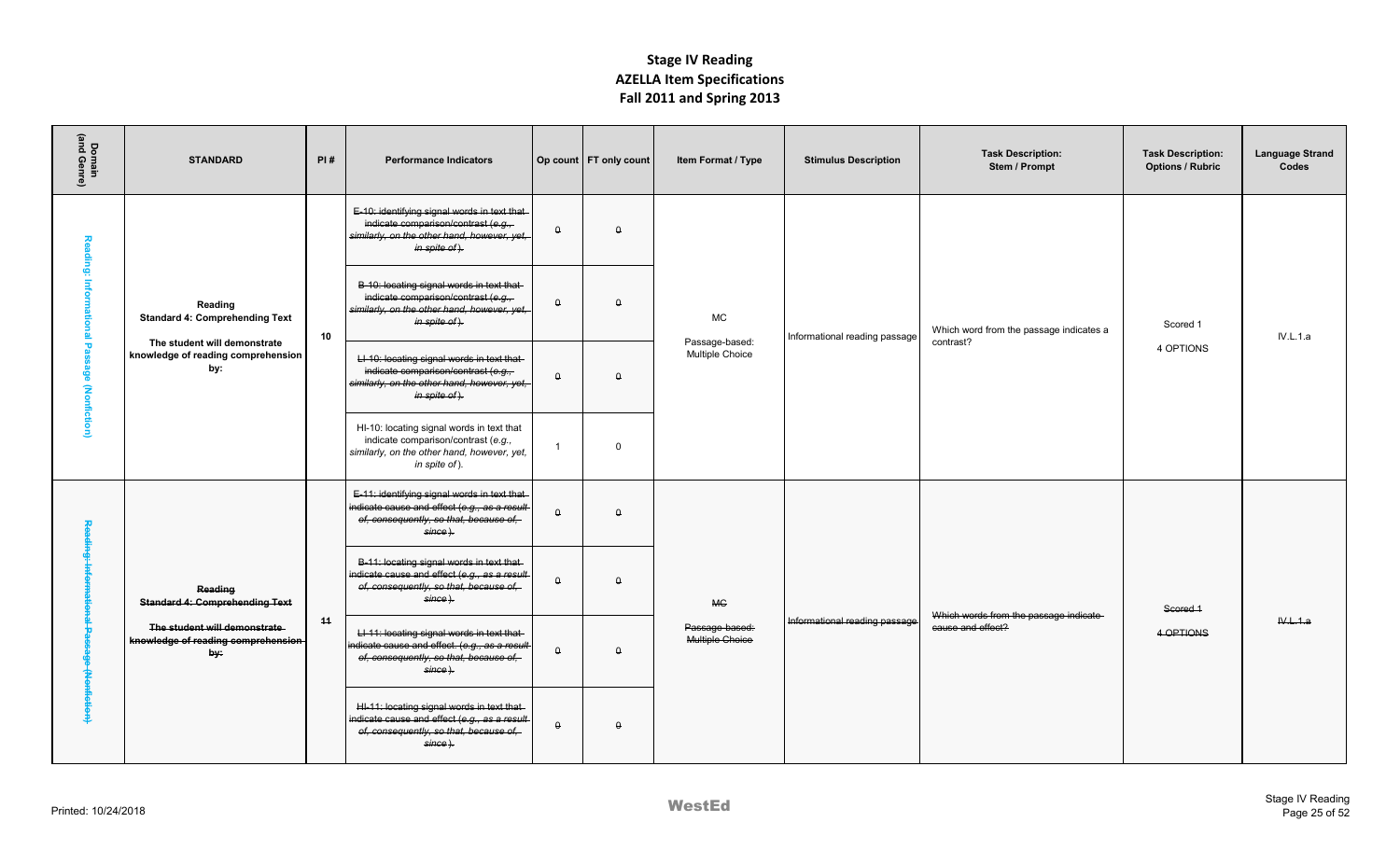| Domain<br>(and Genre)                         | <b>STANDARD</b>                                                                                                                                                                                | PI# | <b>Performance Indicators</b>                                                                                   |                  | Op count   FT only count | Item Format / Type                      | <b>Stimulus Description</b>                                      | <b>Task Description:</b><br>Stem / Prompt                                                                                                       | <b>Task Description:</b><br><b>Options / Rubric</b> | <b>Language Strand</b><br>Codes |
|-----------------------------------------------|------------------------------------------------------------------------------------------------------------------------------------------------------------------------------------------------|-----|-----------------------------------------------------------------------------------------------------------------|------------------|--------------------------|-----------------------------------------|------------------------------------------------------------------|-------------------------------------------------------------------------------------------------------------------------------------------------|-----------------------------------------------------|---------------------------------|
| Reading:                                      |                                                                                                                                                                                                |     | E-12: identifying the author's main purpose<br>(e.g., to inform, to persuade, to entertain).                    | $\pmb{\uptheta}$ | $\theta$                 |                                         |                                                                  |                                                                                                                                                 |                                                     |                                 |
|                                               | Reading<br><b>Standard 4: Comprehending Text</b>                                                                                                                                               |     | B-12: identifying the author's main purpose<br>(e.g., to inform, to persuade, to entertain).                    | $\pmb{\uptheta}$ | $\theta$                 | <b>MC</b>                               |                                                                  |                                                                                                                                                 | Scored 1                                            |                                 |
| Informational Passage (Nonfiction)            | The student will demonstrate<br>knowledge of reading comprehension<br>by:                                                                                                                      | 12  | LI-12: determining the author's main-<br>purpose (e.g., to inform, to persuade, to-<br>entertain).              | $\theta$         | $\theta$                 | Passage-based:<br>Multiple Choice       | Informational reading passage                                    | Why did the author write the passage?                                                                                                           | 4 OPTIONS                                           | None                            |
|                                               |                                                                                                                                                                                                |     | HI-12: determining the author's stated or<br>implied purpose (e.g., to inform, to<br>persuade, to entertain).   | $\overline{2}$   | $\overline{1}$           |                                         |                                                                  |                                                                                                                                                 |                                                     |                                 |
| Reading: Informationa<br>Passage (Nonfiction) | Reading<br><b>Standard 4: Comprehending Text</b><br>The student will demonstrate<br>knowledge of reading comprehension<br>by:                                                                  | 14  | HI-14: drawing conclusions from<br>information implied or inferred in a literary<br>selection.                  | $\overline{1}$   | $\overline{0}$           | MC<br>Passage-based:<br>Multiple Choice | Informational reading passage                                    | How are [inferential question relating to the<br>passage]?<br>[Questions that require an inference or<br>conclusion to be made by the student.] | Scored 1<br>4 OPTIONS                               | None                            |
|                                               | Reading: Informationa<br>Reading: Informationa<br>Reading<br><b>Standard 4: Comprehending Text</b><br>The student will demonstrate<br>knowledge of reading comprehension<br>by:<br>Pas<br>യ്ക് |     | B-21: applying understanding of content<br>area vocabulary within math, science and<br>social studies texts.    | $\theta$         | $\theta$                 |                                         |                                                                  |                                                                                                                                                 |                                                     |                                 |
|                                               |                                                                                                                                                                                                | 21  | LI-21: applying understanding of content-<br>area vocabulary within math, science and-<br>social studies texts. | $\pmb{\uptheta}$ | $\theta$                 | MC<br>Passage-based:<br>Multiple Choice | Informational reading passage<br>(math, science, social studies) | What does [word from the passage] mean in<br>the passage?                                                                                       | Scored 1<br>4 OPTIONS                               | IV.L.2                          |
|                                               |                                                                                                                                                                                                |     | HI-21: applying understanding of content<br>area vocabulary within math, science and<br>social studies texts.   | 2                | $\mathbf 0$              |                                         |                                                                  |                                                                                                                                                 |                                                     |                                 |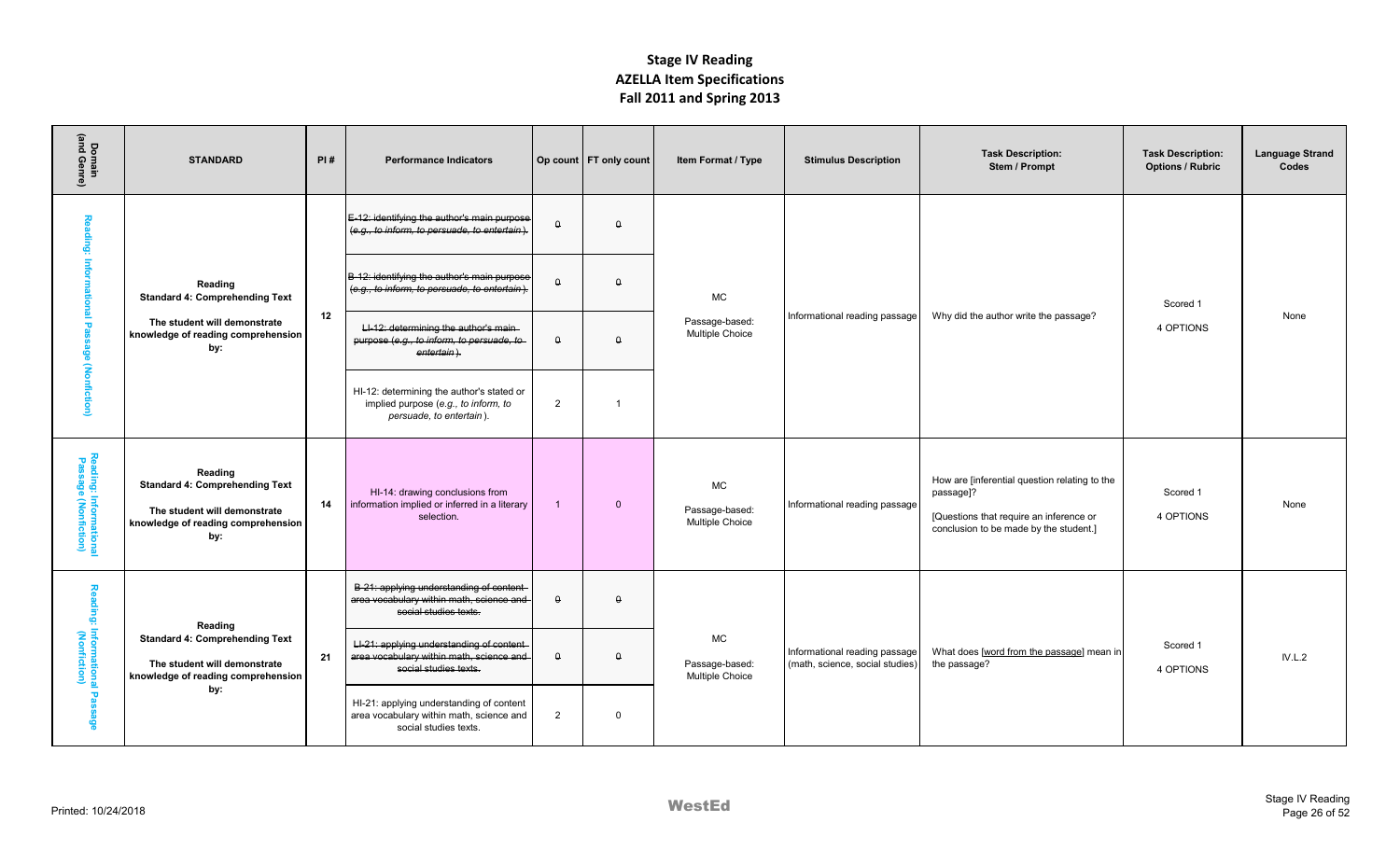| Domain<br>(and Genre)                         | <b>STANDARD</b>                                                           | PI# | <b>Performance Indicators</b>                                                                            |                  | Op count   FT only count | Item Format / Type                | <b>Stimulus Description</b>                                                                    | <b>Task Description:</b><br>Stem / Prompt                                                          | <b>Task Description:</b><br><b>Options / Rubric</b> | <b>Language Strand</b><br>Codes |
|-----------------------------------------------|---------------------------------------------------------------------------|-----|----------------------------------------------------------------------------------------------------------|------------------|--------------------------|-----------------------------------|------------------------------------------------------------------------------------------------|----------------------------------------------------------------------------------------------------|-----------------------------------------------------|---------------------------------|
|                                               | Reading<br><b>Standard 4: Comprehending Text</b>                          |     | LI-24: interpreting information from-<br>external text within nonfiction text for a<br>specific purpose. | $\theta$         | $\theta$                 | <b>MC</b>                         | Informational reading passage<br><b>GRAPHIC</b>                                                | In/based on the [map/graph/chart/<br>diagram/table/timeline], which/what [detail<br>from graphic]? | Scored 1                                            |                                 |
| Reading: Informationa<br>Passage (Nonfiction) | The student will demonstrate<br>knowledge of reading comprehension<br>by: | 24  | HI-24: interpreting information from<br>external text within nonfiction text for a<br>specific purpose.  | $\overline{1}$   | $\overline{1}$           | Passage-based:<br>Multiple Choice | Map/graph/chart/<br>diagram/table/timeline<br>attached to an informational<br>reading passage. | [Question requiring an interpretation of<br>information in the text feature.]                      | 4 OPTIONS                                           | None                            |
|                                               |                                                                           |     | E-29: comparing and contrasting two items<br>within an expository text.                                  | $\pmb{\uptheta}$ | $\theta$                 |                                   |                                                                                                |                                                                                                    |                                                     |                                 |
|                                               |                                                                           |     | B-29: comparing and contrasting two items<br>within an expository text.                                  | $\theta$         | $\Omega$                 |                                   |                                                                                                | What do both [two things/people] in the                                                            |                                                     |                                 |
|                                               |                                                                           |     | LI-29: comparing and contrasting two-<br>items within an expository text.                                | $\theta$         | $\theta$                 |                                   |                                                                                                | passage [do/wear/other detail]?                                                                    |                                                     |                                 |
|                                               | Reading<br><b>Standard 4: Comprehending Text</b>                          |     | HI-29: comparing and contrasting two<br>items within an expository text.                                 |                  | $\Omega$                 | <b>MC</b>                         |                                                                                                |                                                                                                    | Scored 1                                            |                                 |
|                                               | The student will demonstrate<br>knowledge of reading comprehension<br>by: | 29  | E-29: comparing and contrasting two items<br>within an expository text.                                  | $\theta$         | $\theta$                 | Passage-based:<br>Multiple Choice | Informational reading passage                                                                  |                                                                                                    | 4 OPTIONS                                           | None                            |
| Reading: Informational Passage (Nonfiction)   |                                                                           |     | B-29: comparing and contrasting two items<br>within an expository text.                                  | $\theta$         | $\Omega$                 |                                   |                                                                                                | What is a/the difference between [two                                                              |                                                     |                                 |
|                                               |                                                                           |     | LI-29: comparing and contrasting two-<br>items within an expository text.                                | $\theta$         | $\Omega$                 |                                   |                                                                                                | things] described in the passage?                                                                  |                                                     |                                 |
|                                               |                                                                           |     | HI-29: comparing and contrasting two<br>items within an expository text.                                 | $\overline{1}$   | $\mathbf 0$              |                                   |                                                                                                |                                                                                                    |                                                     |                                 |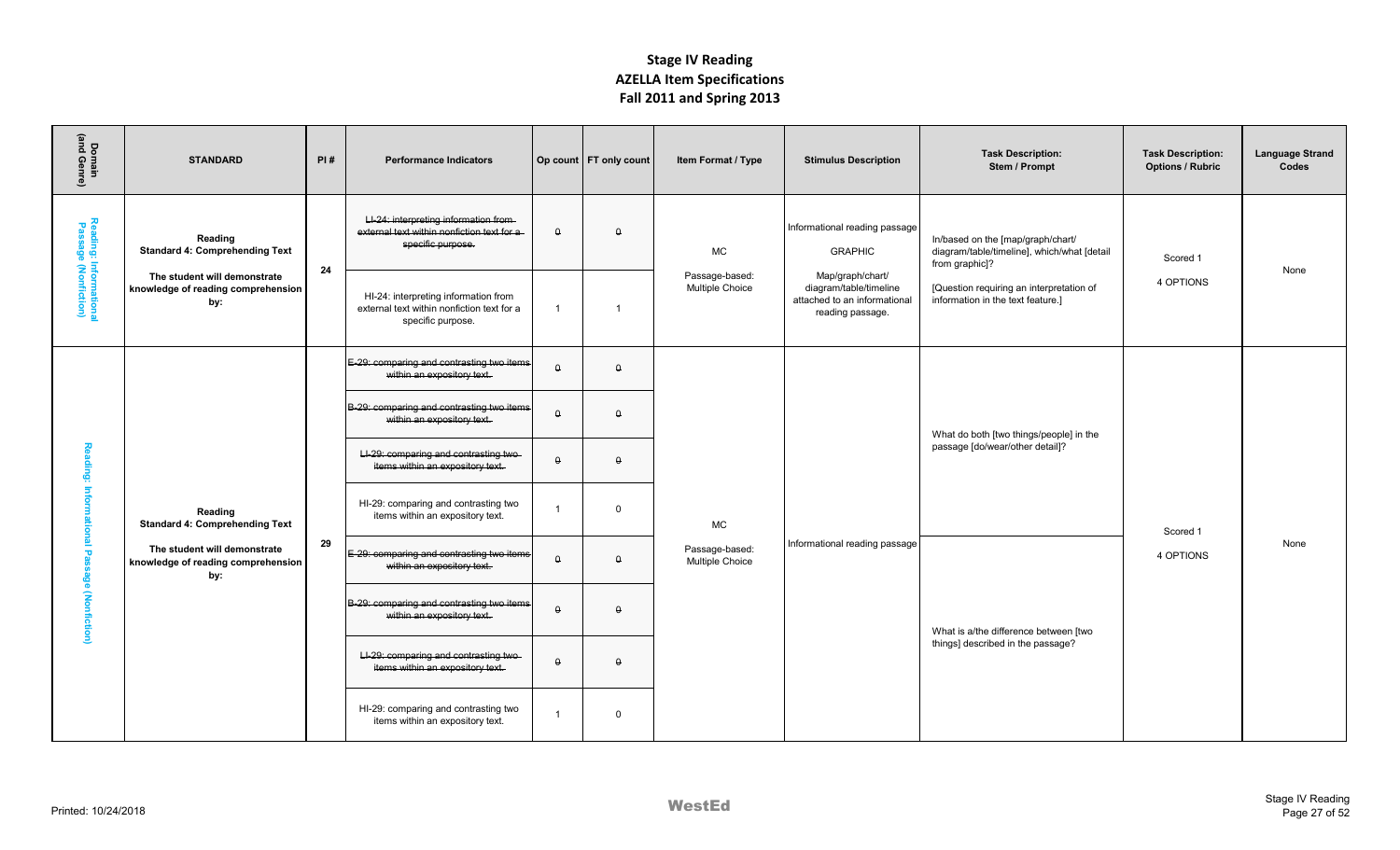| Domain<br>(and Genre)               | <b>STANDARD</b>                                                                                                               | PI#                     | <b>Performance Indicators</b>                                                                     |             | Op count   FT only count | Item Format / Type                             | <b>Stimulus Description</b> | <b>Task Description:</b><br>Stem / Prompt                                      | <b>Task Description:</b><br><b>Options / Rubric</b> | <b>Language Strand</b><br>Codes |
|-------------------------------------|-------------------------------------------------------------------------------------------------------------------------------|-------------------------|---------------------------------------------------------------------------------------------------|-------------|--------------------------|------------------------------------------------|-----------------------------|--------------------------------------------------------------------------------|-----------------------------------------------------|---------------------------------|
|                                     | Reading<br><b>Standard 4: Comprehending Text</b>                                                                              |                         | B-4: answering who, what, where, when,<br>why, which and how questions about text.                | $\theta$    | $\Omega$                 | <b>MC</b>                                      |                             | [Who/what/where/when/why/which/how                                             | Scored 1                                            |                                 |
| Reading: Functional<br>(Procedural) | The student will demonstrate<br>knowledge of reading comprehension<br>by:                                                     | $\overline{\mathbf{4}}$ | LI-4: answering literal and personal<br>response questions about text.                            | $\theta$    | $\Omega$                 | Passage-based:<br>Multiple Choice              | Functional reading passage  | literal question about the passage.]                                           | 4 OPTIONS                                           | None                            |
| Reading: Functional<br>(Procedural) | Reading<br><b>Standard 4: Comprehending Text</b><br>The student will demonstrate<br>knowledge of reading comprehension<br>by: | $\overline{\mathbf{4}}$ | HI-4: answering literal, inferential and<br>personal response questions about text.               | $\mathbf 0$ | $\overline{1}$           | <b>MC</b><br>Passage-based:<br>Multiple Choice | Functional reading passage  | [Who/what/where/when/why/which/how<br>inferential question about the passage.] | Scored 1<br>4 OPTIONS                               | None                            |
| Reading: Functional<br>(Procedural) | Reading<br><b>Standard 4: Comprehending Text</b><br>The student will demonstrate<br>knowledge of reading comprehension<br>by: | -8                      | E-8: identifying the main idea and two-to-<br>three details.                                      | $\theta$    | $\theta$                 | <b>MC</b><br>Passage-based:<br>Multiple Choice | Functional reading passage  | What is the main idea of the passage?                                          | Scored 1<br>4 OPTIONS                               | None                            |
|                                     |                                                                                                                               |                         | B-8: summarizing the main idea and<br>supporting details from text.                               | $\theta$    | $\Omega$                 |                                                |                             |                                                                                |                                                     |                                 |
| Reading: Fur                        | Reading<br><b>Standard 4: Comprehending Text</b><br>The student will demonstrate                                              | 8                       | LI-8: summarizing the main idea and<br>supporting details from text using<br>academic vocabulary. | $\theta$    | $\theta$                 | <b>MC</b><br>Passage-based:                    | Functional reading passage  | Which is the best summary of the passage?                                      | Scored 1<br><b>A ODTIONIC</b>                       | None                            |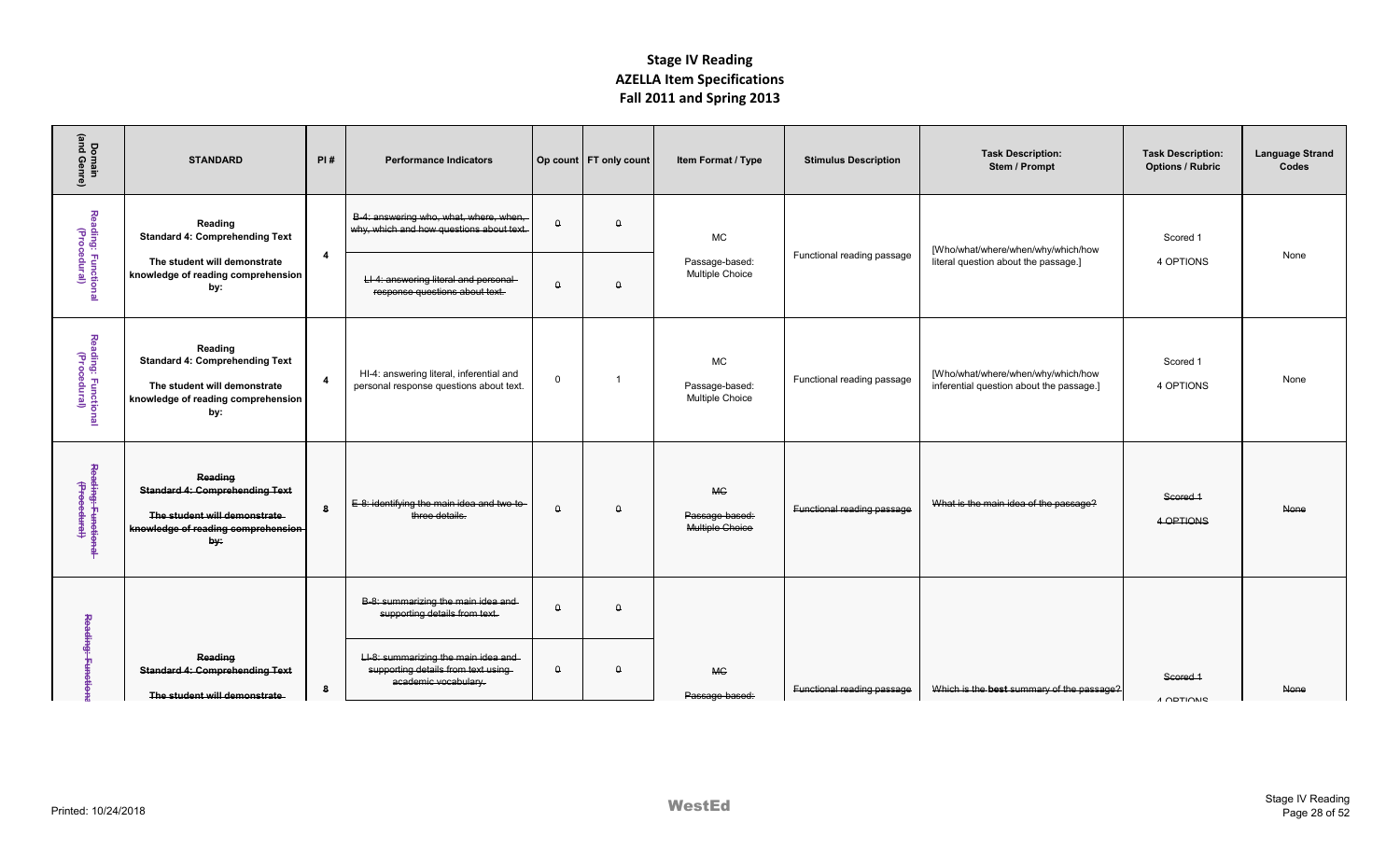| $\widehat{\mathbf{r}}$<br>Domain<br>Ind Genr<br>≗ | <b>STANDARD</b>                           | PI# | <b>Performance Indicators</b>                                                                     |          | Op count   FT only count | Item Format / Type | <b>Stimulus Description</b> | <b>Task Description:</b><br>Stem / Prompt | <b>Task Description:</b><br><b>Options / Rubric</b> | <b>Language Strand</b><br>Codes |
|---------------------------------------------------|-------------------------------------------|-----|---------------------------------------------------------------------------------------------------|----------|--------------------------|--------------------|-----------------------------|-------------------------------------------|-----------------------------------------------------|---------------------------------|
|                                                   | knowledge of reading comprehension<br>by: |     | HI-8: summarizing the main idea and<br>supporting details from text using<br>academic vocabulary. | $\Omega$ |                          | Multiple Choice    |                             |                                           | <b>4 UP HUNS</b>                                    |                                 |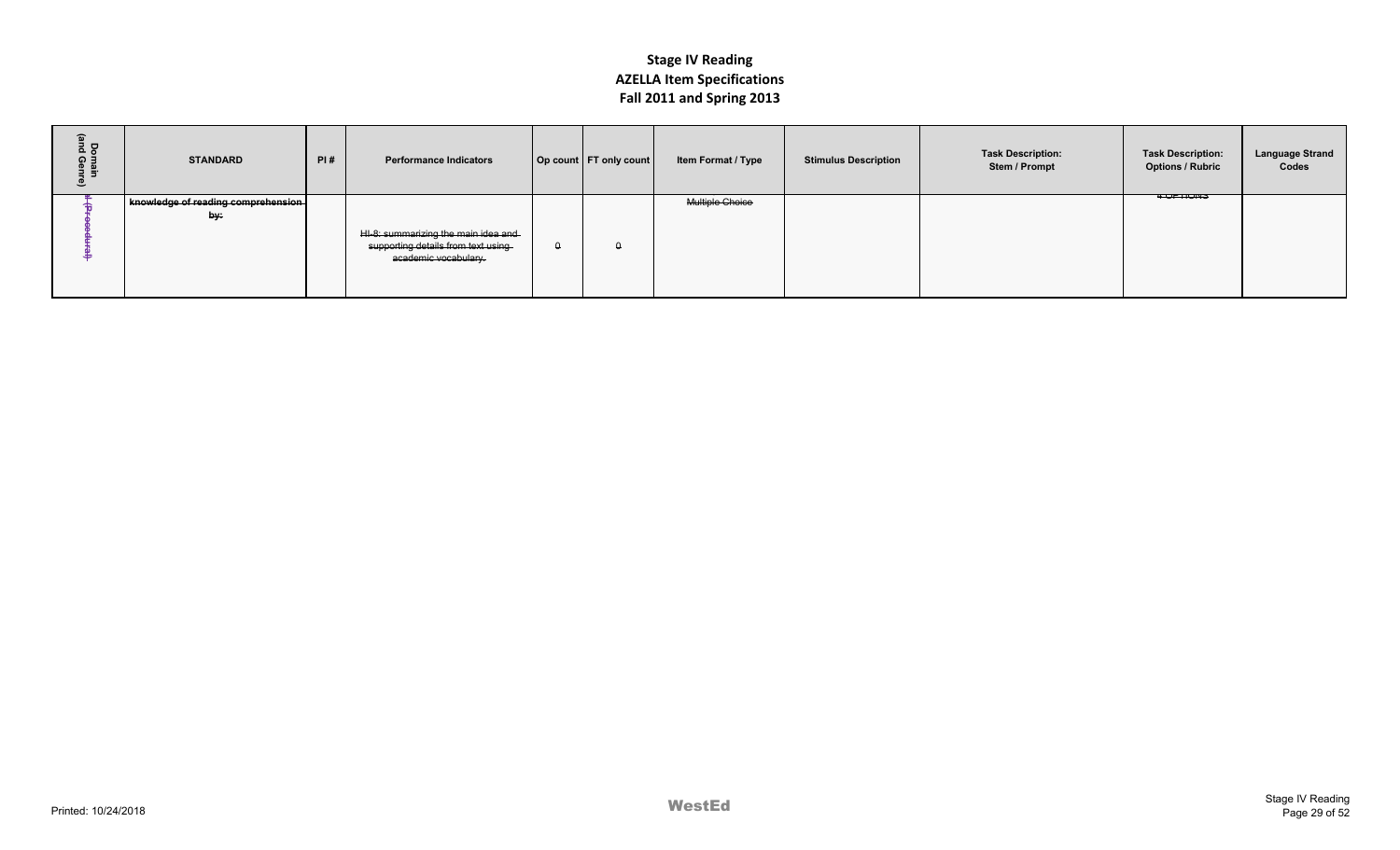| Domain<br>(and Genre)                        | <b>STANDARD</b>                                                                  | PI#             | <b>Performance Indicators</b>                                                                                                                      |              | Op count   FT only count | Item Format / Type                | <b>Stimulus Description</b> | <b>Task Description:</b><br>Stem / Prompt            | <b>Task Description:</b><br><b>Options / Rubric</b> | <b>Language Strand</b><br>Codes |
|----------------------------------------------|----------------------------------------------------------------------------------|-----------------|----------------------------------------------------------------------------------------------------------------------------------------------------|--------------|--------------------------|-----------------------------------|-----------------------------|------------------------------------------------------|-----------------------------------------------------|---------------------------------|
|                                              |                                                                                  |                 | E-9: identifying signal words (e.g., first,<br>next, finally) that indicate chronological<br>order.                                                | $\theta$     | $\Omega$                 |                                   |                             |                                                      |                                                     |                                 |
| Read <del>ing: Functional (Procedural)</del> | Reading<br><b>Standard 4: Comprehending Text</b>                                 |                 | B-9: locating sequential/chronological<br>order signal words (e.g., first, next, finally,<br>today, now) in text.                                  | $\theta$     | $\Omega$                 | <b>MC</b>                         |                             | Which word from the passage indicates                | Scored 1                                            |                                 |
|                                              | The student will demonstrate<br>knowledge of reading comprehension<br>by:        |                 | LI-9: locating sequential/chronological<br>order signal words (e.g., first, next, finally,<br>today, now, meanwhile, not long ago) in-<br>text.    | $\theta$     | $\Omega$                 | Passage-based:<br>Multiple Choice | Functional reading passage  | chronological order?                                 | 4 OPTIONS                                           | W.L.1.a                         |
|                                              |                                                                                  |                 | HI-9: locating sequential/chronological-<br>order signal words (e.g., first, next, finally,<br>today, now, meanwhile, not long ago) in-<br>text.   | $\mathsf{Q}$ | $\Omega$                 |                                   |                             |                                                      |                                                     |                                 |
|                                              |                                                                                  |                 | E-10: identifying signal words in text that<br>indicate comparison/contrast (e.g.,<br>similarly, on the other hand, however, yet,<br>in spite of). | $\theta$     | $\Omega$                 |                                   |                             |                                                      |                                                     |                                 |
|                                              | Reading<br><b>Standard 4: Comprehending Text</b><br>The student will demonstrate | 10 <sup>1</sup> | B-10: locating signal words in text that-<br>indicate comparison/contrast (e.g.,<br>similarly, on the other hand, however, yet,<br>in spite of).   | $\theta$     | $\theta$                 | <b>MC</b><br>Passage-based:       | Functional reading passage  | Which word from the passage indicates a<br>contrast? | Scored 1<br>4 OPTIONS                               | IV.L.1.a                        |
| Reading: Functional (Procedural)             | knowledge of reading comprehension<br>by:                                        |                 | LI-10: locating signal words in text that<br>indicate comparison/contrast (e.g.,<br>similarly, on the other hand, however, yet,<br>in spite of).   | $\theta$     | $\Omega$                 | Multiple Choice                   |                             |                                                      |                                                     |                                 |
|                                              |                                                                                  |                 | HI-10: locating signal words in text that<br>indicate comparison/contrast (e.g.,<br>similarly, on the other hand, however, yet,<br>in spite of).   | $\mathbf{0}$ | $\overline{1}$           |                                   |                             |                                                      |                                                     |                                 |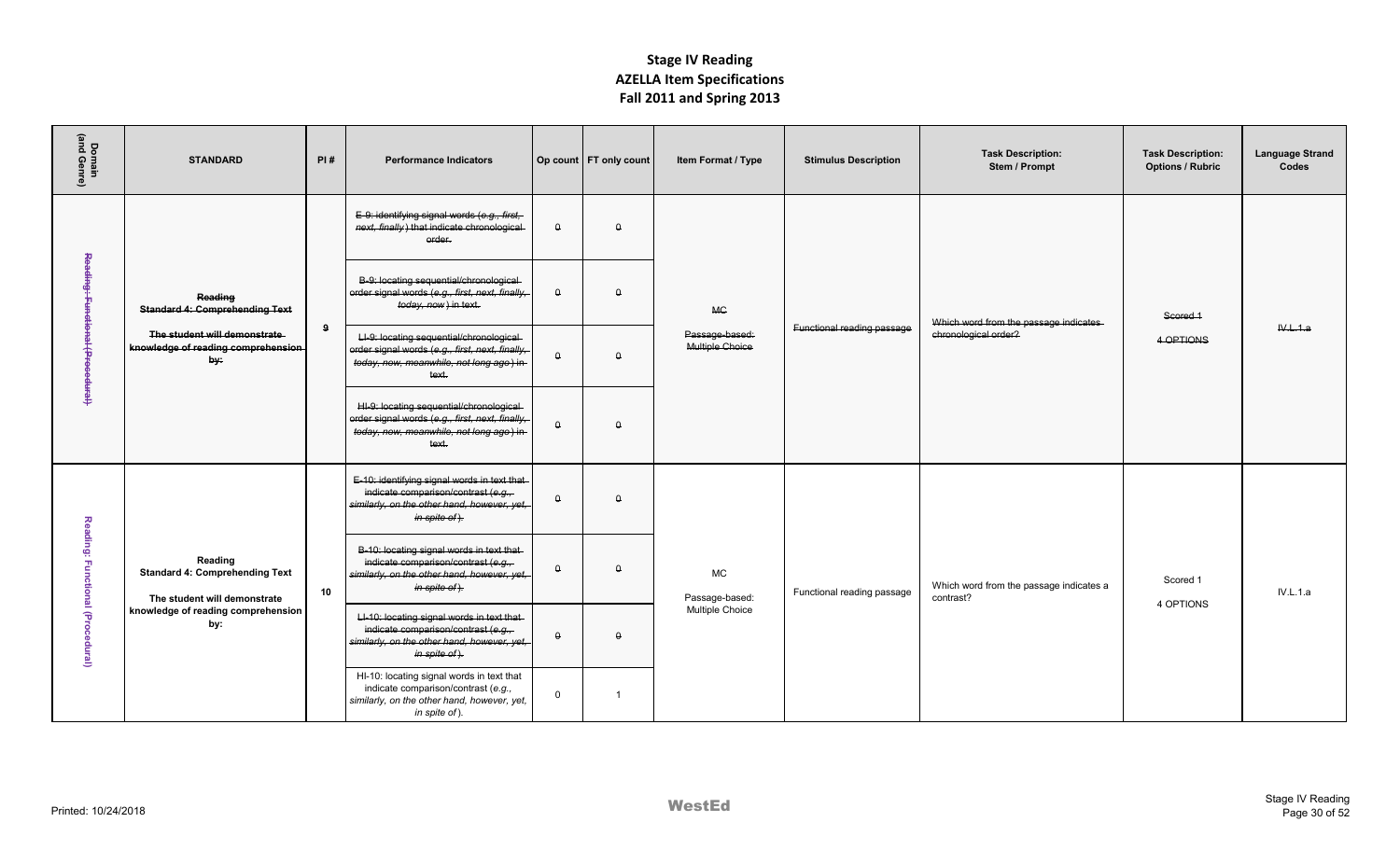| Domain<br>(and Genre)            | <b>STANDARD</b>                                                                                                               | PI# | <b>Performance Indicators</b>                                                                                                                                  |                | Op count   FT only count | Item Format / Type                             | <b>Stimulus Description</b> | <b>Task Description:</b><br>Stem / Prompt | <b>Task Description:</b><br><b>Options / Rubric</b> | <b>Language Strand</b><br>Codes |
|----------------------------------|-------------------------------------------------------------------------------------------------------------------------------|-----|----------------------------------------------------------------------------------------------------------------------------------------------------------------|----------------|--------------------------|------------------------------------------------|-----------------------------|-------------------------------------------|-----------------------------------------------------|---------------------------------|
|                                  |                                                                                                                               |     | E-11: identifying signal words in text that-<br>indicate cause and effect (e.g., as a result-<br>of, consequently, so that, because of,<br><del>since ).</del> | $\theta$       | $\theta$                 |                                                |                             |                                           |                                                     |                                 |
| Reading: Functional (Procedural) | Reading<br><b>Standard 4: Comprehending Text</b>                                                                              | 11  | B-11: locating signal words in text that-<br>indicate cause and effect (e.g., as a result-<br>of, consequently, so that, because of,<br><del>since ).</del>    | $\theta$       | $\Omega$                 | <b>MC</b>                                      | Functional reading passage  | Which words from the passage indicate     | Scored 1                                            | <b>IV.L.1.a</b>                 |
|                                  | The student will demonstrate<br>knowledge of reading comprehension<br>by:                                                     |     | LI-11: locating signal words in text that<br>indicate cause and effect. (e.g., as a result<br>of, consequently, so that, because of,<br><del>since ).</del>    | $\theta$       | $\theta$                 | Passage-based:<br>Multiple Choice              |                             | cause and effect?                         | 4 OPTIONS                                           |                                 |
|                                  |                                                                                                                               |     | HI-11: locating signal words in text that<br>indicate cause and effect (e.g., as a result<br>of, consequently, so that, because of,<br>since).                 |                | $\Omega$                 |                                                |                             |                                           |                                                     |                                 |
| Reading:                         |                                                                                                                               |     | E-12: identifying the author's main purpose<br>(e.g., to inform, to persuade, to entertain).                                                                   | $\theta$       | $\theta$                 |                                                |                             |                                           |                                                     |                                 |
|                                  | Reading<br><b>Standard 4: Comprehending Text</b><br>The student will demonstrate<br>knowledge of reading comprehension<br>by: |     | B-12: identifying the author's main purpose<br>(e.g., to inform, to persuade, to entertain).                                                                   | $\theta$       | $\theta$                 | <b>MC</b><br>Passage-based:<br>Multiple Choice |                             |                                           | Scored 1                                            |                                 |
| Functional (Procedural)          |                                                                                                                               | 12  | LI-12: determining the author's main<br>purpose (e.g., to inform, to persuade, to<br>entertain).                                                               | $\overline{0}$ |                          |                                                | Functional reading passage  | Why did the author write the passage?     | 4 OPTIONS                                           | None                            |
|                                  |                                                                                                                               |     | HI-12: determining the author's stated or<br>implied purpose (e.g., to inform, to<br>persuade, to entertain).                                                  | $\Omega$       | $\overline{1}$           |                                                |                             |                                           |                                                     |                                 |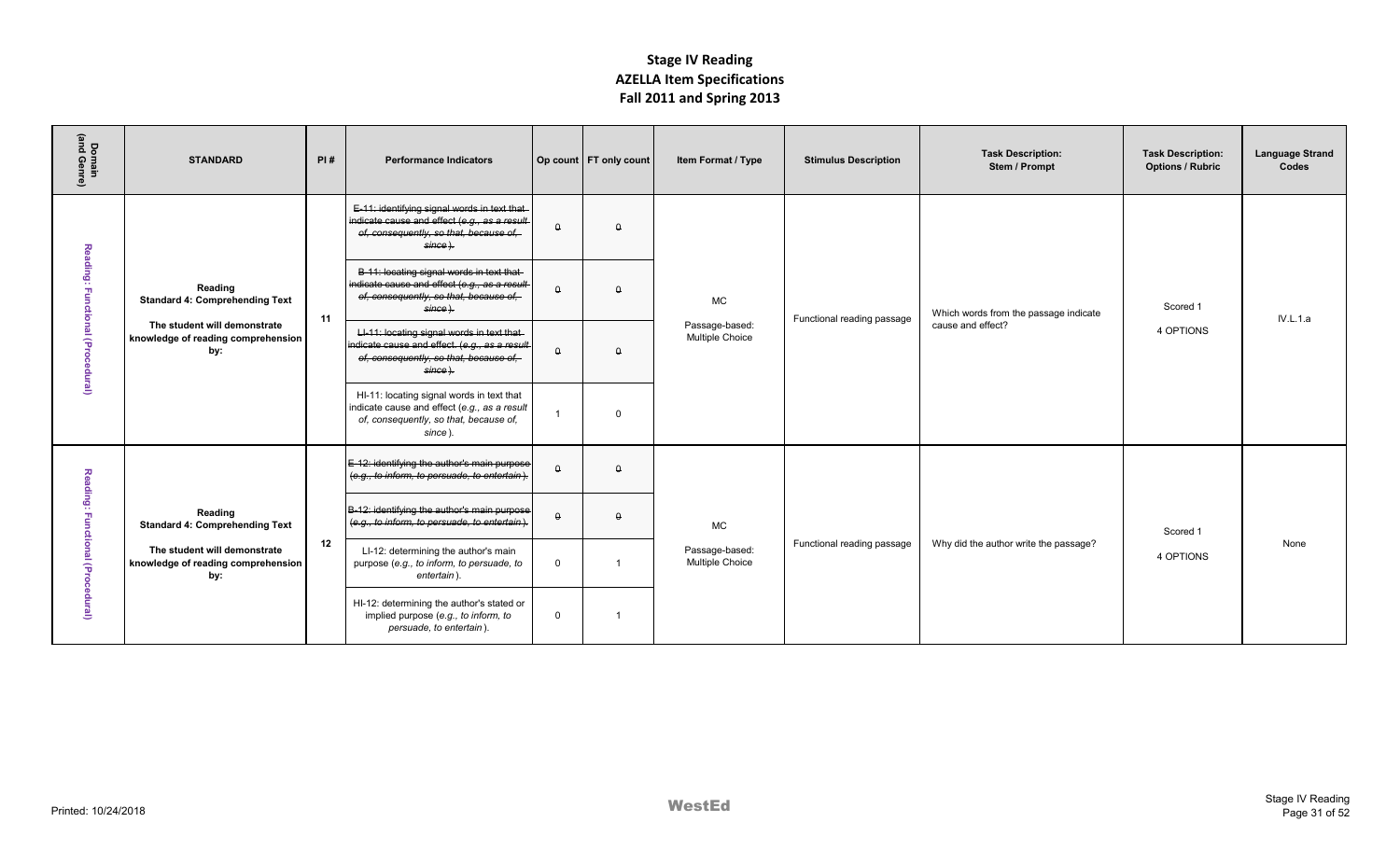| Domain<br>(and Genre)            | <b>STANDARD</b>                                                                                                               | PI# | <b>Performance Indicators</b>                                                                                                                                                   |                | Op count   FT only count | Item Format / Type                             | <b>Stimulus Description</b>                                                                  | <b>Task Description:</b><br>Stem / Prompt                                                                                                                   | <b>Task Description:</b><br><b>Options / Rubric</b> | <b>Language Strand</b><br>Codes |
|----------------------------------|-------------------------------------------------------------------------------------------------------------------------------|-----|---------------------------------------------------------------------------------------------------------------------------------------------------------------------------------|----------------|--------------------------|------------------------------------------------|----------------------------------------------------------------------------------------------|-------------------------------------------------------------------------------------------------------------------------------------------------------------|-----------------------------------------------------|---------------------------------|
|                                  |                                                                                                                               |     | B-21: applying understanding of content-<br>area vocabulary within math, science and<br>social studies texts.                                                                   | $\theta$       | $\theta$                 |                                                |                                                                                              |                                                                                                                                                             |                                                     |                                 |
| Reading: Functional (Procedural) | Reading<br><b>Standard 4: Comprehending Text</b><br>The student will demonstrate<br>knowledge of reading comprehension        | 21  | LI-21: applying understanding of content<br>area vocabulary within math, science and<br>social studies texts.                                                                   | $\theta$       | $\Omega$                 | <b>MC</b><br>Passage-based:<br>Multiple Choice | Functional reading passage<br>(math, science, social studies)                                | What does [content area word] mean in the<br>passage?                                                                                                       | Scored 1<br>4 OPTIONS                               | IV.L.2                          |
|                                  | by:                                                                                                                           |     | HI-21: applying understanding of content<br>area vocabulary within math, science and<br>social studies texts.                                                                   | $\overline{1}$ | $\Omega$                 |                                                |                                                                                              |                                                                                                                                                             |                                                     |                                 |
|                                  |                                                                                                                               |     | B-22: following a set of written multi-step-<br>instructions to perform routine procedures<br>and answer questions.                                                             | $\theta$       | $\Omega$                 | <b>MC</b><br>Passage-based:<br>Multiple Choice | Functional reading passage<br>(does not have to be math.<br>science, social studies related) |                                                                                                                                                             |                                                     |                                 |
| Reading: Functional (Procedural) | Reading<br><b>Standard 4: Comprehending Text</b><br>The student will demonstrate<br>knowledge of reading comprehension<br>by: | 22  | LI-22: following a set of written multi-step-<br>instructions to perform routine procedures,<br>answer questions or solve problems in-<br>math, science and social studies.     | $\theta$       | $\theta$                 | <b>MC</b>                                      | Functional reading passage<br>(may be math, science, social                                  | What is the first step in [task/procedure]?<br>What is/will be done before/right after<br>[task/procedure]?<br>[Questions about steps in a task/procedure.] | Scored 1<br>4 OPTIONS                               | None                            |
|                                  |                                                                                                                               |     | HI-22: following a set of written multi-step<br>instructions to perform unfamiliar<br>procedures, answer questions or solve<br>problems in math, science and social<br>studies. | 2              | $\mathbf 0$              | Passage-based:<br>Multiple Choice              | studies related)                                                                             |                                                                                                                                                             |                                                     |                                 |
| Reading:<br>Reading:             | Reading<br><b>Standard 4: Comprehending Text</b>                                                                              |     | LI-24: interpreting information from-<br>external text within nonfiction text for a<br>specific purpose.                                                                        | $\theta$       | $\theta$                 | <b>MC</b>                                      | Functional reading passage<br><b>GRAPHIC</b>                                                 | In/based on the [map/graph/chart/<br>diagram/table/timeline], which/what [detail<br>from aranhio <sub>1</sub>                                               | Scored 1                                            |                                 |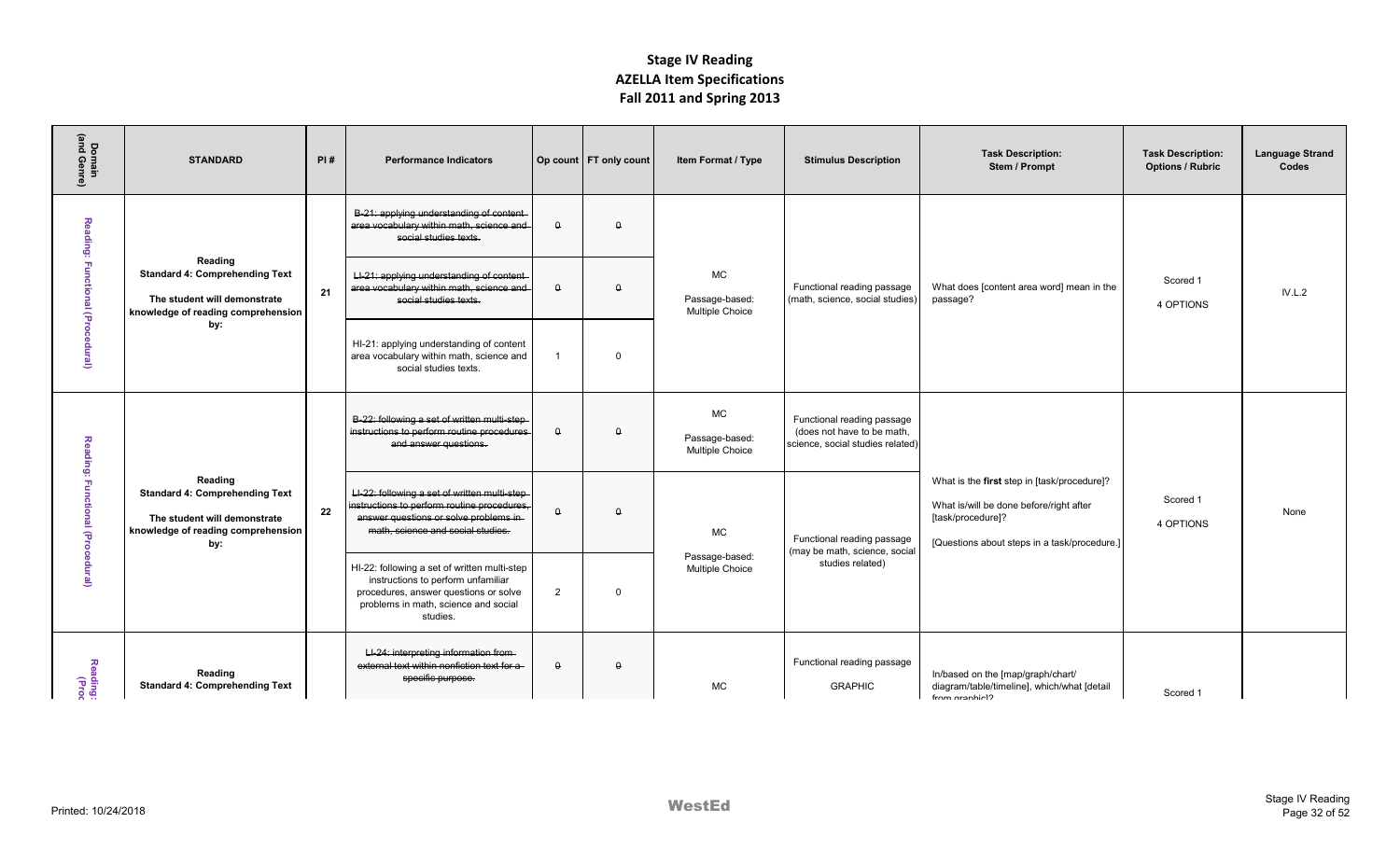| Domain<br>(and Genre)               | <b>STANDARD</b>                                                                                                               | PI# | <b>Performance Indicators</b>                                                                                                                           |          | Op count   FT only count | Item Format / Type                             | <b>Stimulus Description</b>                                                               | <b>Task Description:</b><br>Stem / Prompt                                                                                                                         | <b>Task Description:</b><br><b>Options / Rubric</b> | <b>Language Strand</b><br>Codes |
|-------------------------------------|-------------------------------------------------------------------------------------------------------------------------------|-----|---------------------------------------------------------------------------------------------------------------------------------------------------------|----------|--------------------------|------------------------------------------------|-------------------------------------------------------------------------------------------|-------------------------------------------------------------------------------------------------------------------------------------------------------------------|-----------------------------------------------------|---------------------------------|
| Functional<br>:edural)              | The student will demonstrate<br>knowledge of reading comprehension<br>by:                                                     | 24  | HI-24: interpreting information from<br>external text within nonfiction text for a<br>specific purpose.                                                 | 2        | $\Omega$                 | Passage-based:<br>Multiple Choice              | Map/graph/chart/<br>diagram/table/timeline<br>attached to a functional<br>reading passage | r <del>om grapmoj</del><br>[Question requiring an interpretation of<br>information in the text feature.]                                                          | 4 OPTIONS                                           | None                            |
| Reading: Functional (Procedural)    | Reading<br><b>Standard 4: Comprehending Text</b><br>The student will demonstrate<br>knowledge of reading comprehension<br>by: | 28  | LI-28: locating information in functional<br>documents (e.g., letters, memos,<br>directories, search engines, manuals,<br>recipes, graphic organizers). | 2        | $\mathbf 0$              | <b>MC</b><br>Passage-based:<br>Multiple Choice | Functional reading passage                                                                | According to the/which of [literal question<br>requiring students to locate specific<br>information in the passage]?                                              | Scored 1<br>4 OPTIONS                               | None                            |
| Reading:<br>Functional (Procedural) | Reading<br><b>Standard 4: Comprehending Text</b><br>The student will demonstrate<br>knowledge of reading comprehension<br>by: | 28  | HI-28: interpreting information in functional-<br>documents (e.g., memos, directories,<br>search engines, manuals, recipes, graphic<br>organizers).     | $\Omega$ | $\Omega$                 | <b>MC</b><br>Passage-based:<br>Multiple Choice | Functional reading passage                                                                | How are [interpretive question relating to the<br>passage <sup>12</sup><br>[Questions that require an interpretation or-<br>inference to be made by the student.] | Scored 1<br>4-OPTIONS                               | <b>None</b>                     |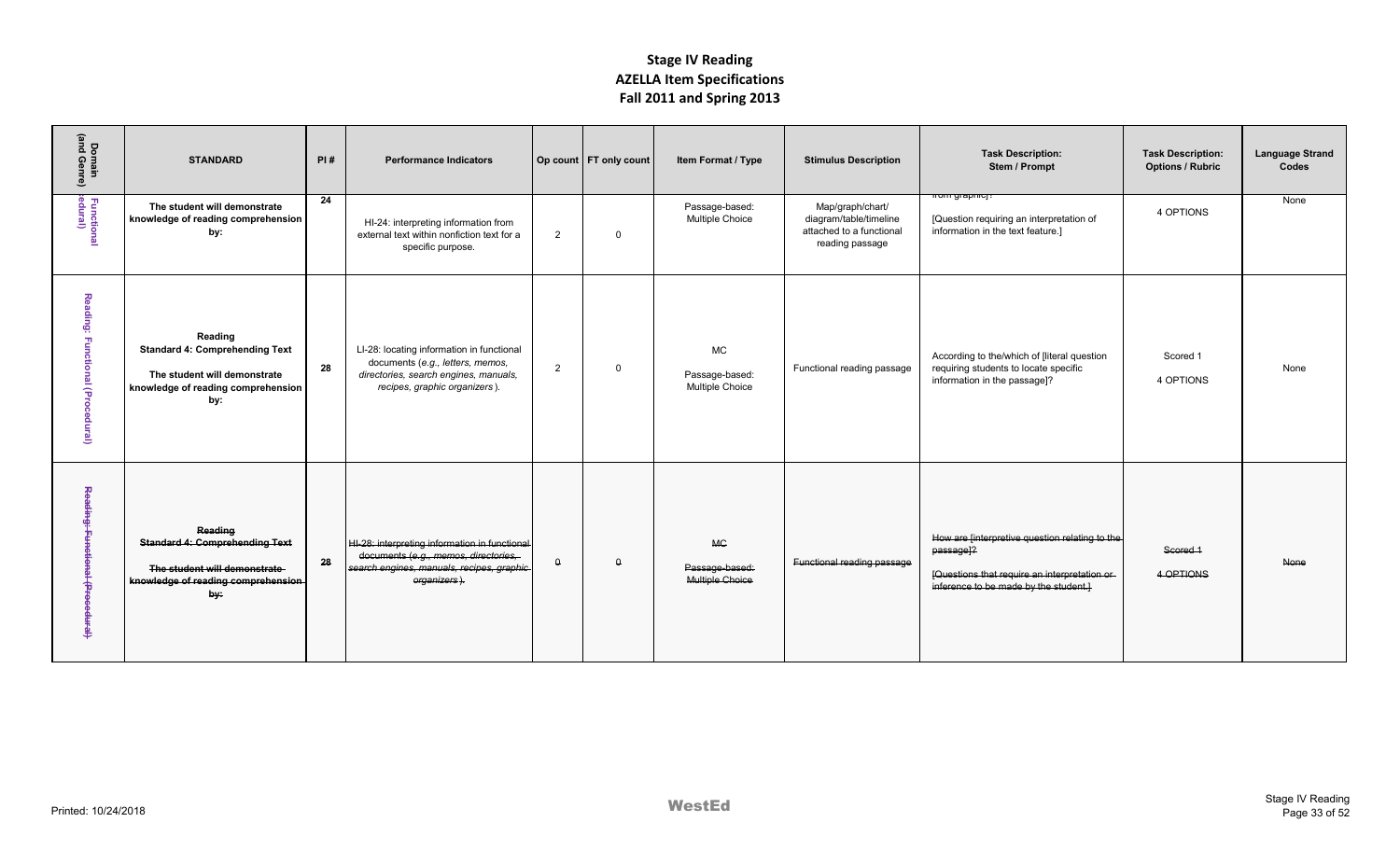| Domain<br>(and Genre)                             | <b>STANDARD</b>                                                                                                               | PI#            | <b>Performance Indicators</b>                                                                      |                | Op count   FT only count | Item Format / Type                            | <b>Stimulus Description</b> | <b>Task Description:</b><br>Stem / Prompt                                            | <b>Task Description:</b><br><b>Options / Rubric</b> | <b>Language Strand</b><br>Codes |
|---------------------------------------------------|-------------------------------------------------------------------------------------------------------------------------------|----------------|----------------------------------------------------------------------------------------------------|----------------|--------------------------|-----------------------------------------------|-----------------------------|--------------------------------------------------------------------------------------|-----------------------------------------------------|---------------------------------|
| Reading: Persuasi <sup>.</sup><br>Passage         | Reading<br><b>Standard 4: Comprehending Text</b>                                                                              | $\overline{4}$ | B-4: answering who, what, where, when,<br>why, which and how questions about text.                 | $\Omega$       | $\overline{2}$           | MC                                            | Persuasive reading passage  | [Who, what, where, when, why, which, how                                             | Scored 1                                            | None                            |
| ్థ                                                | The student will demonstrate<br>knowledge of reading comprehension<br>by:                                                     |                | LI-4: answering literal and personal<br>response questions about text.                             | $\overline{2}$ | $\overline{1}$           | Passage-based:<br>Multiple Choice             |                             | literal question about the passage.]                                                 | 4 OPTIONS                                           |                                 |
| Reading: Persuas<br>Passage<br><b>SCD</b>         | Reading<br><b>Standard 4: Comprehending Text</b><br>The student will demonstrate<br>knowledge of reading comprehension<br>by: | $\overline{4}$ | HI-4: answering literal, inferential and<br>personal response questions about text.                | $\overline{2}$ | $\overline{0}$           | MC<br>Passage-based:<br>Multiple Choice       | Persuasive reading passage  | [Who, what, where, when, why, which, how<br>inferential question about the passage.] | Scored 1<br>4 OPTIONS                               | None                            |
| Reading: Persuasi <sup>,</sup><br>Passage<br>Š    | Reading<br><b>Standard 4: Comprehending Text</b><br>The student will demonstrate<br>knowledge of reading comprehension<br>by: | -8             | E-8: identifying the main idea and two-to-<br>three details.                                       | $\overline{1}$ | $\overline{2}$           | $\sf MC$<br>Passage-based:<br>Multiple Choice | Persuasive reading passage  | What is the main idea of the passage?                                                | Scored 1<br>4 OPTIONS                               | None                            |
|                                                   |                                                                                                                               |                | B-8: summarizing the main idea and-<br>supporting details from text.                               | $\theta$       | $\theta$                 |                                               |                             |                                                                                      |                                                     |                                 |
| Reading:<br>$\mathbf{\overline{v}}$<br><b>ere</b> | Reading<br><b>Standard 4: Comprehending Text</b><br>The etudent will demonstrate                                              | 8              | LI-8: summarizing the main idea and-<br>supporting details from text using<br>academic vocabulary. | $\theta$       | $\theta$                 | MC<br>Donnano honodi                          | Persuasive reading passage  | Which is the best summary of the passage?                                            | Scored 1                                            | IV.L.1a                         |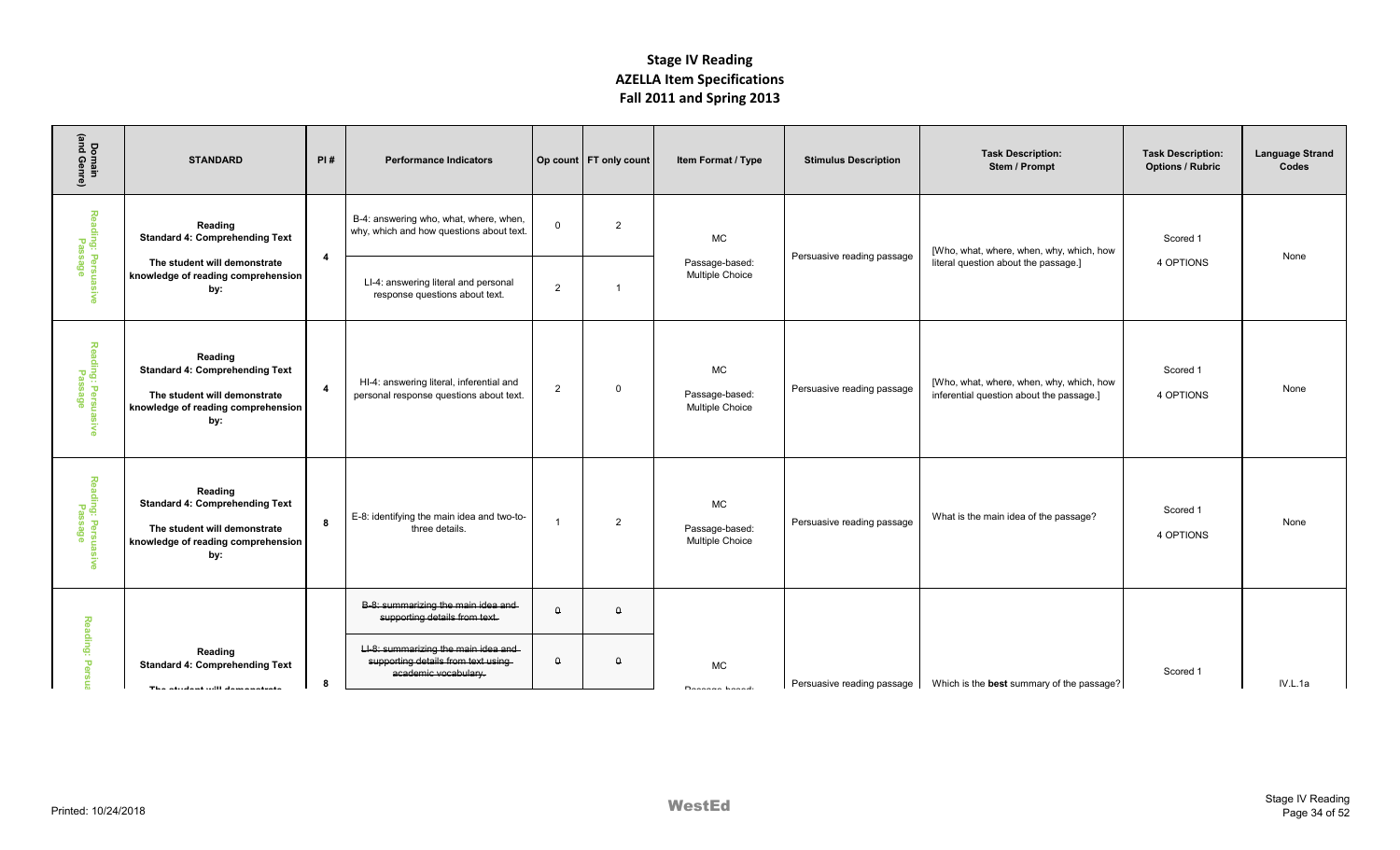| $\frac{1}{2}$<br>ດ ∃ | <b>STANDARD</b>                                                           | PI# | <b>Performance Indicators</b>                                                                     | Op count   FT only count | Item Format / Type                                  | <b>Stimulus Description</b> | <b>Task Description:</b><br>Stem / Prompt | <b>Task Description:</b><br><b>Options / Rubric</b> | <b>Language Strand</b><br>Codes |
|----------------------|---------------------------------------------------------------------------|-----|---------------------------------------------------------------------------------------------------|--------------------------|-----------------------------------------------------|-----------------------------|-------------------------------------------|-----------------------------------------------------|---------------------------------|
|                      | The student will demonstrate<br>knowledge of reading comprehension<br>by: |     | HI-8: summarizing the main idea and<br>supporting details from text using<br>academic vocabulary. |                          | <del>rassage-paseu.</del><br><b>Multiple Choice</b> |                             |                                           | 4 OPTIONS                                           |                                 |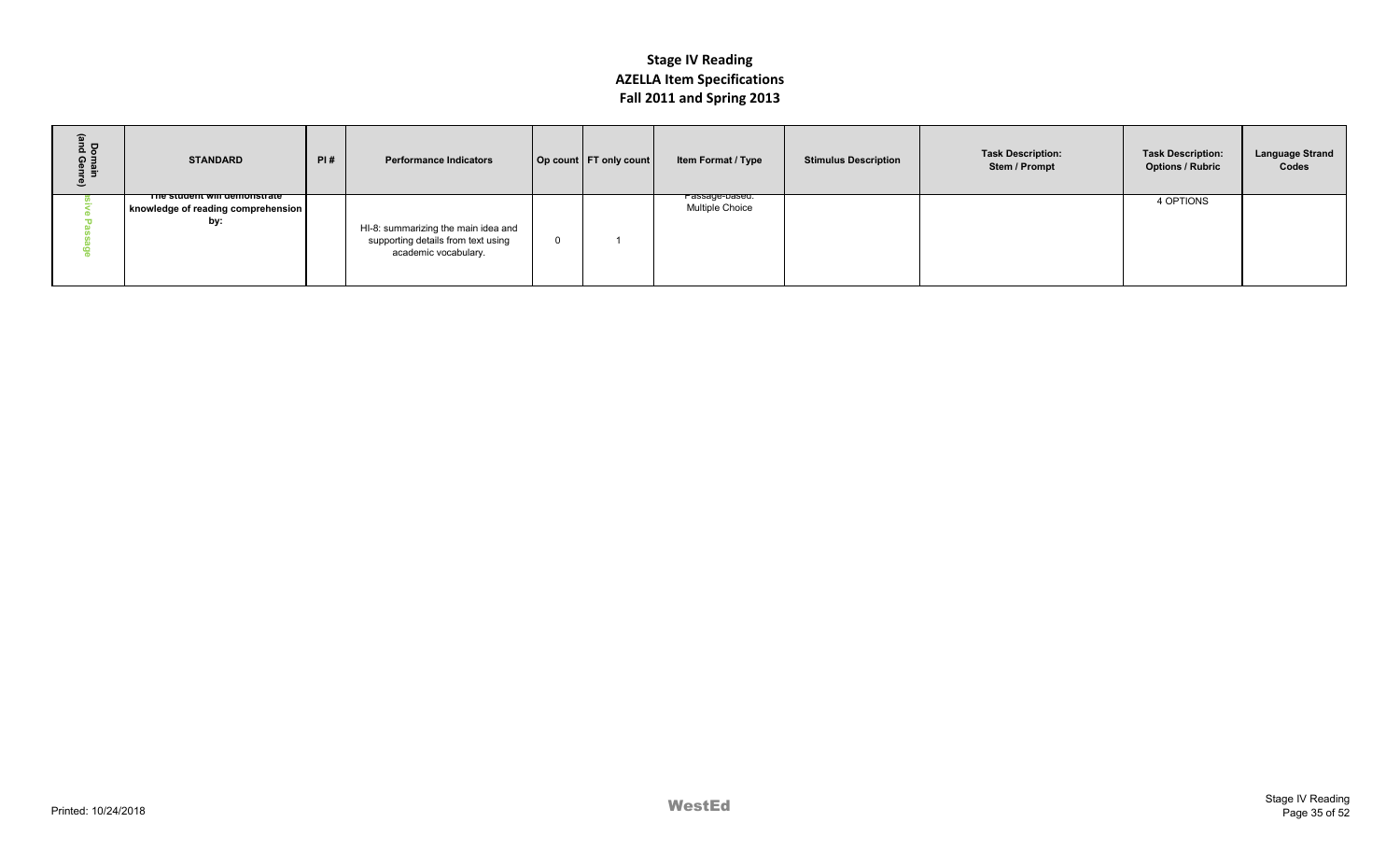| Domain<br>(and Genre) | <b>STANDARD</b>                                                                                                                                              | PI#          | <b>Performance Indicators</b>                                                                                                                       |                | Op count   FT only count | Item Format / Type                | <b>Stimulus Description</b> | <b>Task Description:</b><br>Stem / Prompt            | <b>Task Description:</b><br><b>Options / Rubric</b> | <b>Language Strand</b><br>Codes |
|-----------------------|--------------------------------------------------------------------------------------------------------------------------------------------------------------|--------------|-----------------------------------------------------------------------------------------------------------------------------------------------------|----------------|--------------------------|-----------------------------------|-----------------------------|------------------------------------------------------|-----------------------------------------------------|---------------------------------|
| 뚕                     |                                                                                                                                                              |              | E-9: identifying signal words (e.g., first,<br>next, finally) that indicate chronological<br>order.                                                 | $\theta$       | $\theta$                 |                                   |                             |                                                      |                                                     |                                 |
| <b>Buipe</b><br>÷     | Reading<br><b>Standard 4: Comprehending Text</b>                                                                                                             |              | B-9: locating sequential/chronological-<br>order signal words (e.g., first, next, finally,<br>today, now) in text.                                  | $\theta$       | $\theta$                 | <b>MG</b>                         |                             | Which word from the passage indicates                | Scored 1                                            |                                 |
| ъ                     | The student will demonstrate<br>knowledge of reading comprehension<br>by:                                                                                    | $\mathbf{q}$ | LI-9: locating sequential/chronological<br>order signal words (e.g., first, next, finally,<br>today, now, meanwhile, not long ago) in<br>text       | $\theta$       | $\theta$                 | Passage-based:<br>Multiple Choice | Persuasive reading passage  | chronological order?                                 | 4 OPTIONS                                           | W.L.1a                          |
| த்                    |                                                                                                                                                              |              | HI-9: locating sequential/chronological-<br>order signal words (e.g., first, next, finally,<br>today, now, meanwhile, not long ago) in-<br>text.    | $\theta$       | $\theta$                 |                                   |                             |                                                      |                                                     |                                 |
|                       |                                                                                                                                                              |              | E-10: identifying signal words in text that-<br>indicate comparison/contrast (e.g.,<br>similarly, on the other hand, however, yet,<br>in spite of). | $\theta$       | $\theta$                 |                                   |                             |                                                      |                                                     |                                 |
|                       | Reading: Persuasive Passage<br>Reading<br><b>Standard 4: Comprehending Text</b><br>The student will demonstrate<br>knowledge of reading comprehension<br>by: | 10           | B-10: locating signal words in text that-<br>indicate comparison/contrast (e.g.,<br>similarly, on the other hand, however, yet,<br>in spite of).    | $\theta$       | $\Omega$                 | <b>MC</b><br>Passage-based:       | Persuasive reading passage  | Which word from the passage indicates a<br>contrast? | Scored 1                                            | IV.L.1a                         |
|                       |                                                                                                                                                              |              | LI-10: locating signal words in text that-<br>indicate comparison/contrast (e.g.,<br>similarly, on the other hand, however, yet,<br>in spite of).   | $\theta$       | $\theta$                 | Multiple Choice                   |                             |                                                      | 4 OPTIONS                                           |                                 |
|                       |                                                                                                                                                              |              | HI-10: locating signal words in text that<br>indicate comparison/contrast (e.g.,<br>similarly, on the other hand, however, yet,<br>in spite of).    | $\overline{1}$ | $\overline{1}$           |                                   |                             |                                                      |                                                     |                                 |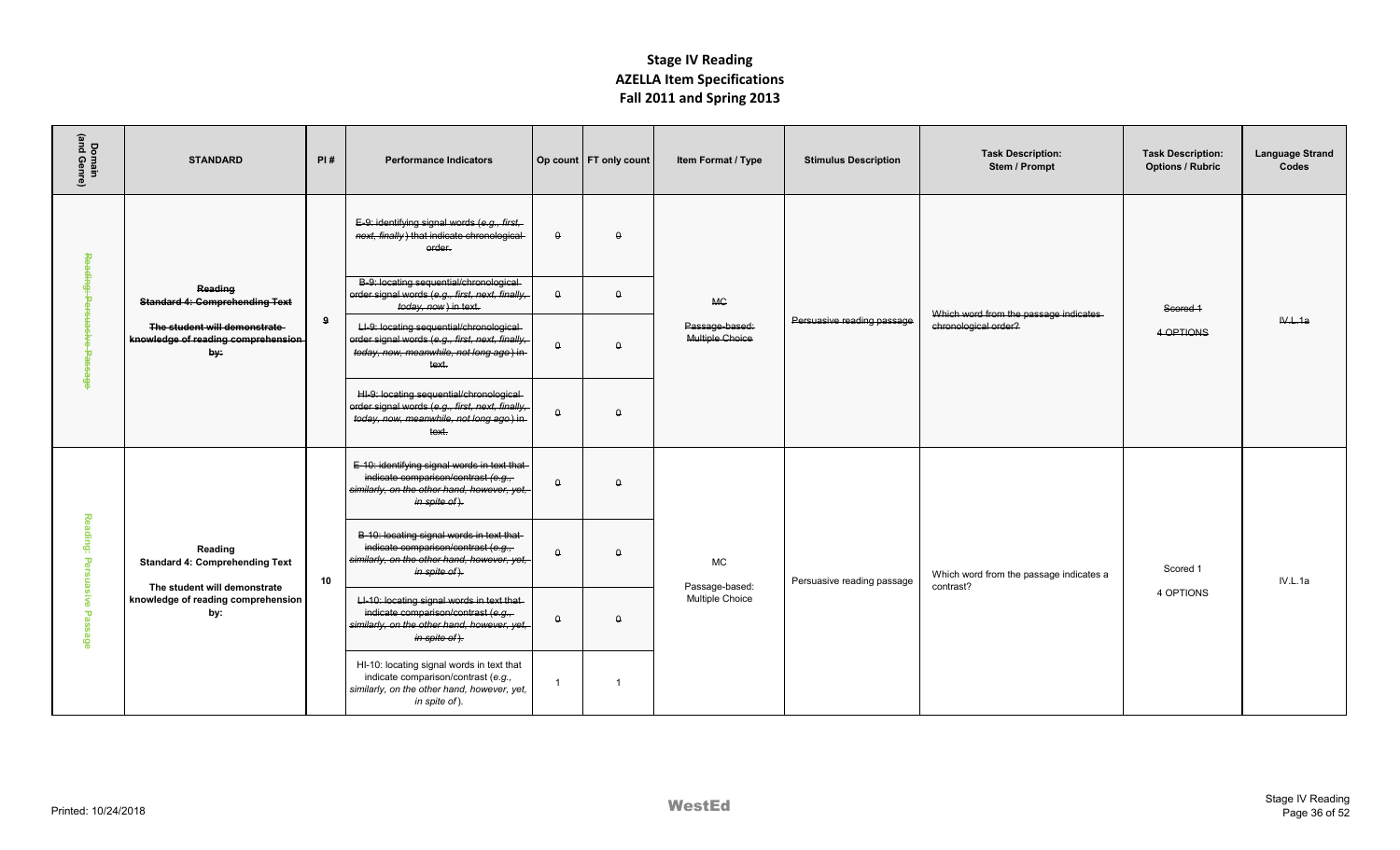| Domain<br>(and Genre) | <b>STANDARD</b>                                                           | PI# | <b>Performance Indicators</b>                                                                                                                                |              | Op count   FT only count | Item Format / Type                             | <b>Stimulus Description</b> | <b>Task Description:</b><br>Stem / Prompt | <b>Task Description:</b><br><b>Options / Rubric</b> | <b>Language Strand</b><br>Codes |
|-----------------------|---------------------------------------------------------------------------|-----|--------------------------------------------------------------------------------------------------------------------------------------------------------------|--------------|--------------------------|------------------------------------------------|-----------------------------|-------------------------------------------|-----------------------------------------------------|---------------------------------|
|                       |                                                                           |     | E-11: identifying signal words in text that-<br>indicate cause and effect (e.g., as a result<br>of, consequently, so that, because of,<br>since).            | $\theta$     | $\Omega$                 |                                                |                             |                                           |                                                     |                                 |
| Reading:<br>Ъeг       | Reading<br><b>Standard 4: Comprehending Text</b>                          |     | B-11: locating signal words in text that-<br>indicate cause and effect (e.g., as a result<br>of, consequently, so that, because of,<br>since).               | $\Omega$     | $\Omega$                 | <b>MC</b>                                      |                             | Which words from the passage indicate     | Scored 1                                            |                                 |
| suasive Passage       | The student will demonstrate<br>knowledge of reading comprehension<br>by: | 11  | LI-11: locating signal words in text that<br>indicate cause and effect. (e.g., as a result-<br>of, consequently, so that, because of,<br><del>since ).</del> | $\theta$     | $\theta$                 | Passage-based:<br>Multiple Choice              | Persuasive reading passage  | cause and effect?                         | 4 OPTIONS                                           | IV.L.1a                         |
|                       |                                                                           |     | HI-11: locating signal words in text that<br>indicate cause and effect (e.g., as a result<br>of, consequently, so that, because of,<br>since).               |              | $\Omega$                 |                                                |                             |                                           |                                                     |                                 |
|                       |                                                                           |     | E-12: identifying the author's main purpose<br>(e.g., to inform, to persuade, to entertain).                                                                 | $\theta$     | $\theta$                 |                                                |                             |                                           |                                                     |                                 |
| Reading: Persuasive   | Reading<br><b>Standard 4: Comprehending Text</b>                          | 12  | B-12: identifying the author's main purpose<br>(e.g., to inform, to persuade, to entertain).                                                                 | $\theta$     | $\Omega$                 | <b>MC</b><br>Passage-based:<br>Multiple Choice |                             |                                           | Scored 1                                            |                                 |
| Passage               | The student will demonstrate<br>knowledge of reading comprehension<br>by: |     | LI-12: determining the author's main<br>purpose (e.g., to inform, to persuade, to<br>entertain).                                                             | $\mathbf 0$  | $\overline{2}$           |                                                | Persuasive reading passage  | Why did the author write the passage?     | 4 OPTIONS                                           | None                            |
|                       |                                                                           |     | HI-12: determining the author's stated or<br>implied purpose (e.g., to inform, to<br>persuade, to entertain).                                                | $\mathbf{0}$ | $\overline{2}$           |                                                |                             |                                           |                                                     |                                 |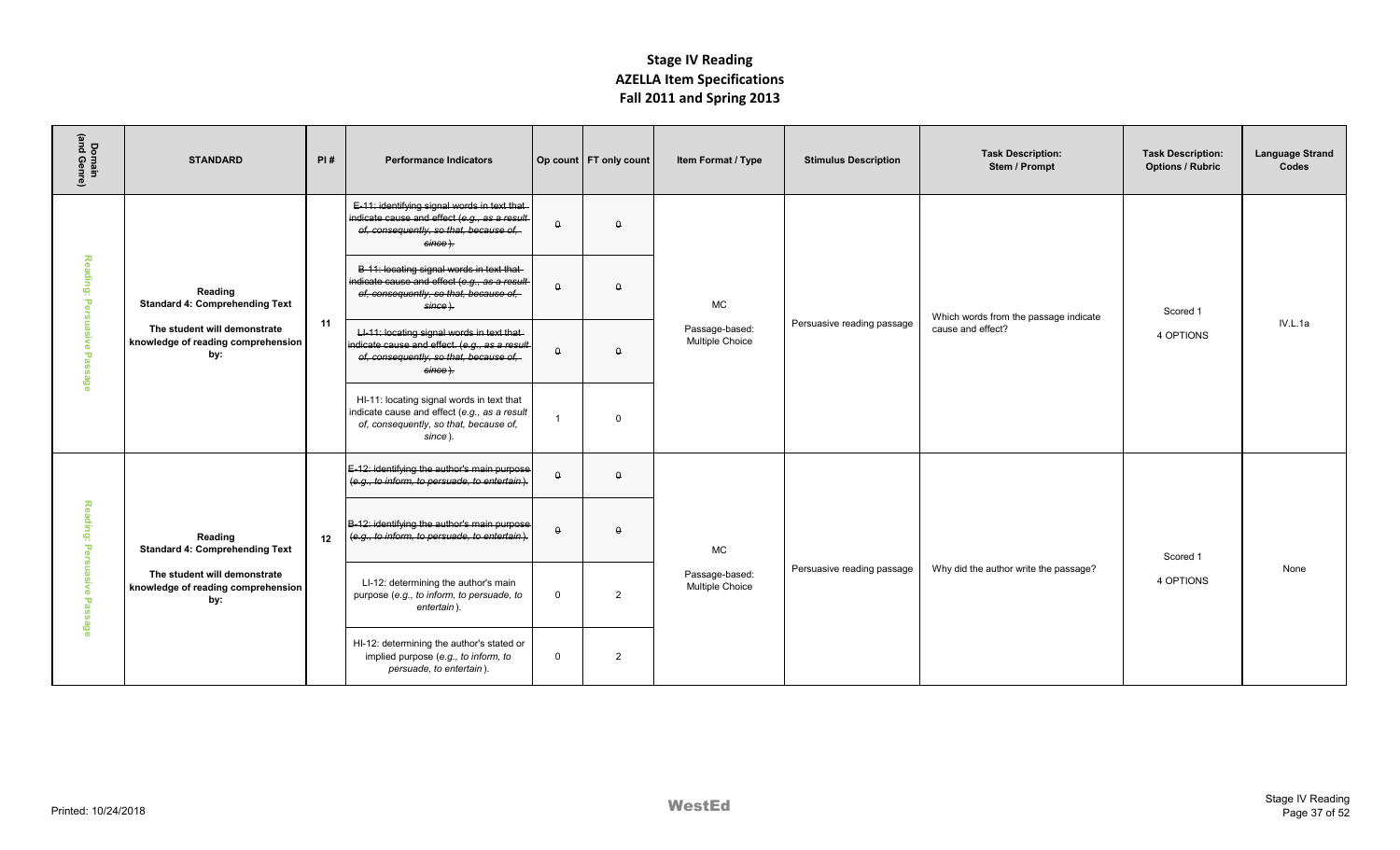| Domain<br>(and Genre)                                                          | <b>STANDARD</b>                                                                                                               | PI# | <b>Performance Indicators</b>                                                                                                             |                | Op count   FT only count | Item Format / Type                      | <b>Stimulus Description</b> | <b>Task Description:</b><br>Stem / Prompt                                 | <b>Task Description:</b><br><b>Options / Rubric</b> | <b>Language Strand</b><br>Codes |
|--------------------------------------------------------------------------------|-------------------------------------------------------------------------------------------------------------------------------|-----|-------------------------------------------------------------------------------------------------------------------------------------------|----------------|--------------------------|-----------------------------------------|-----------------------------|---------------------------------------------------------------------------|-----------------------------------------------------|---------------------------------|
| Reading: Pe<br>ळ                                                               | Reading<br><b>Standard 4: Comprehending Text</b>                                                                              | 30  | B-30: identifying fact and opinion in<br>persuasive text.                                                                                 | $\overline{1}$ | $\overline{2}$           | MC                                      | Persuasive reading passage  | Which sentence is/contains an opinion?                                    | Scored 1                                            | None                            |
| uasive Pa<br>$\overline{a}$<br>æ                                               | The student will demonstrate<br>knowledge of reading comprehension<br>by:                                                     |     | B-30: identifying fact and opinion in<br>persuasive text.                                                                                 | $\overline{1}$ | $\Omega$                 | Passage-based:<br>Multiple Choice       |                             | Which sentence from the passage is a fact?                                | 4 OPTIONS                                           |                                 |
| Reading:                                                                       |                                                                                                                               |     | B-31: identifying words used in persuasive<br>text to affect the reader (e.g., stereotypes,<br>testimonial, exaggeration, loaded words).  | $\Omega$       | $\Omega$                 |                                         |                             |                                                                           |                                                     |                                 |
| $\mathbf{\overline{v}}$<br>m<br><b>uasive</b><br>$\mathbf{\overline{v}}$<br>œ, | Reading<br><b>Standard 4: Comprehending Text</b><br>The student will demonstrate<br>knowledge of reading comprehension<br>by: | 31  | LI-31: identifying words used in persuasive<br>text to affect the reader (e.g., stereotypes,<br>testimonial, exaggeration, loaded words). | $\theta$       | $\theta$                 | MC<br>Passage-based:<br>Multiple Choice | Persuasive reading passage  | Which word/words/sentence does the<br>author use to influence the reader? | Scored 1<br>4 OPTIONS                               | None                            |
| m.<br>ege                                                                      |                                                                                                                               |     | HI-31: identifying words used in persuasive<br>text to affect the reader (e.g., stereotypes,<br>testimonial, exaggeration, loaded words). | $\overline{1}$ | $\overline{1}$           |                                         |                             |                                                                           |                                                     |                                 |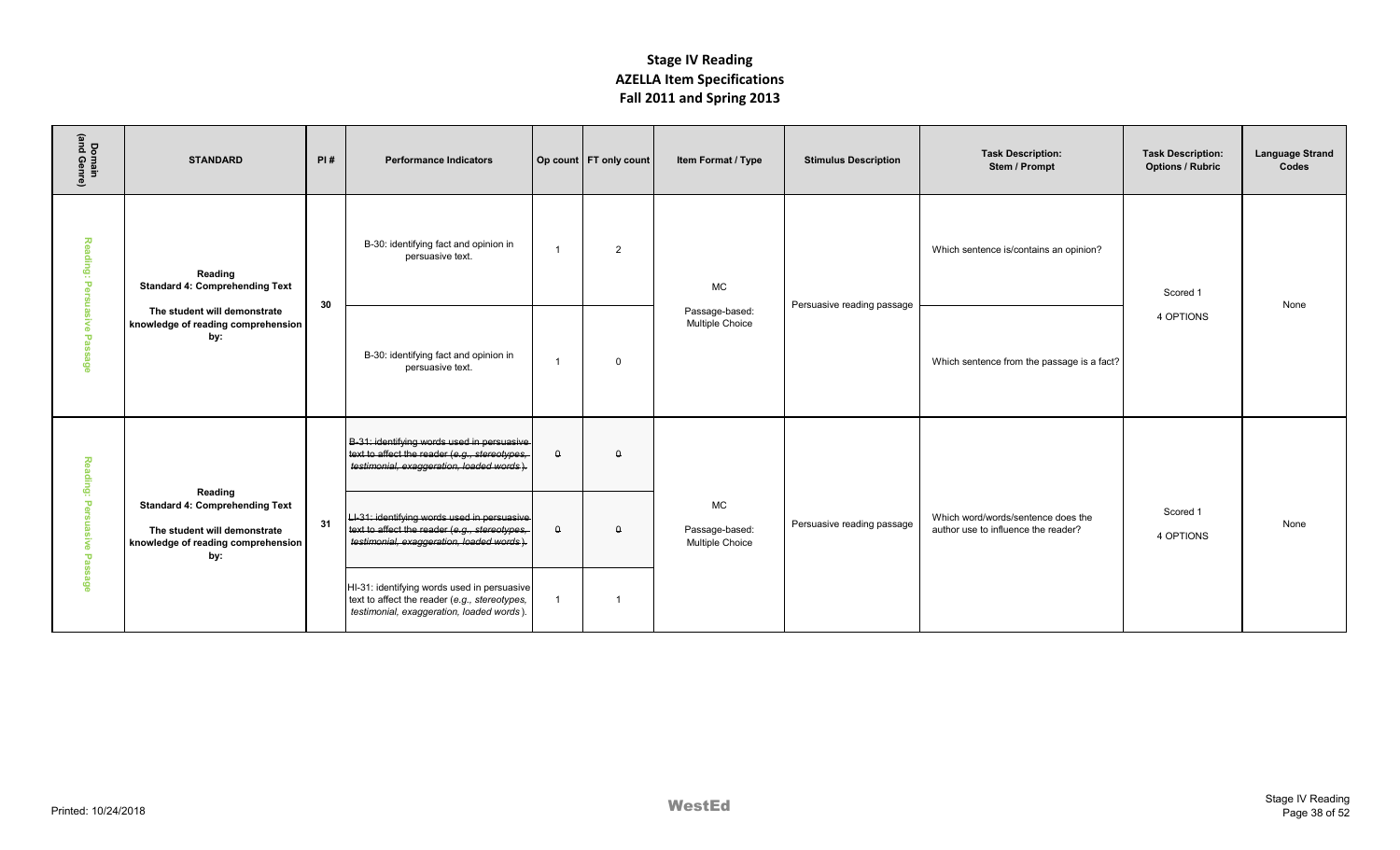| Domain<br>(and<br>Genre) | <b>STANDARD</b> | PI# | <b>Performance Indicators</b> |              | Op count FT only count | Item Format / Type | <b>Stimulus Description</b>                        | <b>Task Description:</b><br>Stem / Prompt                                                                                                                                                                                                                                                                                                                                                                                                                                                  | <b>Task Description:</b><br><b>Options / Rubric</b> | <b>Language Strand</b><br>Codes |
|--------------------------|-----------------|-----|-------------------------------|--------------|------------------------|--------------------|----------------------------------------------------|--------------------------------------------------------------------------------------------------------------------------------------------------------------------------------------------------------------------------------------------------------------------------------------------------------------------------------------------------------------------------------------------------------------------------------------------------------------------------------------------|-----------------------------------------------------|---------------------------------|
|                          |                 |     |                               | $\mathbf{0}$ |                        |                    | Oral<br>(30-50 word fiction/nonfiction<br>passage) | Look at number XX.<br>Listen to the<br>[passage/instructions/announcement].<br>[30-50 word fiction/nonfiction passage]<br>Now listen to the<br>[passage/instructions/announcement] again to<br>answer the question.<br>[main idea/detail question (read to students)]<br>[30-50 word fiction/nonfiction passage]<br>[main idea/detail question (read to students)]<br>Listen to the answer choices.<br>The answer choices are [answer choices (read to<br>students)].<br>Mark your answer. |                                                     |                                 |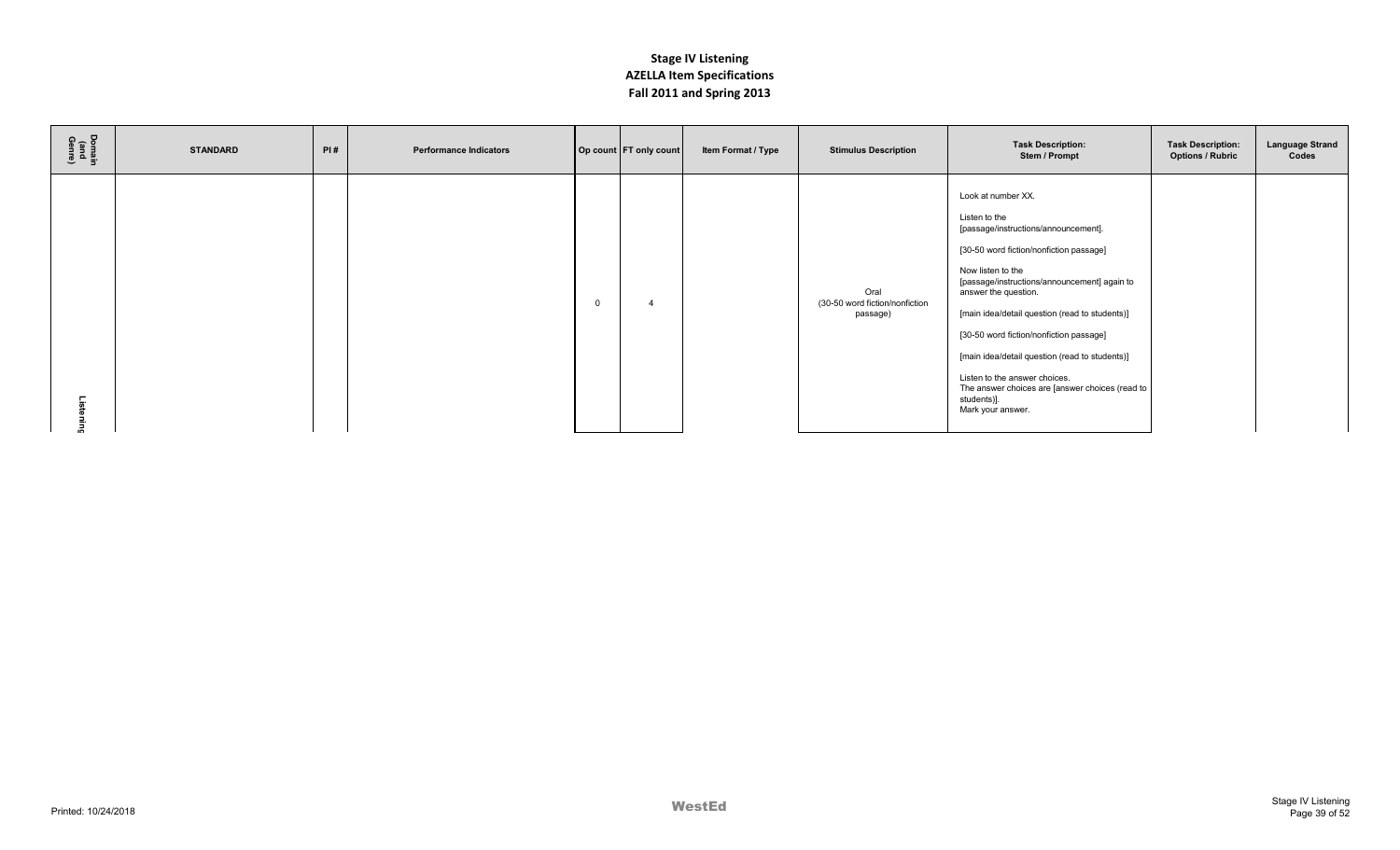| Domain<br>(and<br>Genre) | <b>STANDARD</b>                                                                                                                                     | PI#          | <b>Performance Indicators</b>                                                                                  |          | Op count FT only count | Item Format / Type                                                     | <b>Stimulus Description</b>                        | <b>Task Description:</b><br>Stem / Prompt                                                                                                                                                                                                                                                                                                                                                                                                                                                                                                                                                                                                                                                                      | <b>Task Description:</b><br><b>Options / Rubric</b> | <b>Language Strand</b><br>Codes |
|--------------------------|-----------------------------------------------------------------------------------------------------------------------------------------------------|--------------|----------------------------------------------------------------------------------------------------------------|----------|------------------------|------------------------------------------------------------------------|----------------------------------------------------|----------------------------------------------------------------------------------------------------------------------------------------------------------------------------------------------------------------------------------------------------------------------------------------------------------------------------------------------------------------------------------------------------------------------------------------------------------------------------------------------------------------------------------------------------------------------------------------------------------------------------------------------------------------------------------------------------------------|-----------------------------------------------------|---------------------------------|
| m                        | Listening<br>Standard 1: Comprehension of Oral<br><b>Communications</b><br>The student will demonstrate understanding of<br>oral communications by: | $\mathbf{3}$ | B-3: responding to read-alouds (nonfiction and fiction) by<br>identifying main ideas and details in sentences. | $\Omega$ |                        | <b>MC</b><br>Orally Administered/<br>Passage-based:<br>Multiple Choice | Oral<br>(50-70 word fiction/nonfiction<br>passage) | [Note: This question is the first of two questions,<br>the second of which may be coded to another<br>P.I.<br>Look at number XX.<br>Listen to the<br>[passage/instructions/announcement].<br>[50-70 word fiction/nonfiction<br>passage/instructions/announcement]<br>Now listen to the<br>[passage/instructions/announcement] again to<br>answer the questions.<br>[two questions about main idea/detail (read to<br>students)]<br>[50-70 word fiction/nonfiction<br>passage/instructions/announcement]<br>Listen to the question and the answer choices.<br>Question number XX: [first question (read to<br>students)]<br>The answer choices are [answer choices (read to<br>students)].<br>Mark your answer. | Scored 1<br>4 OPTIONS<br>phrases or sentences       | None                            |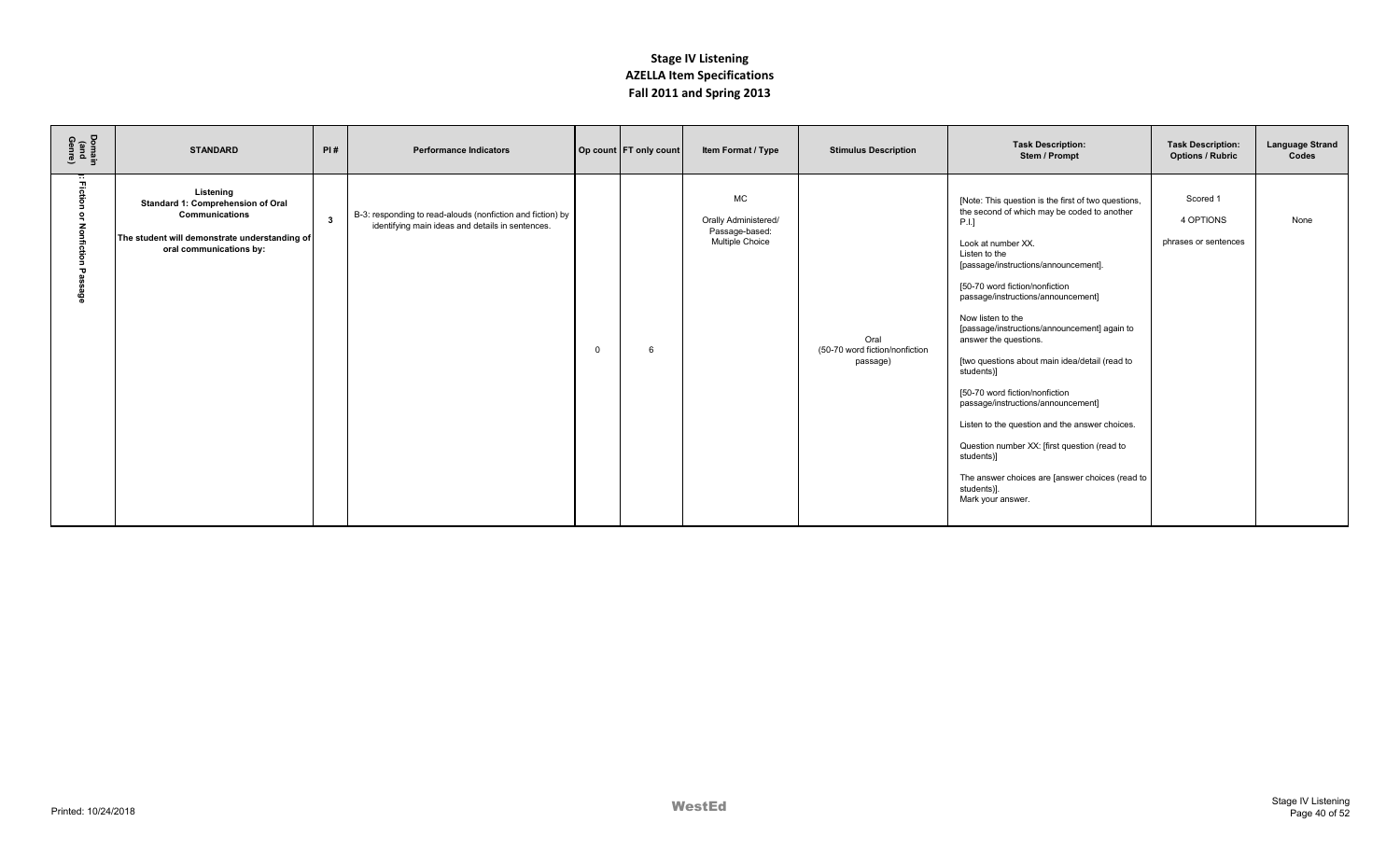| Domain<br>(and<br>Genre) | <b>STANDARD</b>                                                                                                                                     | PI#                     | <b>Performance Indicators</b>                                                                                  |   | Op count FT only count | Item Format / Type                                          | <b>Stimulus Description</b>                        | <b>Task Description:</b><br>Stem / Prompt                                                                                                                                                                                                                                                                                                                                                                                                                                                                              | <b>Task Description:</b><br><b>Options / Rubric</b> | <b>Language Strand</b><br>Codes |
|--------------------------|-----------------------------------------------------------------------------------------------------------------------------------------------------|-------------------------|----------------------------------------------------------------------------------------------------------------|---|------------------------|-------------------------------------------------------------|----------------------------------------------------|------------------------------------------------------------------------------------------------------------------------------------------------------------------------------------------------------------------------------------------------------------------------------------------------------------------------------------------------------------------------------------------------------------------------------------------------------------------------------------------------------------------------|-----------------------------------------------------|---------------------------------|
|                          | Listening<br>Standard 1: Comprehension of Oral<br><b>Communications</b><br>The student will demonstrate understanding of<br>oral communications by: | $\overline{\mathbf{3}}$ | LI-3: summarizing main ideas and supporting details from<br>read-alouds (nonfiction and fiction) in sentences. | 5 | $\Omega$               | <b>MC</b><br>Orally Administered/<br><b>Multiple Choice</b> | Oral<br>(50-70 word fiction/nonfiction<br>passage) | Look at number XX.<br>Listen to the<br>[passage/instructions/announcement].<br>[50-70 word fiction/nonfiction passage]<br>Now listen to the<br>[passage/instructions/announcement] again to<br>answer the question.<br>[main idea/supporting detail question (read to<br>students)]<br>[50-70 word fiction/nonfiction passage]<br>[main idea/supporting detail question (read to<br>students)]<br>Listen to the answer choices.<br>The answer choices are [answer choices (read to<br>students)].<br>Mark your answer. | Scored 1<br>4 OPTIONS<br>phrases or sentences       | None                            |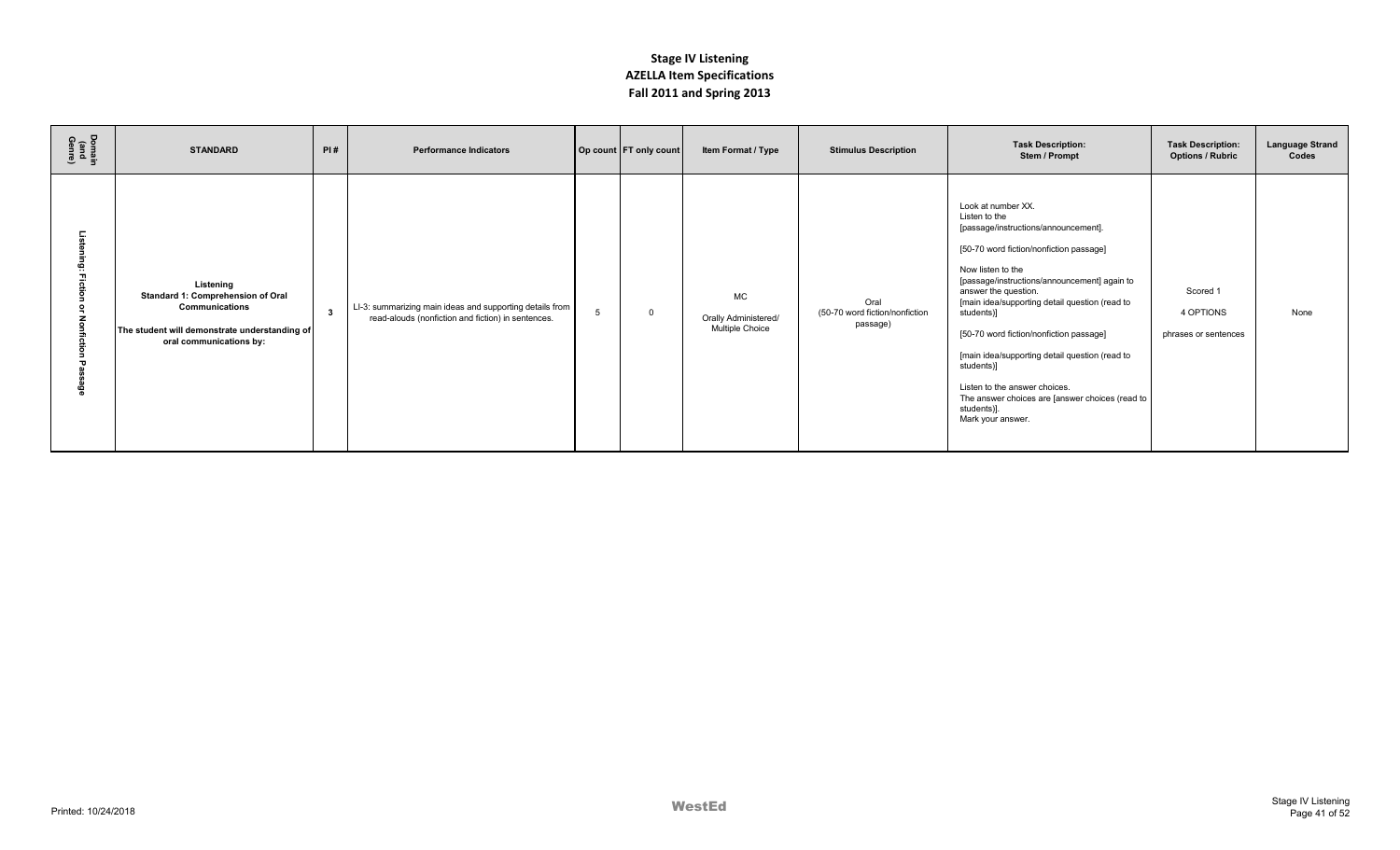| Domain<br>(and<br>Genre)                    | <b>STANDARD</b>                                                                                                                              | PI#          | <b>Performance Indicators</b>                                                                                  |         | Op count   FT only count      | Item Format / Type                            | <b>Stimulus Description</b>                        | <b>Task Description:</b><br>Stem / Prompt                                                                                                                                                                                                                                                                                                                                                                                                                                                                                                                                                                                                                                                                                                                                                                                                                                                                                                                                                                                                                                                                     | <b>Task Description:</b><br><b>Options / Rubric</b> | <b>Language Strand</b><br>Codes |
|---------------------------------------------|----------------------------------------------------------------------------------------------------------------------------------------------|--------------|----------------------------------------------------------------------------------------------------------------|---------|-------------------------------|-----------------------------------------------|----------------------------------------------------|---------------------------------------------------------------------------------------------------------------------------------------------------------------------------------------------------------------------------------------------------------------------------------------------------------------------------------------------------------------------------------------------------------------------------------------------------------------------------------------------------------------------------------------------------------------------------------------------------------------------------------------------------------------------------------------------------------------------------------------------------------------------------------------------------------------------------------------------------------------------------------------------------------------------------------------------------------------------------------------------------------------------------------------------------------------------------------------------------------------|-----------------------------------------------------|---------------------------------|
| Listening: Fiction<br>or Nonfiction Passage | Listening<br>Standard 1: Comprehension of Oral<br>Communications<br>The student will demonstrate understanding of<br>oral communications by: | $\mathbf{3}$ | LI-3: summarizing main ideas and supporting details from<br>read-alouds (nonfiction and fiction) in sentences. | -1<br>5 | $\mathbf 0$<br>$\overline{1}$ | MC<br>Orally Administered/<br>Multiple Choice | Oral<br>(50-70 word fiction/nonfiction<br>passage) | [Note: This question is the first of two questions,<br>the second of which is main idea question.]<br>Look at numbers XX and XX.<br>Listen to the<br>[passage/instructions/announcement].<br>[50-70 word fiction/nonfiction<br>passage/instructions/announcement]<br>Now listen to the<br>[passage/instructions/announcement] again to<br>answer the questions.<br>[first (of two) question about supporting detail, and<br>second (of two) question about main idea (read to<br>students)]<br>[50-70 word fiction/nonfiction<br>passage/instructions/announcement]<br>Question number XX: [first (of two) question about<br>supporting detail (read to students)]<br>The answer choices are [answer choices (read to<br>students)].<br>Mark your answer.<br>[Note: This question is the second of two<br>questions, the first of which is a supporting detail<br>question.]<br>Listen to the question and the answer choices.<br>Question number XX: [second (of two) question<br>about main idea (read to students)]<br>The answer choices are [answer choices (read to<br>students)].<br>Mark your answer. | Scored 1<br>4 OPTIONS<br>phrases or sentences       | None                            |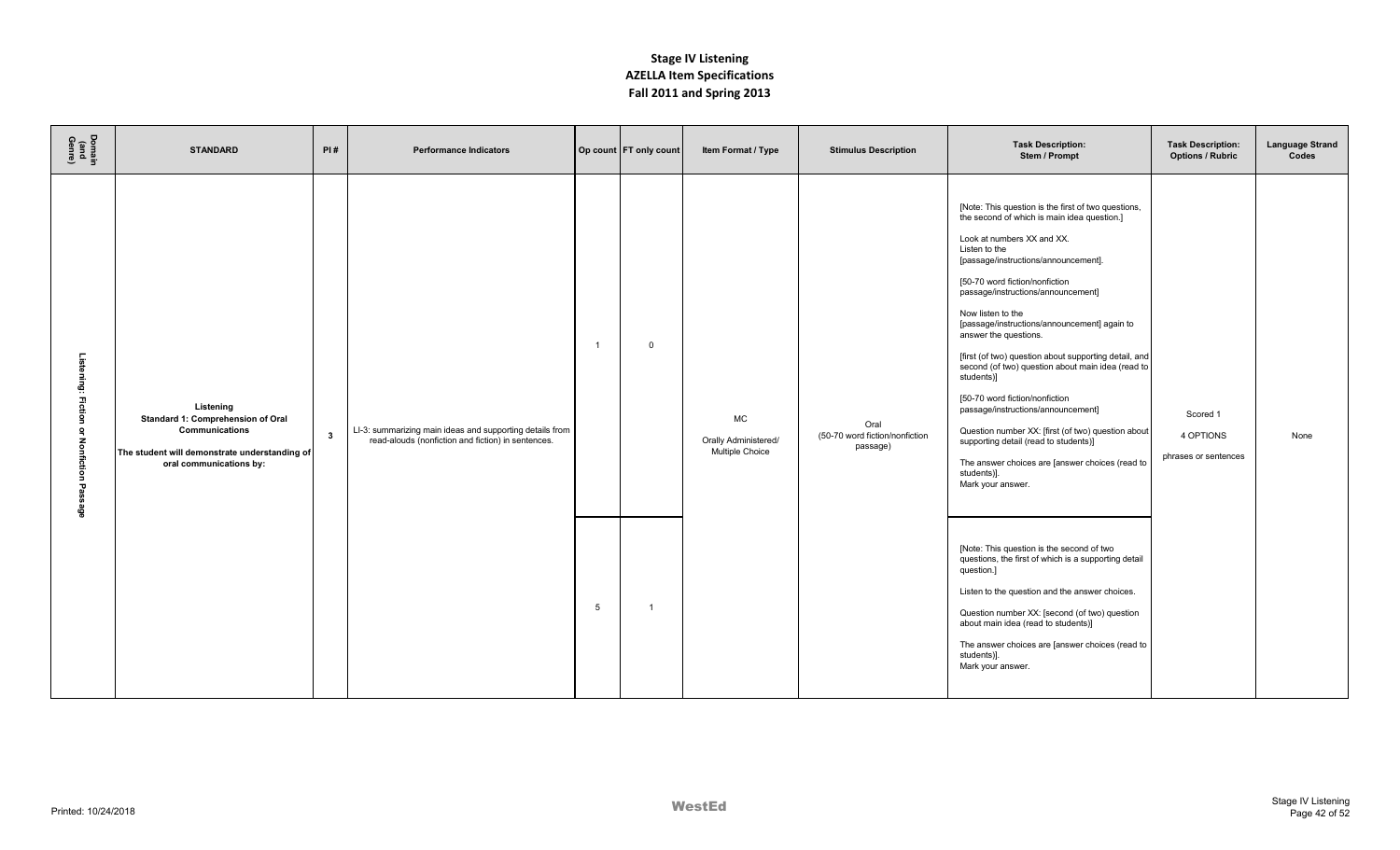| Domain<br>(and<br>Genre) | <b>STANDARD</b>                                                                                                                              | PI# | <b>Performance Indicators</b>                                                                                                |   | Op count FT only count | Item Format / Type                                                     | <b>Stimulus Description</b>                        | <b>Task Description:</b><br>Stem / Prompt                                                                                                                                                                                                                                                                                                                                                                                                                                                                                                                                                                     | <b>Task Description:</b><br><b>Options / Rubric</b> | <b>Language Strand</b><br>Codes |
|--------------------------|----------------------------------------------------------------------------------------------------------------------------------------------|-----|------------------------------------------------------------------------------------------------------------------------------|---|------------------------|------------------------------------------------------------------------|----------------------------------------------------|---------------------------------------------------------------------------------------------------------------------------------------------------------------------------------------------------------------------------------------------------------------------------------------------------------------------------------------------------------------------------------------------------------------------------------------------------------------------------------------------------------------------------------------------------------------------------------------------------------------|-----------------------------------------------------|---------------------------------|
|                          | Listening<br>Standard 1: Comprehension of Oral<br>Communications<br>The student will demonstrate understanding of<br>oral communications by: | - 3 | HI-3: making inferences and drawing conclusions using<br>evidence from read-alouds (nonfiction and fiction) in<br>sentences. | 2 | $\Omega$               | <b>MC</b><br>Orally Administered/<br>Passage-based:<br>Multiple Choice | Oral<br>(50-70 word fiction/nonfiction<br>passage) | Look at number XX.<br>Listen to the<br>[passage/instructions/announcement].<br>[50-70 word fiction/nonfiction<br>passage/instructions/announcement]<br>Now listen to the<br>[passage/instructions/announcement] again to<br>answer the question.<br>[question about inferences made/drawing<br>conclusions (read to students)]<br>[50-70 word fiction/nonfiction<br>passage/instructions/announcement]<br>[question about inferences made/drawing<br>conclusions (read to students)].<br>Listen to the answer choices.<br>The answer choices are [answer choices (read to<br>students)].<br>Mark your answer. | Scored 1<br>4 OPTIONS<br>phrases or sentences       | None                            |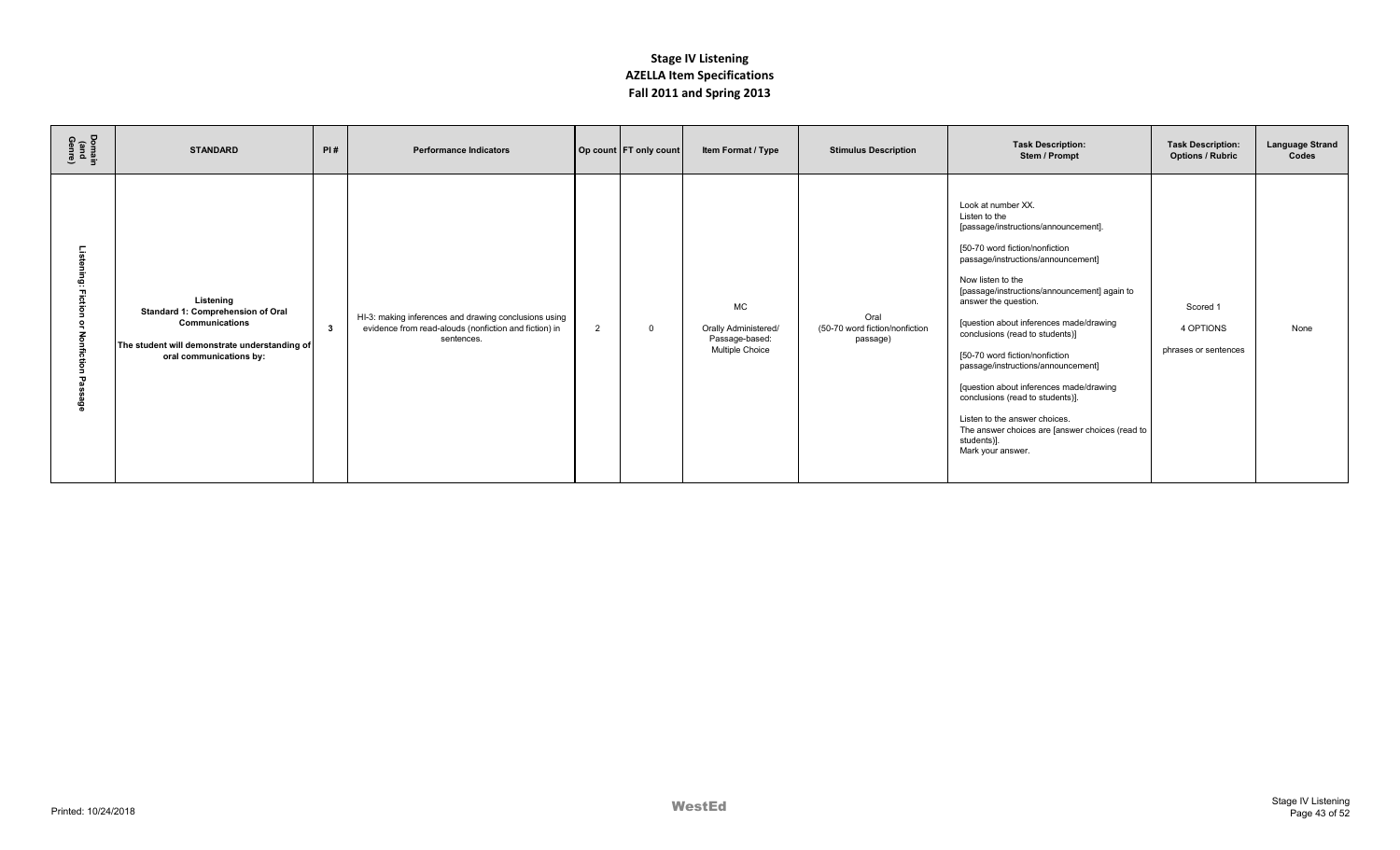| Domain<br>(and<br>Genre) | <b>STANDARD</b>                                                                                                                              | PI#          | <b>Performance Indicators</b>                                                                                                |   | Op count FT only count | Item Format / Type                                                     | <b>Stimulus Description</b>                        | <b>Task Description:</b><br>Stem / Prompt                                                                                                                                                                                                                                                                                                                                                                                                                                                                                                                                                                                                                                                                                                                                                                                                          | <b>Task Description:</b><br><b>Options / Rubric</b> | <b>Language Strand</b><br>Codes |
|--------------------------|----------------------------------------------------------------------------------------------------------------------------------------------|--------------|------------------------------------------------------------------------------------------------------------------------------|---|------------------------|------------------------------------------------------------------------|----------------------------------------------------|----------------------------------------------------------------------------------------------------------------------------------------------------------------------------------------------------------------------------------------------------------------------------------------------------------------------------------------------------------------------------------------------------------------------------------------------------------------------------------------------------------------------------------------------------------------------------------------------------------------------------------------------------------------------------------------------------------------------------------------------------------------------------------------------------------------------------------------------------|-----------------------------------------------------|---------------------------------|
| ឆ្ន                      | Listening<br>Standard 1: Comprehension of Oral<br>Communications<br>The student will demonstrate understanding of<br>oral communications by: | $\mathbf{3}$ | HI-3: making inferences and drawing conclusions using<br>evidence from read-alouds (nonfiction and fiction) in<br>sentences. | 2 |                        | <b>MC</b><br>Orally Administered/<br>Passage-based:<br>Multiple Choice | Oral<br>(50-70 word fiction/nonfiction<br>passage) | [Note: This question is the first of two questions,<br>the second of which is an LI-3 main<br>idea/supporting detail question.]<br>Look at numbers XX and XX.<br>Listen to the<br>[passage/instructions/announcement].<br>[50-70 word fiction/nonfiction<br>passage/instructions/announcement]<br>Now listen to the<br>[passage/instructions/announcement] again to<br>answer the questions.<br>[first (of two) question about inferences<br>made/drawing conclusions, and second (of two)<br>question about main idea/supporting detail (read<br>to students)]<br>[50-70 word fiction/nonfiction<br>passage/instructions/announcement]<br>Question number XX: [first (of two) question about<br>inferences made/drawing conclusions (read to<br>students)]<br>The answer choices are [answer choices (read to<br>students)].<br>Mark your answer. | Scored 1<br>4 OPTIONS<br>phrases or sentences       | None                            |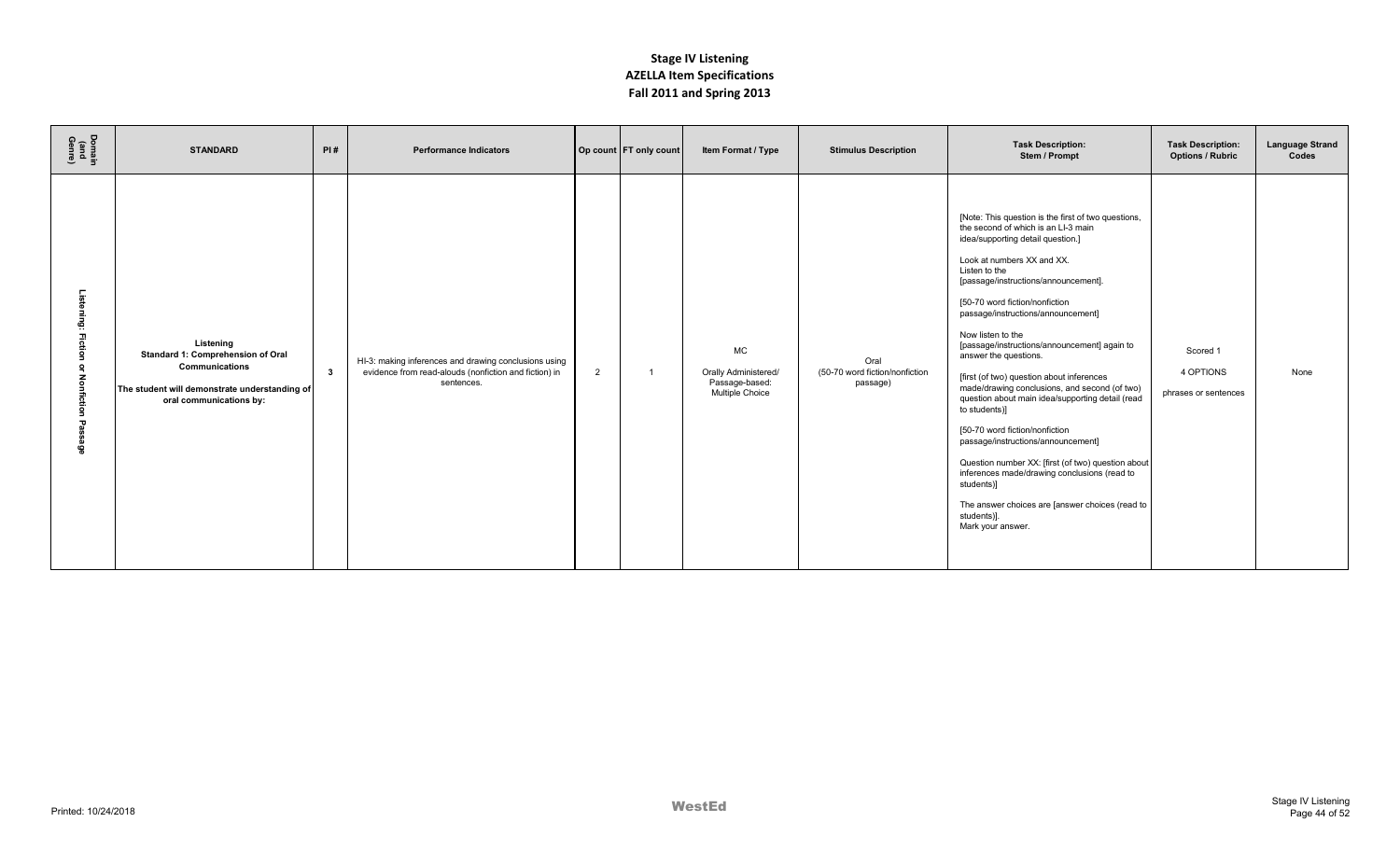| Domain<br>(and<br>Genre) | <b>STANDARD</b>                                                                                                                                     | PI# | <b>Performance Indicators</b>                                                                            |              | Op count FT only count | Item Format / Type                                                            | <b>Stimulus Description</b>                        | <b>Task Description:</b><br>Stem / Prompt                                                                                                                                                                                      | <b>Task Description:</b><br><b>Options / Rubric</b> | <b>Language Strand</b><br>Codes |
|--------------------------|-----------------------------------------------------------------------------------------------------------------------------------------------------|-----|----------------------------------------------------------------------------------------------------------|--------------|------------------------|-------------------------------------------------------------------------------|----------------------------------------------------|--------------------------------------------------------------------------------------------------------------------------------------------------------------------------------------------------------------------------------|-----------------------------------------------------|---------------------------------|
|                          |                                                                                                                                                     |     | B-5: sequencing events from information presented in read-<br>alouds, presentations, and conversations.  | $\Omega$     | $\overline{2}$         |                                                                               |                                                    | Look at number XX.<br>Listen to the<br>[passage/instructions/announcement].<br>[50-70 word fiction/nonfiction<br>passage/instructions/announcement]                                                                            |                                                     |                                 |
|                          | Listening<br>Standard 1: Comprehension of Oral<br><b>Communications</b><br>The student will demonstrate understanding of<br>oral communications by: | -5  | LI-5: sequencing events from information presented in-<br>read-alouds, presentations, and conversations. | $\Omega$     | $\Omega$               | <b>MC</b><br>Orally Administered/<br>Passage-based:<br><b>Multiple Choice</b> | Oral<br>(50-70 word fiction/nonfiction<br>passage) | Now listen to the<br>[passage/instructions/announcement] again to<br>answer the question.<br>[question about sequence of events (read to<br>students)]<br>[50-70 word fiction/nonfiction<br>passage/instructions/announcement] | Scored 1<br>4 OPTIONS<br>phrases or sentences       | IV.L.1a                         |
| ଡୁ                       |                                                                                                                                                     |     | HI-5: sequencing events from information presented in<br>read-alouds, presentations, and conversations.  | $\mathbf{3}$ |                        |                                                                               |                                                    | [question about sequence of events (read to<br>students)]<br>Listen to the answer choices.<br>The answer choices are [answer choices (read to<br>students)].<br>Mark your answer.                                              |                                                     |                                 |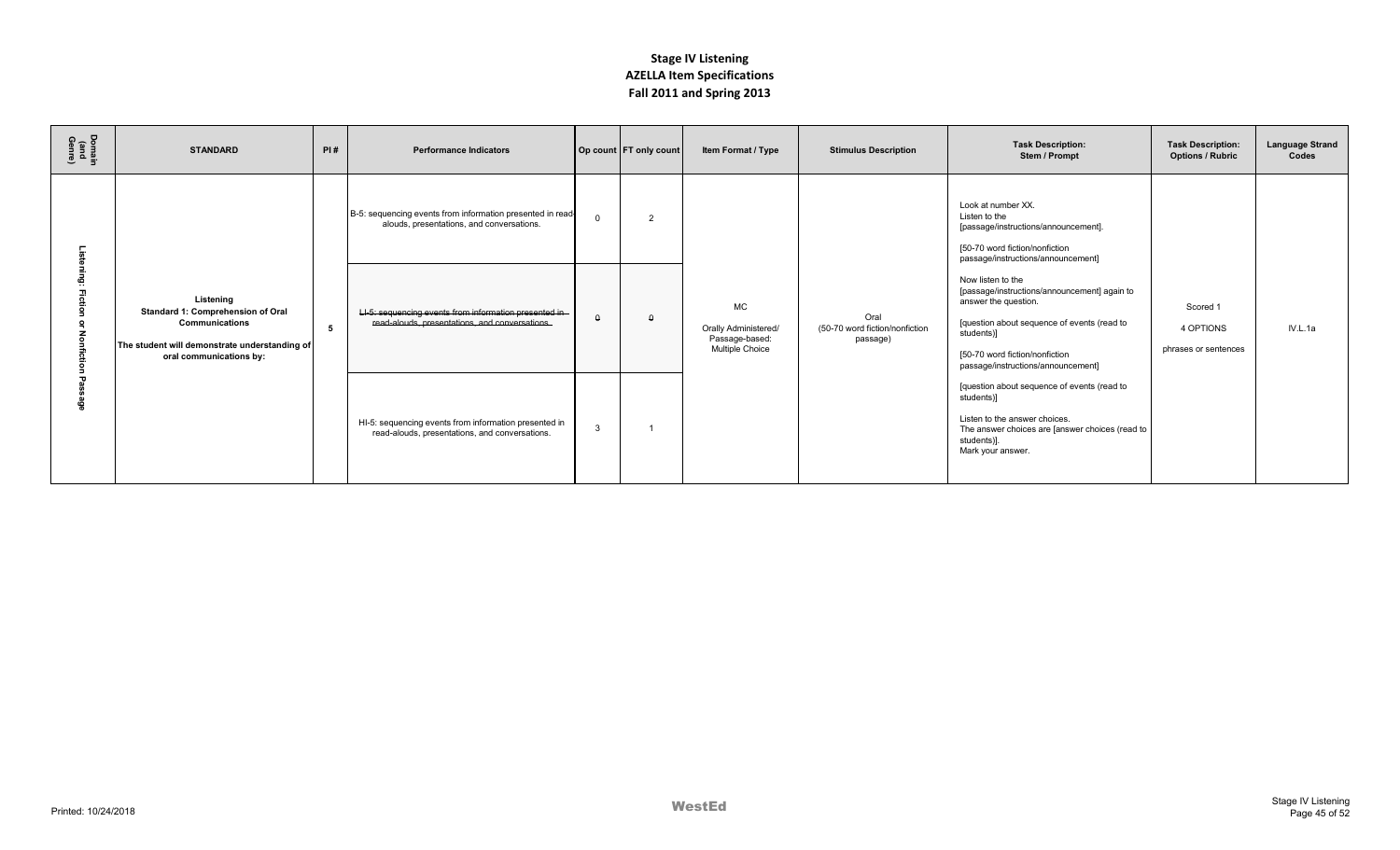| Domain<br>(and<br>Genre)                         | <b>STANDARD</b>                                                                                                                                     | PI#            | <b>Performance Indicators</b>                                                                            |                | Op count FT only count | Item Format / Type                                                     | <b>Stimulus Description</b>                        | <b>Task Description:</b><br>Stem / Prompt                                                                                                                                                                                                                                                            | <b>Task Description:</b><br><b>Options / Rubric</b> | <b>Language Strand</b><br>Codes |
|--------------------------------------------------|-----------------------------------------------------------------------------------------------------------------------------------------------------|----------------|----------------------------------------------------------------------------------------------------------|----------------|------------------------|------------------------------------------------------------------------|----------------------------------------------------|------------------------------------------------------------------------------------------------------------------------------------------------------------------------------------------------------------------------------------------------------------------------------------------------------|-----------------------------------------------------|---------------------------------|
|                                                  |                                                                                                                                                     |                | B-5: sequencing events from information presented in read-<br>alouds, presentations, and conversations.  | $\Omega$       |                        |                                                                        |                                                    | [Note. This question is the first of two questions,<br>the second of which may be coded to another<br>P.I.<br>Look at numbers XX and XX.<br>Listen to the<br>[passage/instructions/announcement].<br>[50-70 word fiction/nonfiction                                                                  |                                                     |                                 |
|                                                  |                                                                                                                                                     |                | LI-5: sequencing events from information presented in-<br>read-alouds, presentations, and conversations. | $\Omega$       | $\Omega$               |                                                                        |                                                    | passage/instructions/announcement]<br>Now listen to the<br>[passage/instructions/announcement] again to<br>answer the questions.<br>[two questions, one of which is about sequence of<br>events (read to students)]                                                                                  |                                                     |                                 |
| Listening: Fiction<br>or Nonfiction<br>Pass<br>ë | Listening<br>Standard 1: Comprehension of Oral<br><b>Communications</b><br>The student will demonstrate understanding of<br>oral communications by: | 5 <sub>5</sub> | HI-5: sequencing events from information presented in<br>read-alouds, presentations, and conversations.  | $\mathbf{3}$   |                        | <b>MC</b><br>Orally Administered/<br>Passage-based:<br>Multiple Choice | Oral<br>(50-70 word fiction/nonfiction<br>passage) | [50-70 word fiction/nonfiction<br>passage/instructions/announcement]<br>Listen to the question and the answer choices.<br>Question number XX: [first question about<br>sequence of events (read to students)]<br>The answer choices are [answer choices (read to<br>students)].<br>Mark your answer. | Scored 1<br>4 OPTIONS<br>phrases or sentences       | IV.L.1a                         |
|                                                  |                                                                                                                                                     |                | B-5: sequencing events from information presented in read-<br>alouds, presentations, and conversations.  | $\theta$       | $\Omega$               |                                                                        |                                                    | [Note: This question is the second of two<br>questions, the first of which may be coded to<br>another P.I.]                                                                                                                                                                                          |                                                     |                                 |
|                                                  |                                                                                                                                                     |                | LI-5: sequencing events from information presented in-<br>read-alouds, presentations, and conversations. | $\theta$       | $\Omega$               |                                                                        |                                                    | Listen to the question and the answer choices.<br>Question number XX: [second question about<br>sequence of events (read to students)]<br>The answer choices are [answer choices (read to                                                                                                            |                                                     |                                 |
|                                                  |                                                                                                                                                     |                | HI-5: sequencing events from information presented in<br>read-alouds, presentations, and conversations.  | $\overline{1}$ | $\Omega$               |                                                                        |                                                    | students)].<br>Mark your answer.                                                                                                                                                                                                                                                                     |                                                     |                                 |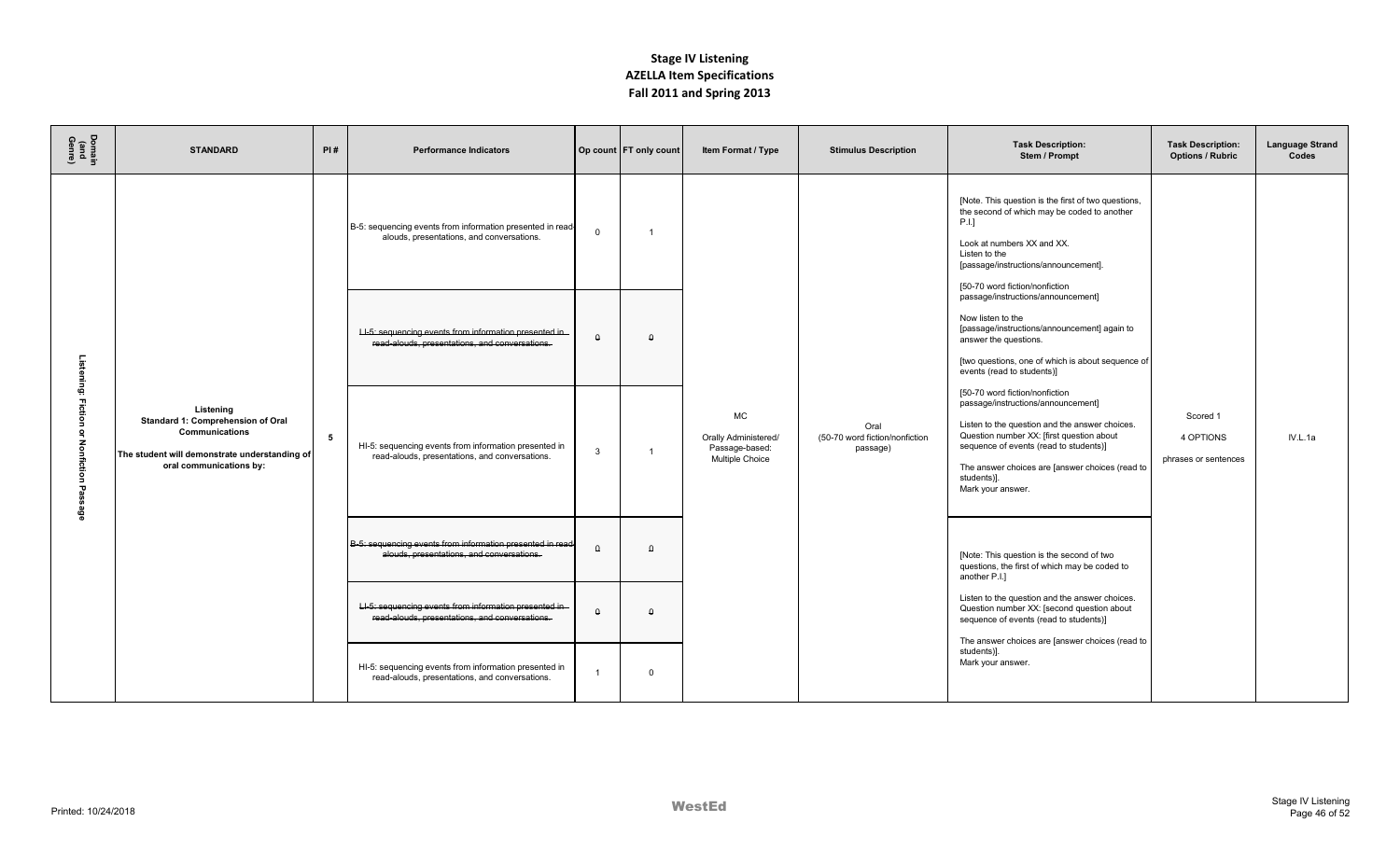| Domain<br>(and<br>Genre) | <b>STANDARD</b>                                                                                                                              | PI# | <b>Performance Indicators</b>                                                                                                         |                | Op count FT only count | Item Format / Type                                                     | <b>Stimulus Description</b>                                                                                      | <b>Task Description:</b><br>Stem / Prompt                                                                                                                                                                                                                                                                                                                                                                                                                                                                                                                                                                                                                                           | <b>Task Description:</b><br><b>Options / Rubric</b> | <b>Language Strand</b><br>Codes |
|--------------------------|----------------------------------------------------------------------------------------------------------------------------------------------|-----|---------------------------------------------------------------------------------------------------------------------------------------|----------------|------------------------|------------------------------------------------------------------------|------------------------------------------------------------------------------------------------------------------|-------------------------------------------------------------------------------------------------------------------------------------------------------------------------------------------------------------------------------------------------------------------------------------------------------------------------------------------------------------------------------------------------------------------------------------------------------------------------------------------------------------------------------------------------------------------------------------------------------------------------------------------------------------------------------------|-----------------------------------------------------|---------------------------------|
| ்<br>ing:<br>z<br>န္မီ   | Listening<br>Standard 1: Comprehension of Oral<br>Communications<br>The student will demonstrate understanding of<br>oral communications by: | 6   | B-6: following multi-step instructions/directions, procedures<br>and processes which contain specific academic content<br>vocabulary. | $\overline{0}$ | 2                      | <b>MC</b><br>Orally Administered/<br>Passage-based:<br>Multiple Choice | Oral<br>(50-70 word passage with multiple<br>steps/instructions for an academic<br>assignment/procedure/process) | Look at number XX.<br>Look at the pictures and listen to the<br>[passage/instructions/announcement].<br>[50-70 word fiction/nonfiction multiple step<br>passage/instructions/announcement]<br>Now listen to the<br>[passage/instructions/announcement] again to<br>answer the question.<br>[question about multiple step<br>directions/instructions/procedures (read to<br>students)]<br>[50-70 word fiction/nonfiction<br>passage/instructions/announcement]<br>[question about multiple step<br>directions/instructions/procedures (read to<br>students)]<br>Listen to the answer choices.<br>The answer choices are [answer choices (read to<br>students)].<br>Mark your answer. | Scored 1<br>4 OPTIONS<br>phrases or sentences       | IV.L.1a                         |
| <u>ត</u><br>ទី<br>п,     | Listening<br>Standard 1: Comprehension of Oral<br>Communications                                                                             | £.  | LI-6: following multi-step instructions/directions,<br>procedures and processes which contain specific                                | $\mathcal{R}$  | $\mathcal{D}$          | <b>MC</b><br><b>Orally Administered/</b>                               | Oral<br>(50-70 word passage with multiple<br>steps/instructions for an academic                                  | Look at number XX.<br>Look at the pictures and listen to the<br>[passage/instructions/announcement].<br>[50-70 word fiction/nonfiction multiple step<br>passage/instructions/announcement]<br>Now listen to the<br>[passage/instructions/announcement] again to<br>answer the question.<br>[question about multiple step<br>directions/instructions/procedures (read to                                                                                                                                                                                                                                                                                                             | Scored 1<br><b>GRAPHIC</b><br>4 OPTIONS             | <b>None</b>                     |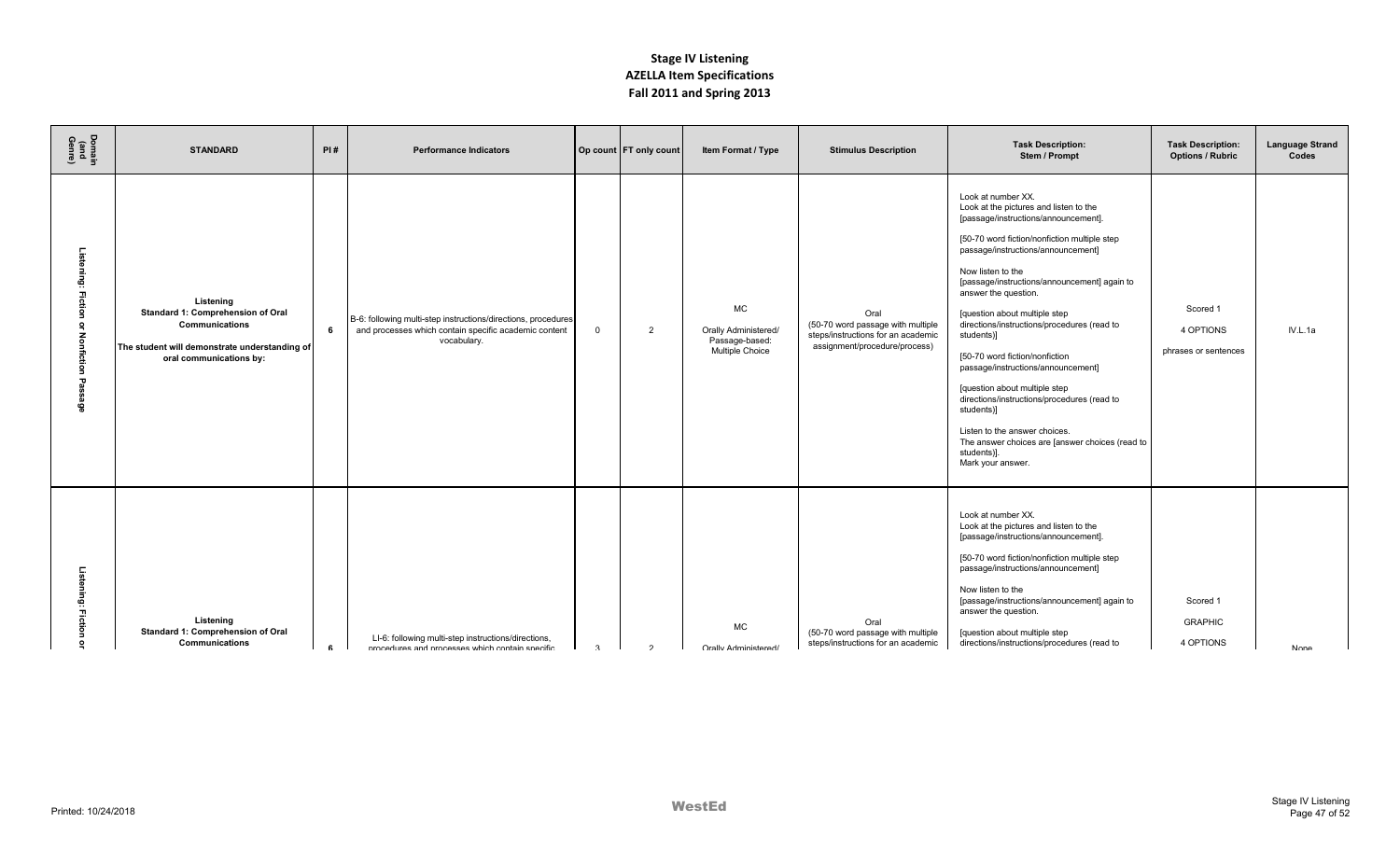| Domain<br>(and<br>Genre) | <b>STANDARD</b>                                                          | PI# | <b>Performance Indicators</b>                                                   | Op count FT only count | Item Format / Type                                                        | <b>Stimulus Description</b>                               | <b>Task Description:</b><br>Stem / Prompt                                                                                                                                                                                                                                                                                 | <b>Task Description:</b><br><b>Options / Rubric</b>                               | <b>Language Strand</b><br>Codes |
|--------------------------|--------------------------------------------------------------------------|-----|---------------------------------------------------------------------------------|------------------------|---------------------------------------------------------------------------|-----------------------------------------------------------|---------------------------------------------------------------------------------------------------------------------------------------------------------------------------------------------------------------------------------------------------------------------------------------------------------------------------|-----------------------------------------------------------------------------------|---------------------------------|
|                          | The student will demonstrate understanding of<br>oral communications by: |     | procedures and processes which contain specific<br>academic content vocabulary. |                        | <del>orany Aummiotorca/</del><br>Passage-based:<br><b>Multiple Choice</b> | assignment/procedure/process)<br>[GRAPHIC answer choices] | students)]<br>[50-70 word fiction/nonfiction<br>passage/instructions/announcement]<br>[question about multiple step<br>directions/instructions/procedures (read to<br>students)]<br>Which picture shows [question about multiple step]<br>directions/instructions/procedures (read to<br>students)]?<br>Mark your answer. | Pictures that relate to the<br>passage, but only one that<br>answers the question | ᠬᢦᡨ                             |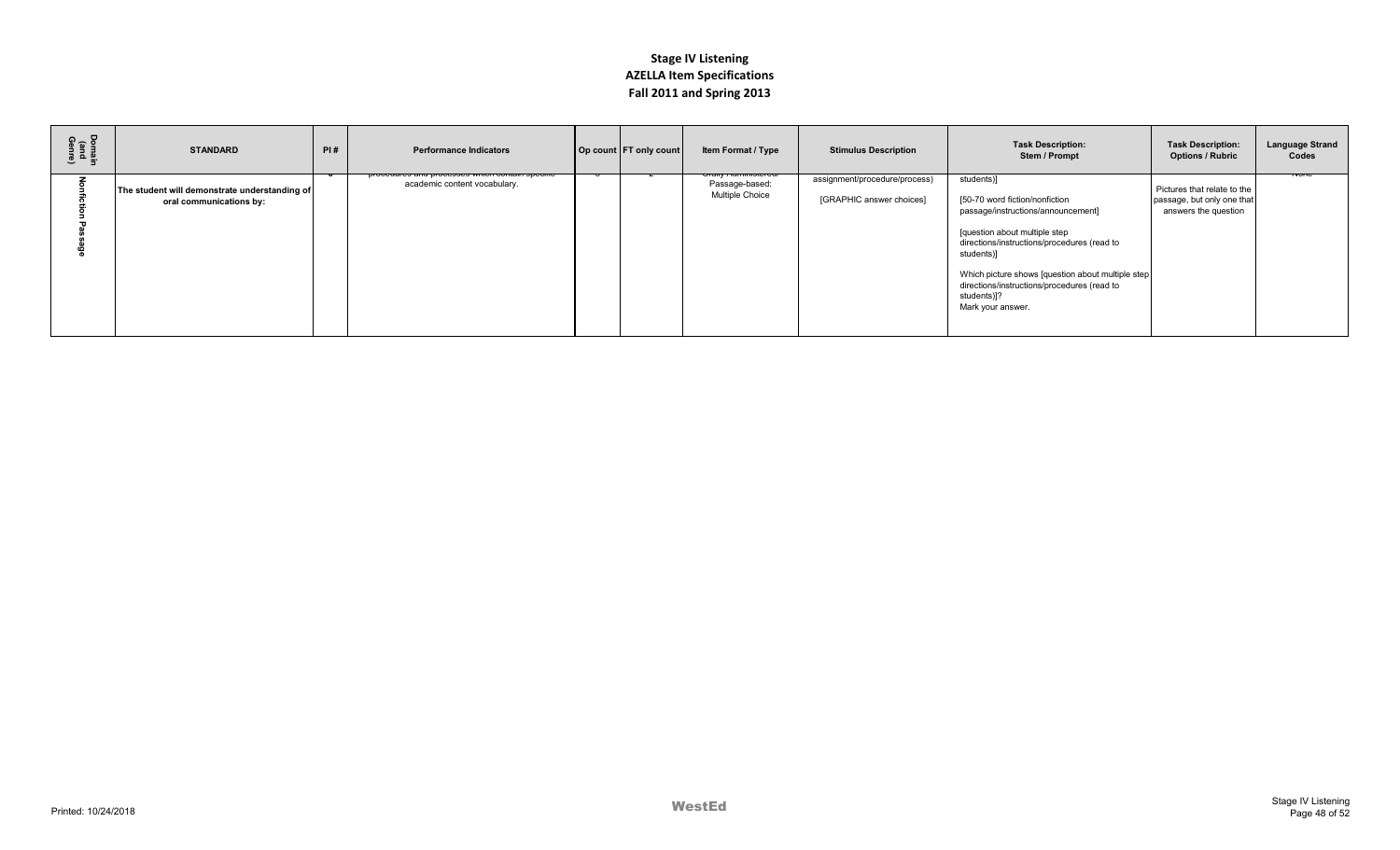| Domain<br>(and<br>Genre) | <b>STANDARD</b>                                                                                              | PI#                     | <b>Performance Indicators</b>                                                                                                                                                                     | Op count | <b>FT</b> only count | Item Format / Type                                | <b>Stimulus Description</b>                                                                                                                                        | <b>Task Description:</b><br>Stem / Prompt                                                                                             | <b>Task Description:</b><br><b>Options / Rubric</b> | <b>Language Strand</b><br>Codes |
|--------------------------|--------------------------------------------------------------------------------------------------------------|-------------------------|---------------------------------------------------------------------------------------------------------------------------------------------------------------------------------------------------|----------|----------------------|---------------------------------------------------|--------------------------------------------------------------------------------------------------------------------------------------------------------------------|---------------------------------------------------------------------------------------------------------------------------------------|-----------------------------------------------------|---------------------------------|
| Speaking                 | Speaking<br>Standard 2: Delivery of Oral<br><b>Communications</b><br>The student will communicate orally by: | $\mathbf{1}$            | HI-1: producing sentences with accurate<br>pronunciation, intonation, and stress.                                                                                                                 | 20       | 10                   | RP <sub>6</sub>                                   | n/a                                                                                                                                                                | [sentence for the student to repeat]                                                                                                  | Scored 0-6                                          | IV.L.1b                         |
|                          | Speaking                                                                                                     |                         | B-4: participating in social conversations-<br>with familiar and unfamiliar people;<br>sharing personal information,<br>experiences, opinions, abilities, and<br>needs, using complete sentences. | $\theta$ | $\theta$             | SA4 OE                                            |                                                                                                                                                                    | Please answer in two or more complete                                                                                                 |                                                     |                                 |
| Speaking                 | Standard 2: Delivery of Oral<br><b>Communications</b><br>The student will communicate orally by:             | $\overline{\mathbf{4}}$ | LI-4: participating in formal and informal-<br>conversation tasks using complete-<br>sentences.                                                                                                   | $\Omega$ | $\pmb{\mathsf{Q}}$   | Orally Administered/<br>Spoken Response           | Oral                                                                                                                                                               | sentences. [Question or imperative<br>sentence asking for personal information.]<br>[Question asking student to justify<br>response.] | Scored 0-4                                          | IV.L.1b<br>IV.L.2               |
|                          |                                                                                                              |                         | HI-4: participating in formal and informal<br>conversation tasks using complete<br>sentences.                                                                                                     | 2        | $\overline{4}$       |                                                   |                                                                                                                                                                    |                                                                                                                                       |                                                     |                                 |
|                          |                                                                                                              |                         | E-5: sharing a personal experience/story<br>using complete sentences.                                                                                                                             | $\theta$ | $\theta$             |                                                   |                                                                                                                                                                    |                                                                                                                                       |                                                     |                                 |
| Speaking                 | Speaking<br>Standard 2: Delivery of Oral<br><b>Communications</b><br>The student will communicate orally by: |                         | B-5: sharing a personal experience/story<br>supported by details and examples in-<br>complete sentences.                                                                                          | $\Omega$ | $\theta$             | SA4 OE<br>Orally Administered/<br>Spoken Response | sentences.<br>Think about a time when [a personal<br>experience/interest/story happened].<br>Oral<br>Tell [one detail from the<br>experience/interest/story, e.g., | Please answer in two or more complete                                                                                                 | Scored 0-4                                          |                                 |
|                          |                                                                                                              | 5                       | LI-5: sharing a personal experience/story<br>with descriptive language supported by<br>details and examples in complete<br>sentences.                                                             | $\Omega$ | $\theta$             |                                                   |                                                                                                                                                                    | who/what/when/where/how] and [another<br>detail from the experience/interest/story,                                                   |                                                     | IV.L.1b<br>IV.L.2               |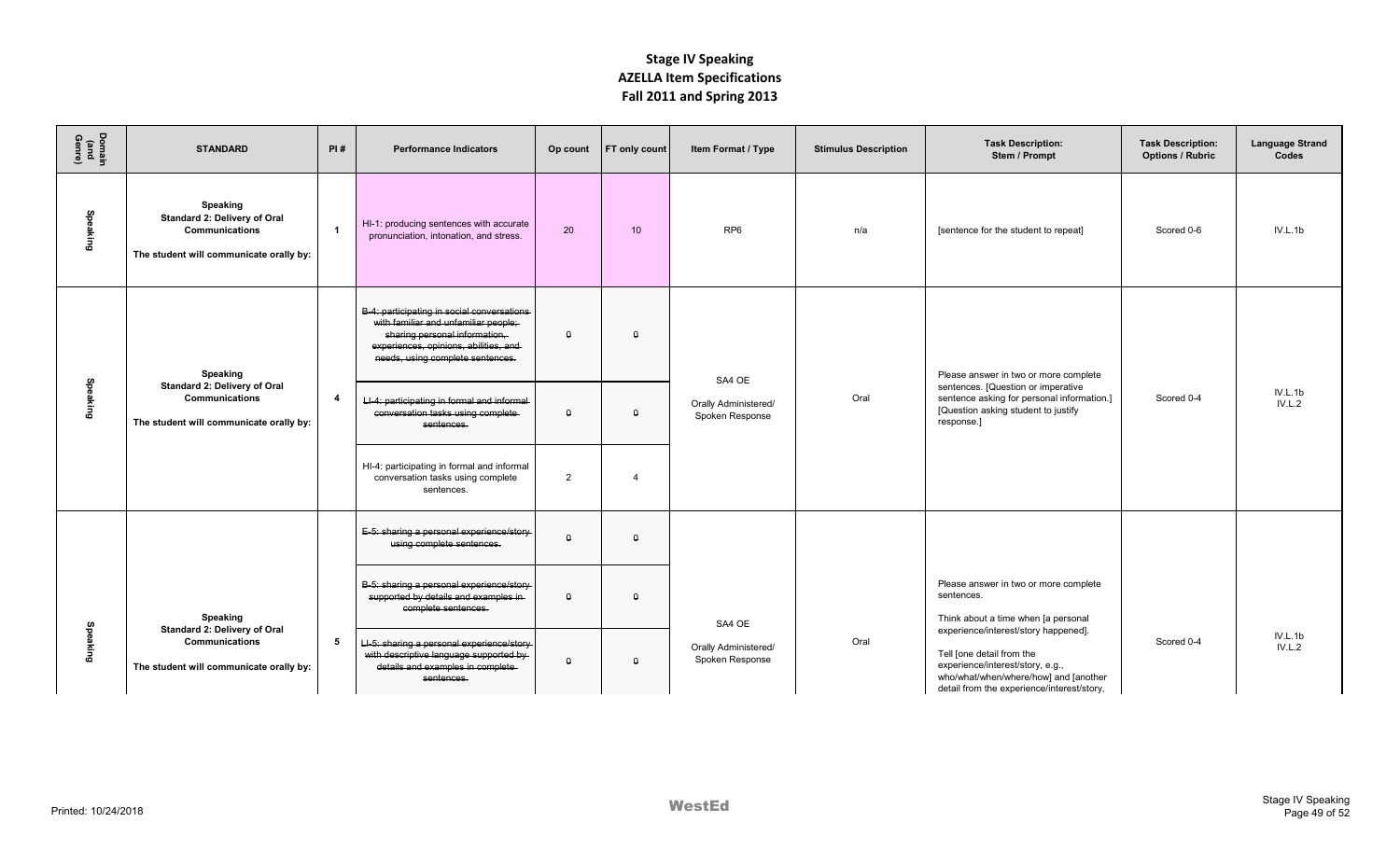| Domain<br>(and<br>Genre) | <b>STANDARD</b>                                                                                              | PI# | <b>Performance Indicators</b>                                                                                                             | Op count           | <b>FT</b> only count | Item Format / Type                                | <b>Stimulus Description</b>                                          | <b>Task Description:</b><br>Stem / Prompt                                                                                                                                                                                                                                                                                                | <b>Task Description:</b><br><b>Options / Rubric</b> | <b>Language Strand</b><br>Codes |
|--------------------------|--------------------------------------------------------------------------------------------------------------|-----|-------------------------------------------------------------------------------------------------------------------------------------------|--------------------|----------------------|---------------------------------------------------|----------------------------------------------------------------------|------------------------------------------------------------------------------------------------------------------------------------------------------------------------------------------------------------------------------------------------------------------------------------------------------------------------------------------|-----------------------------------------------------|---------------------------------|
|                          |                                                                                                              |     | HI-5: sharing a personal experience/story<br>with descriptive language and supported<br>by details and examples in complete<br>sentences. | 2                  | 3                    |                                                   |                                                                      | e.g., who/what/when/where/how].                                                                                                                                                                                                                                                                                                          |                                                     |                                 |
| Speaking                 | <b>Speaking</b><br>Standard 2: Delivery of Oral<br>Communications<br>The student will communicate orally by: | 6   | B-6: making predictions about academic-<br>content using complete sentences.                                                              | $\theta$           | $\theta$             | SA4 OE<br>Orally Administered/<br>Spoken Response |                                                                      | Look at number XX. Look at the<br>[picture/chart/map]. It has information about<br>[contents of picture/chart/map].<br>Please answer in complete sentences.<br>Based on the [picture/chart/map], [question<br>about picture/chart/map contents]?<br>[Question asking student to justify response]<br>or provide additional information]? |                                                     |                                 |
|                          |                                                                                                              |     | LI-6: making predictions and inferences<br>about academic content using complete<br>sentences with instructional support.                 | $\mathbf{0}$       |                      |                                                   |                                                                      |                                                                                                                                                                                                                                                                                                                                          |                                                     |                                 |
|                          |                                                                                                              |     | HI-6: making predictions and inferences<br>about academic content using complete<br>sentences.                                            | $\mathbf{3}$       | $\mathbf{3}$         |                                                   |                                                                      |                                                                                                                                                                                                                                                                                                                                          |                                                     |                                 |
|                          |                                                                                                              |     | B-6: making predictions about academic-<br>content using complete sentences.                                                              | $\theta$           | $\theta$             |                                                   |                                                                      | Look at number XX. Look at the<br>[picture/chart/map]. It has information about                                                                                                                                                                                                                                                          | Scored 0-4                                          | IV.L.1b<br>IV.L.2               |
|                          |                                                                                                              |     | LI-6: making predictions and inferences-<br>about academic content using complete<br>sentences with instructional support.                | $\pmb{\mathsf{Q}}$ | $\theta$             |                                                   | Oral<br><b>GRAPHIC</b>                                               | [contents of picture/chart/map].<br>Please answer in complete sentences.<br>Look at number XX. Look at the picture.                                                                                                                                                                                                                      |                                                     |                                 |
|                          |                                                                                                              |     | HI-6: making predictions and inferences<br>about academic content using complete<br>sentences.                                            | $\overline{2}$     | $\Omega$             |                                                   | What is happening in the picture? What will<br>probably happen next? |                                                                                                                                                                                                                                                                                                                                          |                                                     |                                 |
|                          |                                                                                                              |     | B-6: making predictions about academic<br>content using complete sentences.                                                               | $\mathbf{0}$       | -1                   |                                                   |                                                                      | Look at number XX. Look at the<br>the contract of the state                                                                                                                                                                                                                                                                              |                                                     |                                 |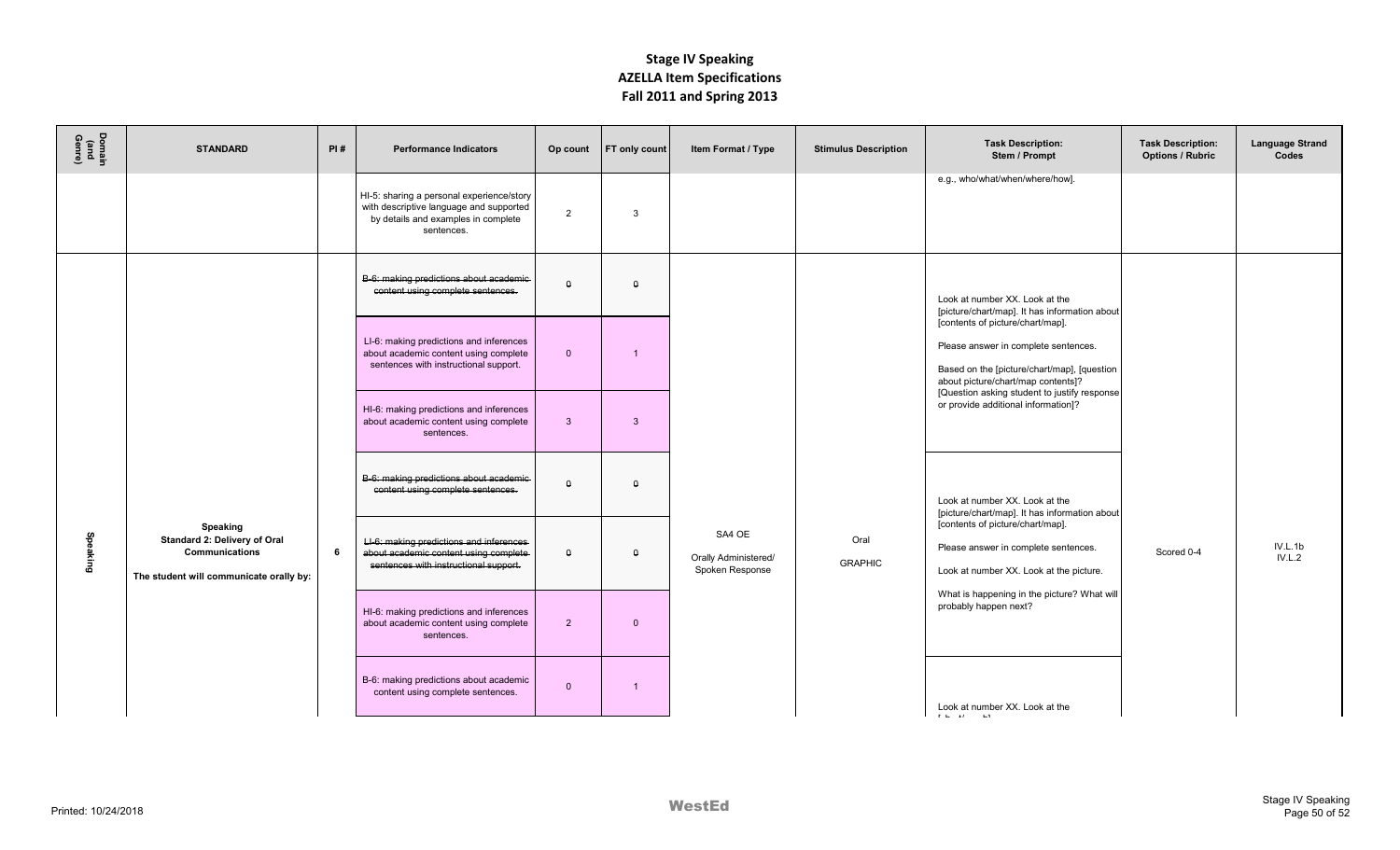| Domain<br>(and<br>Genre) | <b>STANDARD</b>                                                                                              | PI#            | <b>Performance Indicators</b>                                                                                               | Op count       | <b>FT</b> only count | Item Format / Type                                | <b>Stimulus Description</b> | <b>Task Description:</b><br>Stem / Prompt                                                                                                                                                                                              | <b>Task Description:</b><br><b>Options / Rubric</b> | <b>Language Strand</b><br>Codes |
|--------------------------|--------------------------------------------------------------------------------------------------------------|----------------|-----------------------------------------------------------------------------------------------------------------------------|----------------|----------------------|---------------------------------------------------|-----------------------------|----------------------------------------------------------------------------------------------------------------------------------------------------------------------------------------------------------------------------------------|-----------------------------------------------------|---------------------------------|
|                          |                                                                                                              |                | LI-6: making predictions and inferences-<br>about academic content using complete-<br>sentences with instructional support. | $\theta$       | $\Omega$             |                                                   |                             | [chart/graph].<br>Please answer in complete sentences.<br>Tell me one thing you learn from the<br>information in the [chart/graph]. Tell me<br>another thing you learn from the information                                            |                                                     |                                 |
|                          |                                                                                                              |                | HI-6: making predictions and inferences<br>about academic content using complete<br>sentences.                              |                | $\Omega$             |                                                   |                             | in the [chart/graph].                                                                                                                                                                                                                  |                                                     |                                 |
| Speaking                 | Speaking<br>Standard 2: Delivery of Oral<br><b>Communications</b><br>The student will communicate orally by: | $\overline{7}$ | B-7: giving multiple step directions and<br>instructions.                                                                   | $\overline{1}$ | $\overline{4}$       | SA4 OE<br>Orally Administered/<br>Spoken Response | Oral                        | Please answer in two or more complete<br>sentences. Tell how to [do something<br>students would be familiar with]. Include at<br>least four steps.                                                                                     | Scored 0-4                                          | IV.L.1b                         |
| Speaking                 | Speaking<br>Standard 2: Delivery of Oral<br>Communications<br>The student will communicate orally by:        | $\overline{7}$ | LI-7: issuing multiple step directions and<br>instructions including time, location and<br>movement.                        | $\overline{1}$ | 2                    | SA4 OE<br>Orally Administered/<br>Spoken Response | Oral                        | Look at number XX.<br>Look at the map of the [place].<br>Please answer in two or more complete<br>sentences. Use the path marked on the<br>map to tell how to get from [first location on<br>the map] to [second location on the map]. | Scored 0-4.                                         | IV.L.1a<br>IV.L.1b              |